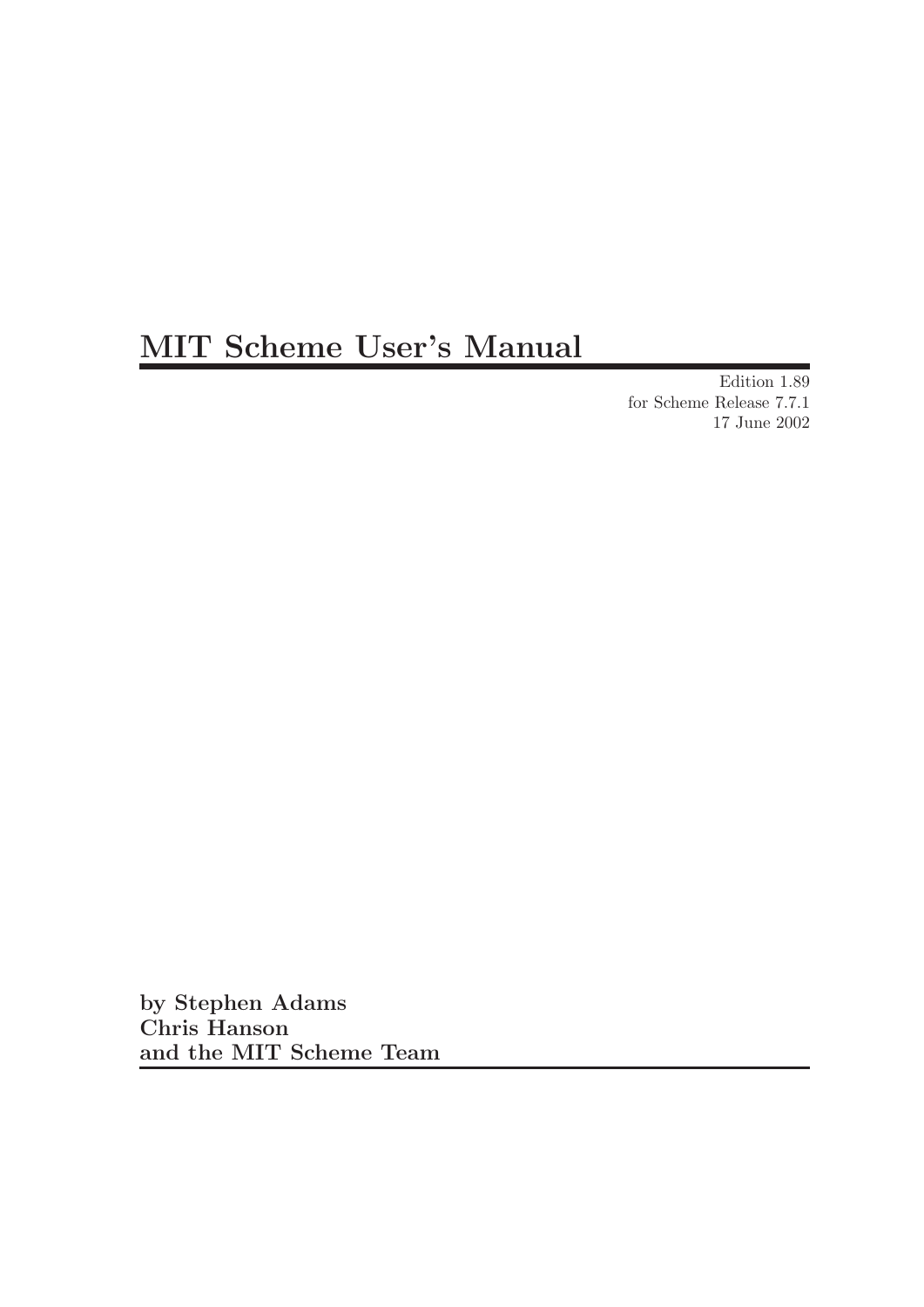Copyright  $\odot$  1991-2002 Massachusetts Institute of Technology

Permission is granted to copy, distribute and/or modify this document under the terms of the GNU Free Documentation License, Version 1.1 or any later version published by the Free Software Foundation; with no Invariant Sections, with no Front-Cover Texts, and with no Back-Cover Texts. A copy of the license is included in the section entitled "GNU Free Documentation License".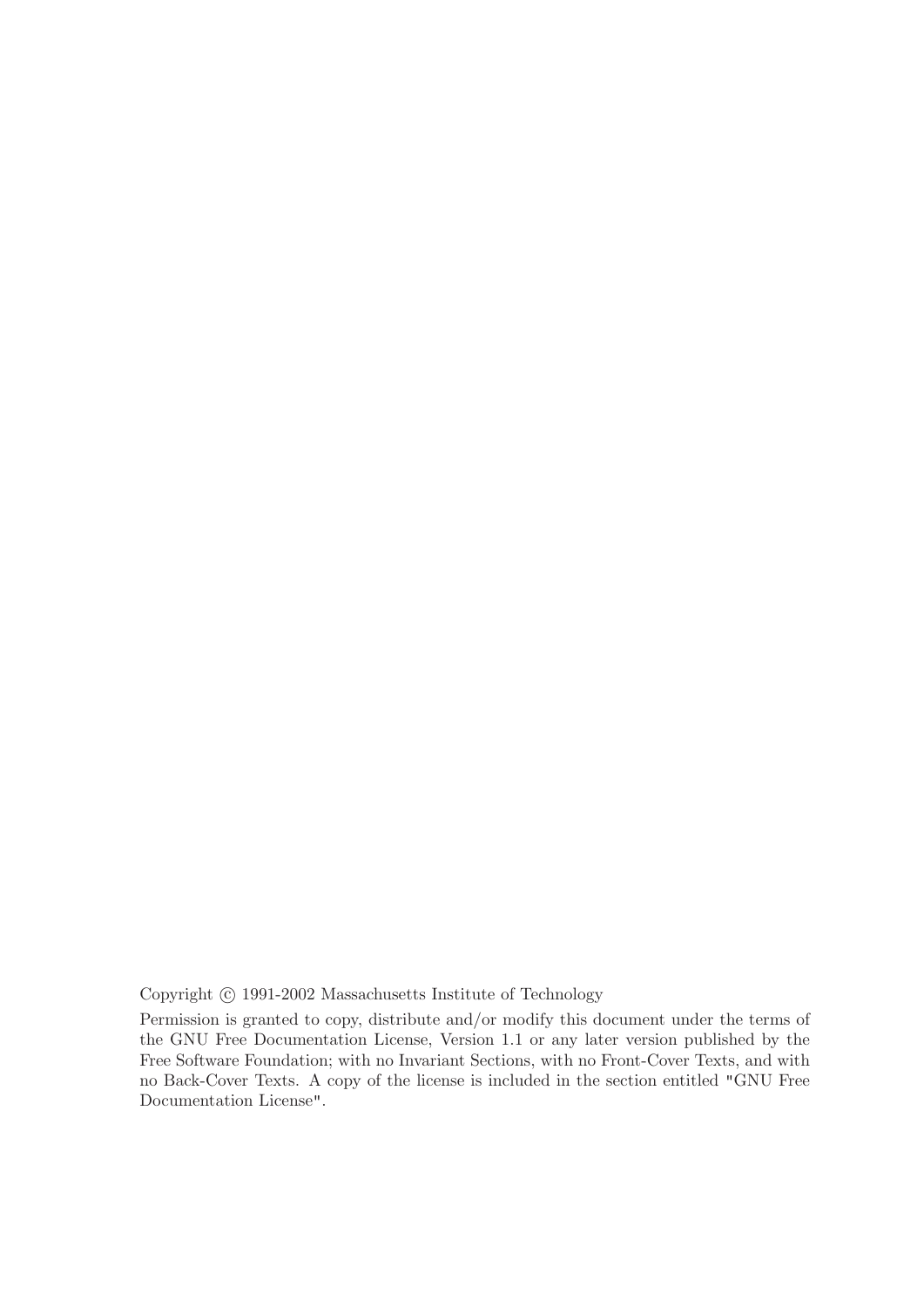## Introduction

This document describes how to install and use MIT Scheme, the UnCommon Lisp. It gives installation instructions for all of the platforms that we support; complete documentation of the command-line options and environment variables that control how Scheme works; and rudimentary descriptions of how to interact with the evaluator, compile and debug programs, and use the editor. The release notes are included as an appendix.

This document discusses many operating-system specific features of the MIT Scheme implementation. In order to simplify the discussion, we use abbreviations to refer to some operating systems. When the text uses the term unix, this means any of the unix systems that we support, including GNU/Linux, \*BSD, HP-UX, Ultrix, NeXT, and SunOS. The term OS/2 means the IBM OS/2 operating system, version 2.1 or later. We use the term Windows to collectively refer to the Microsoft Windows 32-bit operating systems: Windows 95, Windows 98, Windows ME, Windows NT, Windows 2000, and Windows XP. We use the term PC to refer to any computer running OS/2 or Windows. Thus we consider a PC to be a system with a DOS-like file system, using backslashes for directory separators, drive letters, CR-LF line termination, and (potentially) the hideous 8.3 short filenames.

The primary distribution site for this software is

### <http://www.swiss.ai.mit.edu/projects/scheme/> <ftp://ftp.swiss.ai.mit.edu/pub/mit-scheme/>

Although our software is distributed from other sites and in other media, the complete distribution and the most recent release is always available at our site.

To report bugs, send email to 'bug-cscheme@zurich.ai.mit.edu'. Please include the output of the identify-world procedure (see [Section 2.1 \[Basics of Starting Scheme\],](#page-10-0) [page 9\)](#page-10-0), so we know what version of the system you are using.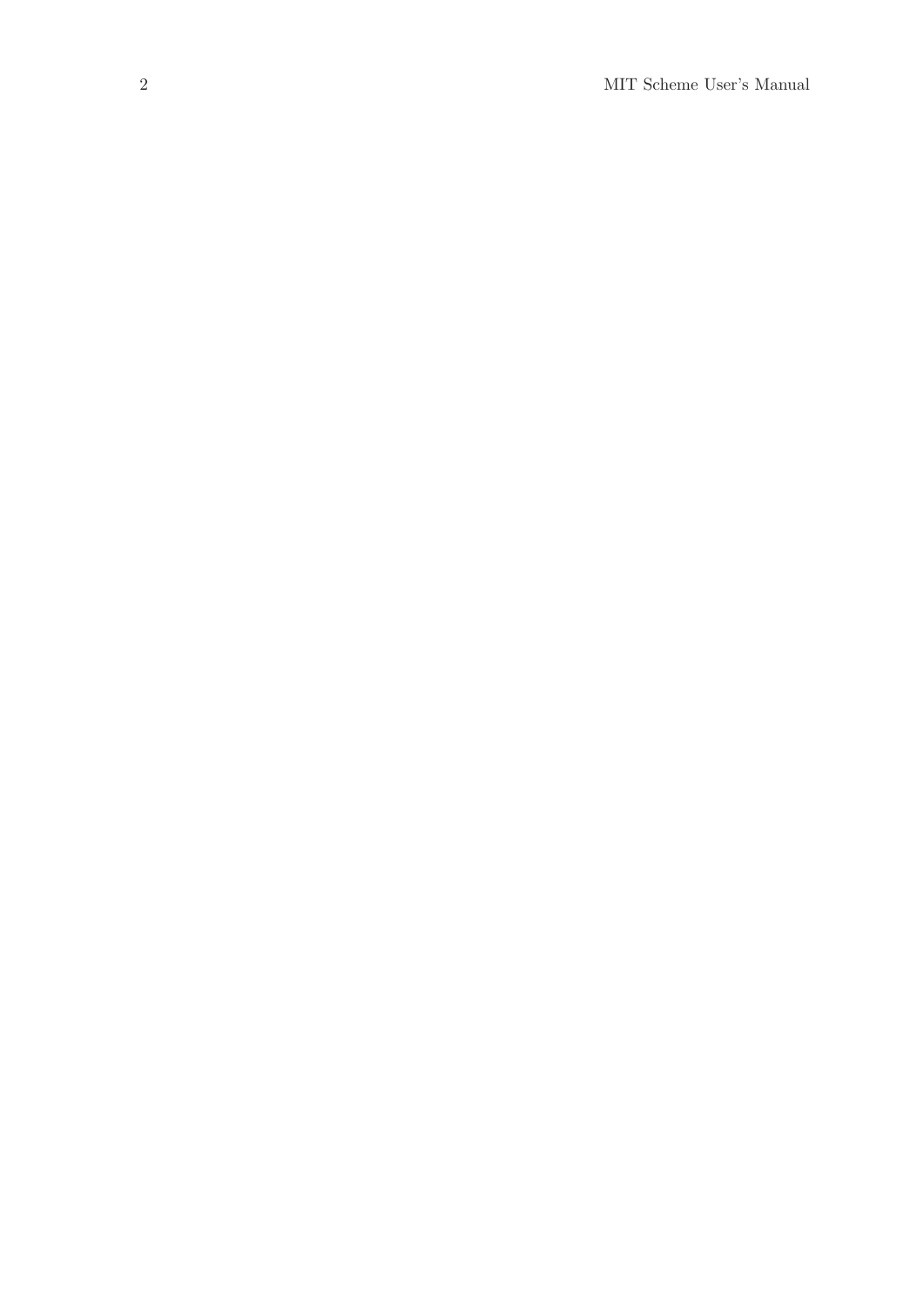## 1 Installation

This chapter describes how to install MIT Scheme release 7.7. The release is supported under several different operating systems: unix, OS/2, and Windows. Read the section detailing the installation for the operating system that you are using.

## 1.1 Unix Installation

We will use as an example the installation for GNU/Linux. The installation for other unix systems is similar.

MIT Scheme is distributed as a compressed 'tar' file. The tar file contains two directories, called 'bin' and 'lib'. The 'bin' directory contains two executable files, 'scheme' and 'bchscheme'. The 'lib' directory contains one subdirectory, 'lib/mit-scheme', that Scheme uses while it is executing.

The goal of the installation is to put the executable files in a directory where they will be executed as commands, and to put the library files in some convenient place where Scheme can find them.

There are two ways to install this software: the conventional way in '/usr/local', and the alternative way, in locations of your choice. We encourage you to install this software in '/usr/local' if possible.

To install the software in '/usr/local', do the following

```
cd /usr/local
```
rm -f bin/scheme bin/bchscheme

rm -rf lib/mit-scheme

gzip -cd scheme-7.7.1-ix86-gnu-linux.tar.gz | tar xvf -

After executing these commands, the executable files will be in '/usr/local/bin', and the library files will be in '/usr/local/lib/mit-scheme'. No further configuration is required.

To install the files in directories of your choice:

• First unpack the distribution:

mkdir temp

cd temp

- gzip -cd scheme-7.7.1-ix86-gnu-linux.tar.gz | tar xvf -
- Next, move the contents of the 'bin' directory to somewhere convenient that is on your execution path. For example, if you had a directory "/bin' on your path, you would do this:

```
my bin/* \gamma bin/.
```
• Next, move or copy the 'mit-scheme' directory somewhere convenient. For example, you could move it to your home directory:

```
mv lib/mit-scheme ~/.
```
Note that if you have unpacked the distribution on a different drive than the one you plan to store the 'mit-scheme' directory on, you must use the command 'cp -pr' rather than 'mv'.

• Next, you must tell Scheme where to find the 'mit-scheme' directory. This can be done in one of two ways. The first way is to bind the environment variable MITSCHEME LIBRARY\_PATH to the full path to the directory, e.g. in bash you would do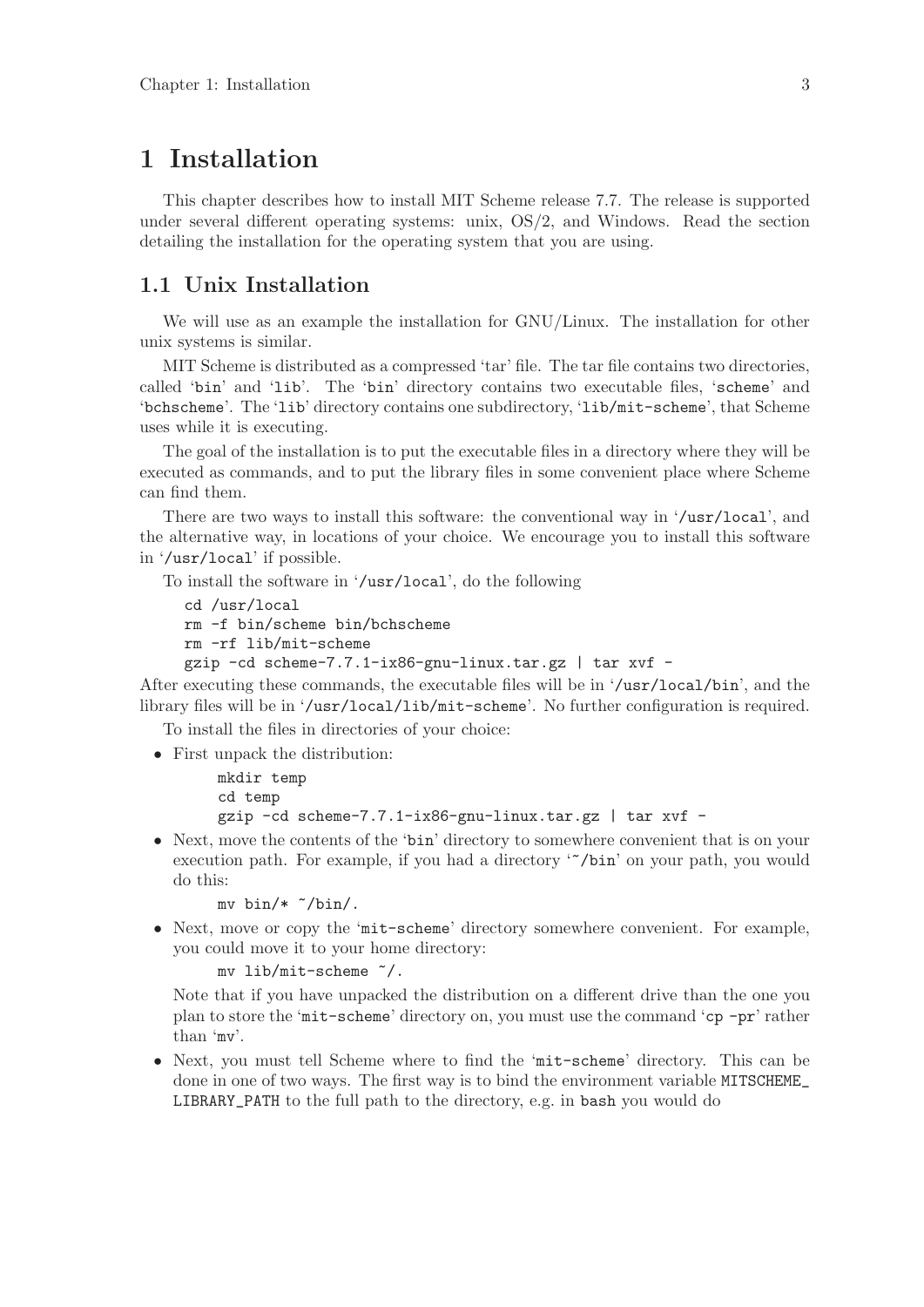export MITSCHEME\_LIBRARY\_PATH=~/mit-scheme

You should put this environment-variable binding in one of your shell init files, e.g. for bash it might go in the '.bashrc' file.

The second way is to use a command-line argument when invoking Scheme, e.g.

scheme -library "/mit-scheme

• You should now be able to run MIT Scheme. See [Chapter 2 \[Running Scheme\], page 9,](#page-10-1) for more information.

## 1.2 Windows Installation

This section describes how to install MIT Scheme on Windows 95, Windows 98, Windows Me, Windows NT 4.0, Windows 2000, or Windows XP. The software should also work on older versions of Windows NT, but we haven't tested it there.

MIT Scheme is distributed as a self-installing executable. Installation of the software is straightforward. Simply execute the downloaded file and answer the installer's questions. The installer will allow you to choose the directory in which MIT Scheme is to be installed, and the name of the folder in which the shortcuts are to be placed.

To uninstall the software, open up the 'Control Panel', run 'Add/Remove Programs', and double-click on 'MIT Scheme 7.7'.

## 1.3 OS/2 Installation

This section describes how to install MIT Scheme on a machine running OS/2 2.1 or later. This release of MIT Scheme has been tested only on OS/2 Warp 4.0. It was compiled using IBM Visual Age C++ version 3.0 and the OS/2 Toolkit version 4.0.

#### 1.3.1 OS/2 Installation Procedure

After unpacking the zip file, ' $\sigma s2.$ zip', you will have these directories containing the following files:

- 'exe' The executable programs 'scheme.exe' and 'bchschem.exe'.
- 'dll' The dynamic link libraries 'blowfish.dll', 'gdbm.dll', and 'md5.dll'.
- 'doc' Documentation files in HTML.
- 'lib' A directory containing the data files needed by Scheme when it is running.

Perform the following steps to install Scheme:

1. Move the executable files 'scheme.exe' and 'bchschem.exe' from 'exe' to any directory that appears in your PATH environment variable. You may either add the 'exe' directory to your path by editing 'config.sys' and rebooting, or you may move the files in 'exe' to an existing directory that is already on your PATH.

Depending on your needs, you may want to keep only one of these files; chances are you'll only be using one of them. Of course, you may also keep both programs around if you think you might use them both. See [Section 2.3 \[Memory Usage\], page 10,](#page-11-0) for more information about the tradeoffs between these two programs.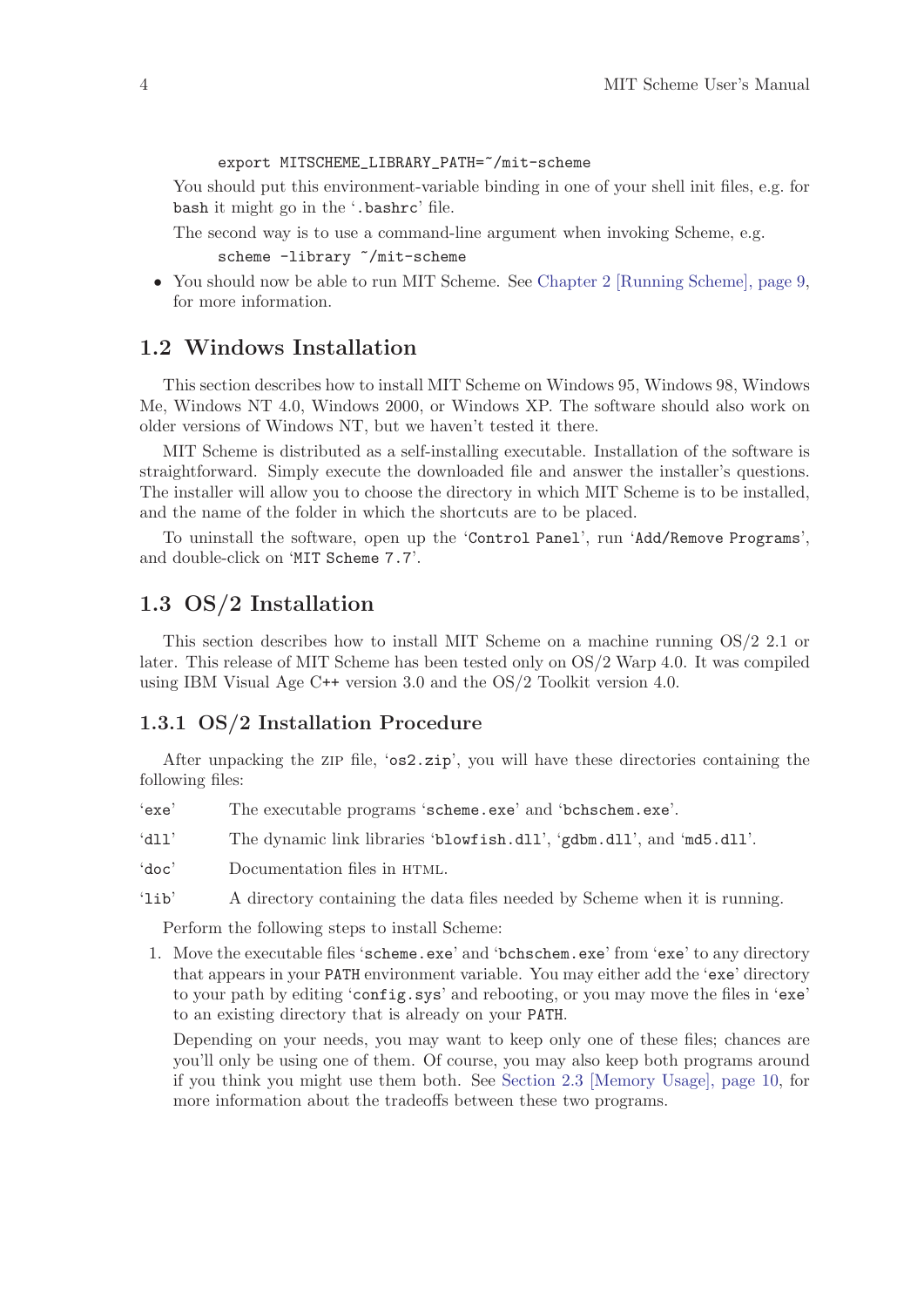- 2. Move the dynamic link libraries from 'dll' to any directory that appears in your LIBPATH environment variable. As above, you may either add 'dll' to your LIBPATH, or move the files in 'dll' to a directory that is already on your LIBPATH.
- 3. You may move the 'lib' directory anywhere you like. You may rename it to anything you like. (Here at MIT, we use 'c:\scheme\lib'.) After you have chosen where it will be located, set the MITSCHEME\_LIBRARY\_PATH environment variable in 'config.sys' to be that location.

For example, if you decide to store the directory as 'c:\schdata', you would add the following to 'config.sys':

SET MITSCHEME\_LIBRARY\_PATH=C:\SCHDATA

(Remember that you must reboot OS/2 after editing 'config.sys' in order for the changes to take effect.)

You can override the setting of this environment variable with the  $-Iibrary command$ line option to Scheme, for example:

scheme -library d:\myscm\mylib

If you supply a -library option, it is not necessary to have the environment variable defined. For example, instead of editing 'config.sys', you might create a '.cmd' file to invoke Scheme and pass it the -library option automatically.

- 4. Optional: Move the 'doc' directory anywhere you like, or delete it if you do not want to keep the documentation.
- 5. Optional: Consider setting some of the environment variables described below.

#### 1.3.2 Environment Variables

This section documents several of the environment variables that Scheme uses, and gives an example for each one. These are the environment variables that must usually be defined when installing Scheme under OS/2. For complete documentation of all of the environment variables used by Scheme, see [Section 2.6 \[Environment Variables\], page 16.](#page-17-0)

Note that environment variables are usually defined in the  $OS/2$  'config.sys' file. After editing the 'config.sys' file, it is necessary to reboot OS/2 before the changes will take effect.

#### MITSCHEME\_LIBRARY\_PATH

says where to find Scheme's data files. This is the only required environment variable (but is not required when Scheme is invoked with the -library command-line option).

SET MITSCHEME\_LIBRARY\_PATH=C:\SCHEME\LIB

#### MITSCHEME\_INF\_DIRECTORY

tells Scheme where to find debugging information for the runtime system. The default value for this environment variable is a subdirectory 'src' located in the directory specified by MITSCHEME\_LIBRARY\_PATH.

SET MITSCHEME\_INF\_DIRECTORY=C:\SCHEME\LIB\SRC

TMPDIR tells Scheme the name of a directory where it can store temporary files. SET TMPDIR=C:\TMP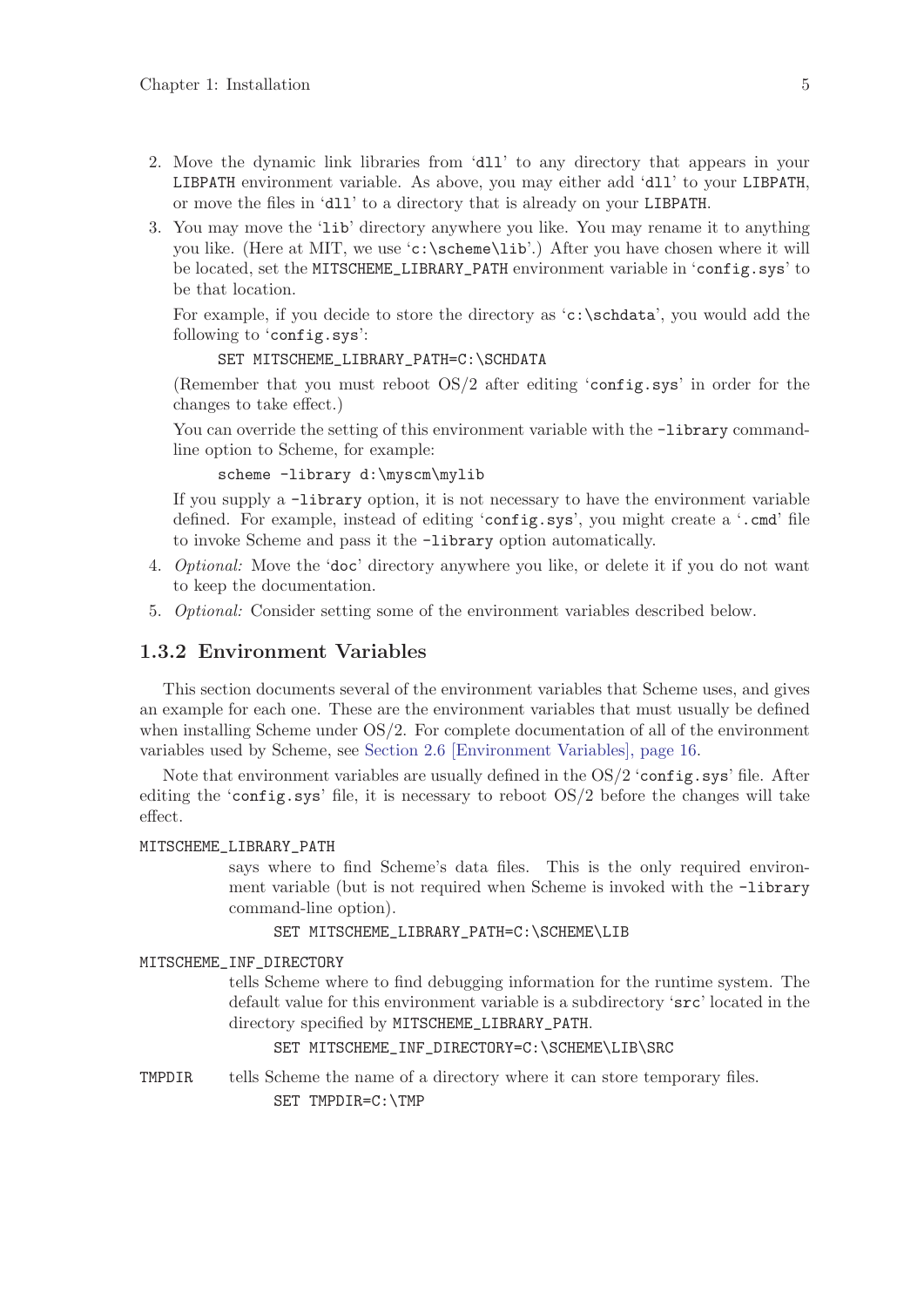| <b>HOME</b>  | tells Scheme where your "home" directory is located. This is where Scheme<br>looks for init files, and it is also what the "/' (or "\\') filename prefix expands<br>to. If not specified, Scheme uses the root directory of the current drive. |
|--------------|------------------------------------------------------------------------------------------------------------------------------------------------------------------------------------------------------------------------------------------------|
|              | SET HOME=C:\CPH                                                                                                                                                                                                                                |
| USER         | tells Scheme your user name. This is used for several purposes, including the<br>name that will be used as your email address.<br>SET USER=cph                                                                                                 |
| <b>SHELL</b> | tells Edwin what shell program to use in shell buffers and for running shell<br>commands. If not specified, this defaults to the standard OS/2 shell, 'cmd. exe'.<br>SET SHELL=C:\40S2251\40S2.EXE                                             |
|              |                                                                                                                                                                                                                                                |

## 1.4 Optional Configuration

<span id="page-7-0"></span>As distributed, Scheme contains several large files. You might not need all of them, so this section will tell you what each is for so that you can decide if you want to delete some of them. Also, we will discuss the two different Scheme executables, which are each useful in different situations; you should read this to decide which is right for you.

The Scheme runtime environment and associated tools are normally stored in bands, which are large memory images stored in files (see [Section 3.3 \[World Images\], page 28\)](#page-29-0). Scheme requires at least one band to work properly. The Scheme distribution includes two bands. These bands are stored in the 'lib/mit-scheme' directory on unix systems, and the 'lib' directory on PC systems.

'runtime.com'

The is the basic world image, and the smallest. It contains just the runtime files. This is the band that is chosen when Scheme is invoked with no special command-line options.

'all.com' This contains the runtime files, the native-code compiler, and Edwin. This band is chosen when either the -compiler or -edwin command-line options are supplied.

Depending on your needs, you may not need both of these files. For example, if you always want the full development environment, you might keep 'all.com' and delete 'runtime.com'. Remember that you must keep at least one of these files to use Scheme.

In addition to bands, Scheme is distributed with two executable programs: 'scheme' (called 'scheme.exe' on PC systems), and 'bchscheme' (called 'bchschem.exe' on PC systems). Normally you will need only one of these files.

The only difference between these two programs is in how they handle garbage collection. 'scheme' allocates two memory heaps, and copies objects between the heaps to preserve them. This means that most of the time the other heap is occupying valuable memory but doesn't hold any interesting data. 'bchscheme' allocates only one memory heap, creates a disk file during garbage collection, copies objects into the file, then copies them back into memory.

These programs provide you with some important performance trade-offs. If you have plenty of memory and want the best performance, use 'scheme'. If you don't have enough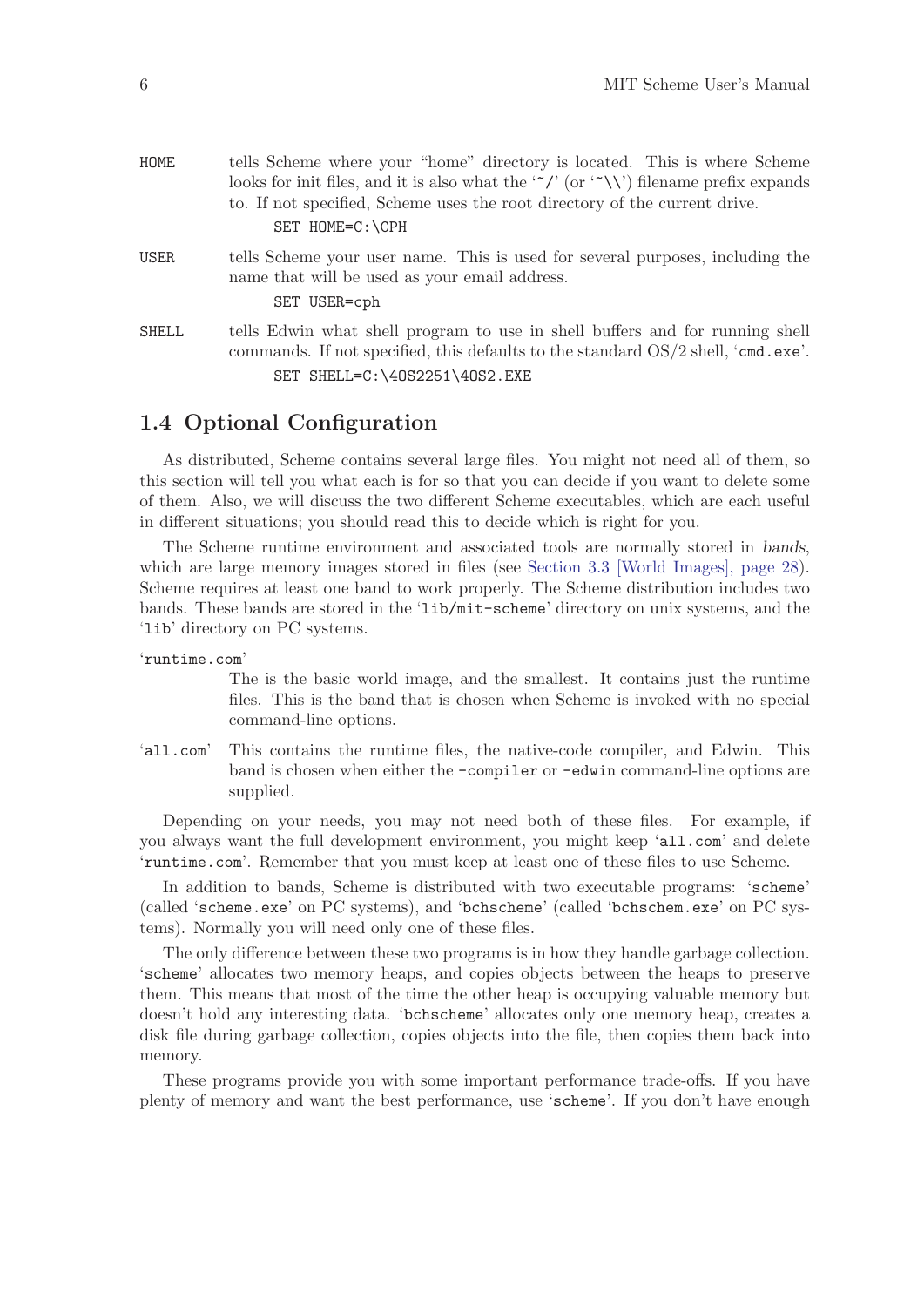memory, or if you want to use less memory and will accept slower performance, use 'bchscheme'. One way to tell that you don't have enough memory is to run 'scheme' for a while and see if your machine is paging during garbage collection.

You might consider trying to use 'scheme' and letting the operating system's paging handle the lack of RAM. But usually you will find that using 'bchscheme' without paging is much faster than using 'scheme' with paging. Of course, if you are using 'bchscheme' and you're still paging, the best solution is to install more ram.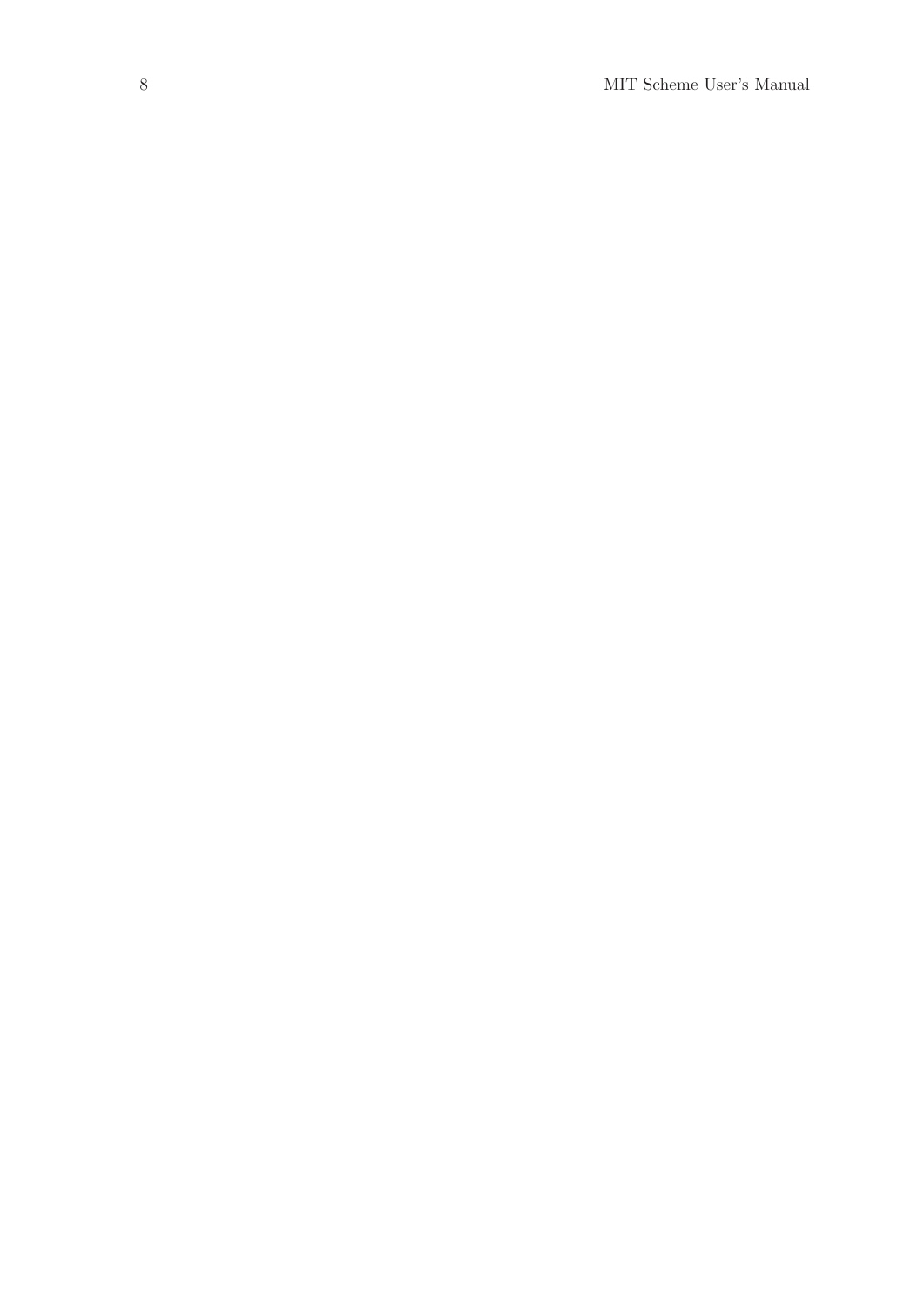## 2 Running Scheme

<span id="page-10-1"></span>This chapter describes how to run MIT Scheme. It also describes how you can customize the behavior of MIT Scheme using command-line options and environment variables.

## 2.1 Basics of Starting Scheme

<span id="page-10-0"></span>Under unix and OS/2, MIT Scheme is invoked by typing

scheme

at your operating system's command interpreter. Under Windows, MIT Scheme is invoked by double-clicking on a shortcut. In either case, Scheme will load itself and print something like this:

```
Scheme saved on Monday June 17, 2002 at 12:10:46 PM
 Release 7.7.1
  Microcode 14.9
  Runtime 15.1
```
This information, which can be printed again by evaluating

```
(identify-world)
```
tells you the following version information. 'Release' is the release number for the entire Scheme system. This number is changed each time a new version of Scheme is released. 'Microcode' is the version number for the part of the system that is written in C. 'Runtime' is the version number for the part of the system that is written in Scheme.

Following this there may be additional version numbers for specific subsystems. 'SF' refers to the scode optimization program sf, 'Liar' is the native-code compiler, 'Edwin' is the Emacs-like text editor, and '6.001' is the sicp compatibility package.

You can load the compiler by giving Scheme the  $\sim$ compiler option:

```
scheme -compiler
```
This option causes Scheme to use a larger constant space and heap, and to load the world image containing the compiler.

## 2.2 Customizing Scheme

You can customize your setup by using a variety of tools:

- Command-line options. Many parameters, like memory usage and the location of libraries, may be varied by command-line options. See [Section 2.4 \[Command-Line](#page-12-0) [Options\], page 11](#page-12-0).
- Command scripts or batch files. You might like to write scripts that invoke Scheme with your favorite command-line options. For example, you might not have enough memory to run Edwin or the compiler with its default memory parameters (it will print something like "Not enough memory for this configuration" and halt when started), so you can write a shell script (unix), '.bat' file (Windows), or '.cmd' file (OS/2) that will invoke Scheme with the appropriate  $-\text{heap}$  and other parameters.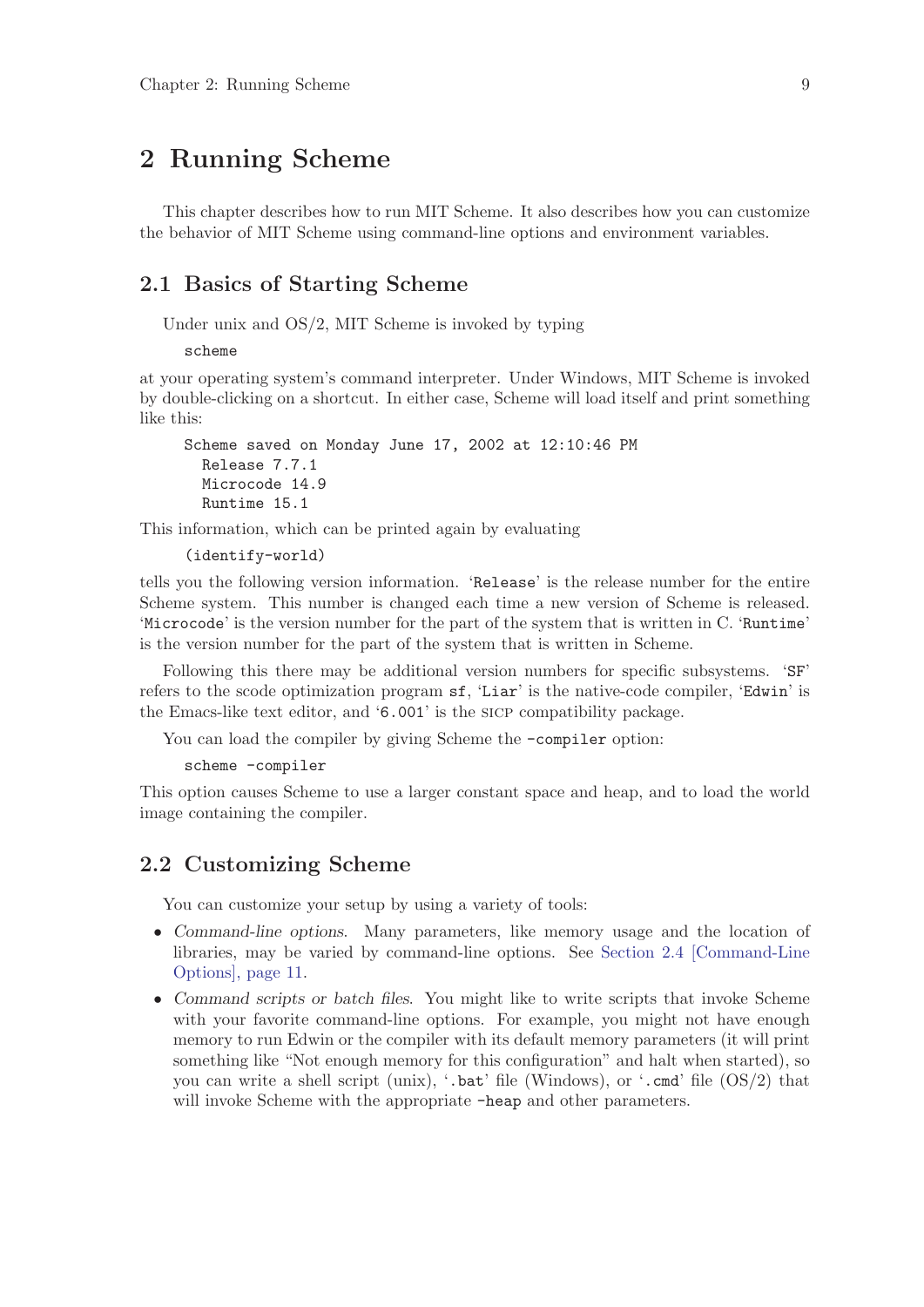• Scheme supports *init files*: an init file is a file containing Scheme code that is loaded when Scheme is started, immediately after the identification banner, and before the input prompt is printed. This file is stored in your home directory, which is normally specified by the HOME environment variable. Under unix, the file is called '.scheme.init'; on the PC it is called 'scheme.ini'.

In addition, when Edwin starts up, it loads a separate init file from your home directory into the Edwin environment. This file is called '.edwin' under unix, and 'edwin.ini' on the PC (see [Section 7.1 \[Starting Edwin\], page 59](#page-60-0)).

You can use both of these files to define new procedures or commands, or to change defaults in the system.

The -no-init-file command-line option causes Scheme to ignore the '.scheme.init' file (see [Section 2.4 \[Command-Line Options\], page 11](#page-12-0)).

- Environment variables. Most microcode parameters, and some runtime system and Edwin parameters, can be specified by means of environment variables. See [Section 2.6](#page-17-0) [\[Environment Variables\], page 16.](#page-17-0)
- Icons. Under OS/2 and Windows, and with some window managers under X11, it is possible to create icons that invoke Scheme with different parameters.

## 2.3 Memory Usage

<span id="page-11-0"></span>Some of the parameters that can be customized determine how much memory Scheme uses and how that memory is used. This section describes how Scheme's memory is organized and used; subsequent sections describe command-line options and environment variables that you can use to customize this usage for your needs.

Scheme uses four kinds of memory:

- A stack that is used for recursive procedure calls.
- A heap that is used for dynamically allocated objects, like 'cons' cells and strings. Storage used for objects in the heap that become unreferenced is eventually reclaimed by garbage collection.
- A constant space that is used for allocated objects, like the heap. Unlike the heap, storage used for objects in constant space is not reclaimed by garbage collection. Constant space is used for objects that are essentially permanent, like procedures in the runtime system.
- Some extra storage that is used by the microcode (the part of the system that is implemented in C).

All kinds of memory except the last may be controlled either by command-line options or by environment variables.

MIT Scheme uses a two-space copying garbage collector for reclaiming storage in the heap. There are two versions of Scheme which handle garbage collection differently. The standard Scheme, called 'scheme' under unix and 'scheme.exe' on the PC, has two heaps, one for each "space". An alternative, called 'bchscheme' under unix and 'bchschem.exe' on the PC, has one heap and uses a disk file for the other "space", thus trading memory usage against garbage collection speed (see [Section 1.4 \[Optional Configuration\], page 6\)](#page-7-0).

The total storage required by 'scheme' is: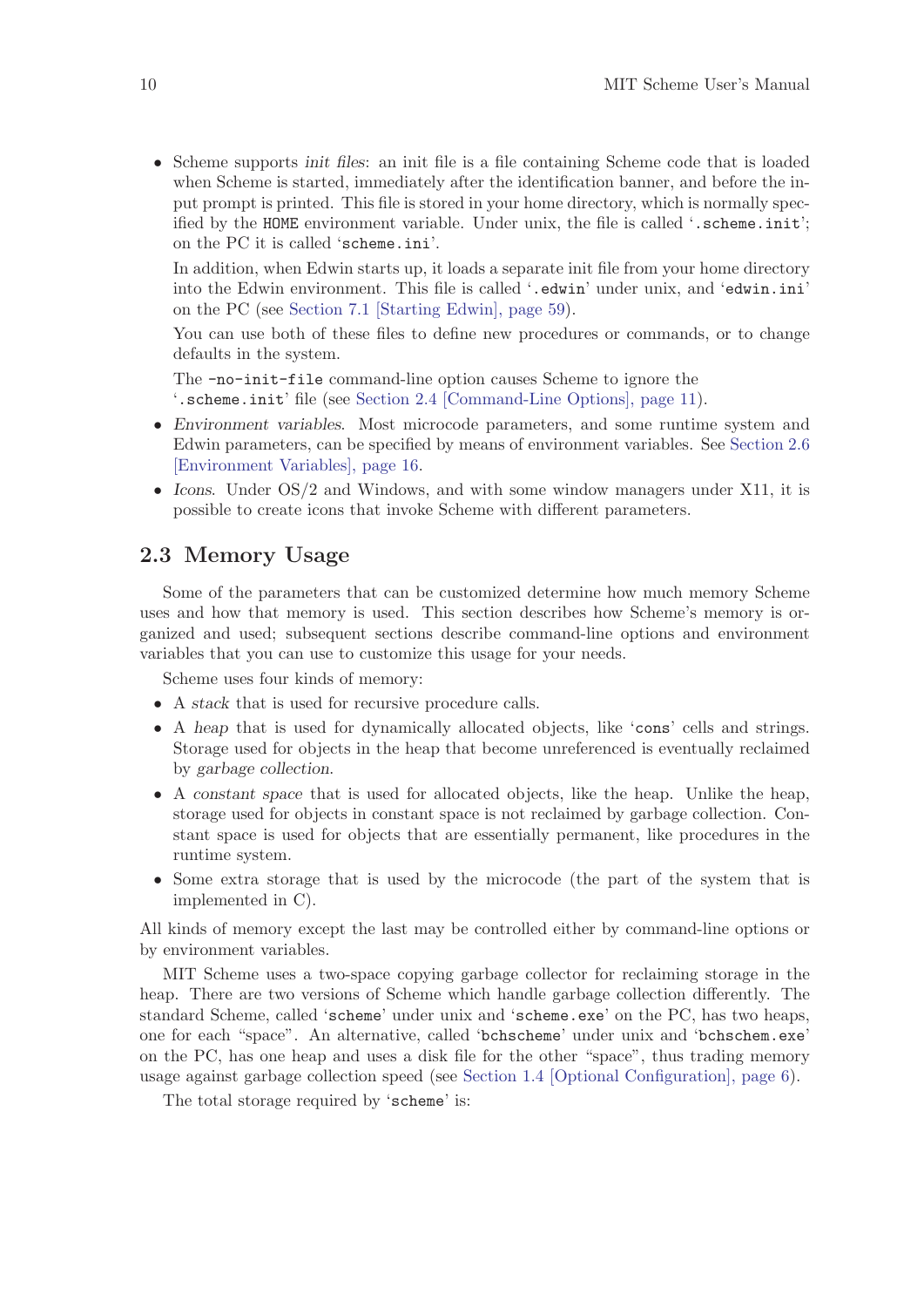stack + (constant + 2\*heap) + extra

where stack, constant and heap are parameters that are selected when 'scheme' starts. For 'bchscheme', which has only one heap in memory, the equation is

stack + (constant + heap) + extra

Once the storage is allocated for the constant space and the heap, Scheme will dynamically adjust the proportion of the total that is used for constant space; the stack and extra microcode storage is not included in this adjustment. Previous versions of MIT Scheme needed to be told the amount of constant space that was required when loading bands with the -band option. Dynamic adjustment of the heap and constant space avoids this problem.

If the size of the constant space is not specified, it is automatically set to the correct size for the band being loaded. Thus, in general it is rarely necessary to explicitly set the size of the constant space. Additionally, each band requires a small amount of heap space; this amount is added to any specified heap size, so that the specified heap size is the amount of free space available.

The Scheme expression '(print-gc-statistics)' shows how much heap and constant space is available (see [Section 3.4 \[Garbage Collection\], page 29](#page-30-0)).

## 2.4 Command-Line Options

<span id="page-12-0"></span>Scheme accepts the command-line options detailed in the following sections. The options may appear in any order, with the restriction that the microcode options must appear before the runtime options, and the runtime options must appear before any other arguments on the command line. Any arguments other than these options will generate a warning message when Scheme starts. If you want to define your own command-line options, see [Section 2.5](#page-16-0) [\[Custom Command-line Options\], page 15.](#page-16-0)

These are the microcode options:

```
-compiler
```
This option specifies defaults appropriate for loading the compiler. It specifies the use of large sizes, exactly like -large; if the -band option is also specified, that is the only effect of this option. Otherwise, the default band's filename is the value of the environment variable MITSCHEME\_COMPILER\_BAND, if defined, or 'compiler.com'; the library directories are searched to locate this file.

-edwin This option specifies defaults appropriate for loading the editor. It specifies the use of large sizes, exactly like -large; if the -band option is also specified, that is the only effect of this option. Otherwise, the default band's filename is the value of the environment variable MITSCHEME\_EDWIN\_BAND, if defined, or 'edwin.com'; the library directories are searched to locate this file.

-compiler -edwin

If both the -compiler and -edwin options are given, Scheme will load an environment containing both the compiler and the editor. The default band's filename is the value of the environment variable MITSCHEME\_ALL\_BAND, if defined, or 'all.com'; the library directories are searched to locate this file.

-band filename

Specifies the initial world image file (band) to be loaded. Searches for filename in the working directory and the library directories, using the full pathname of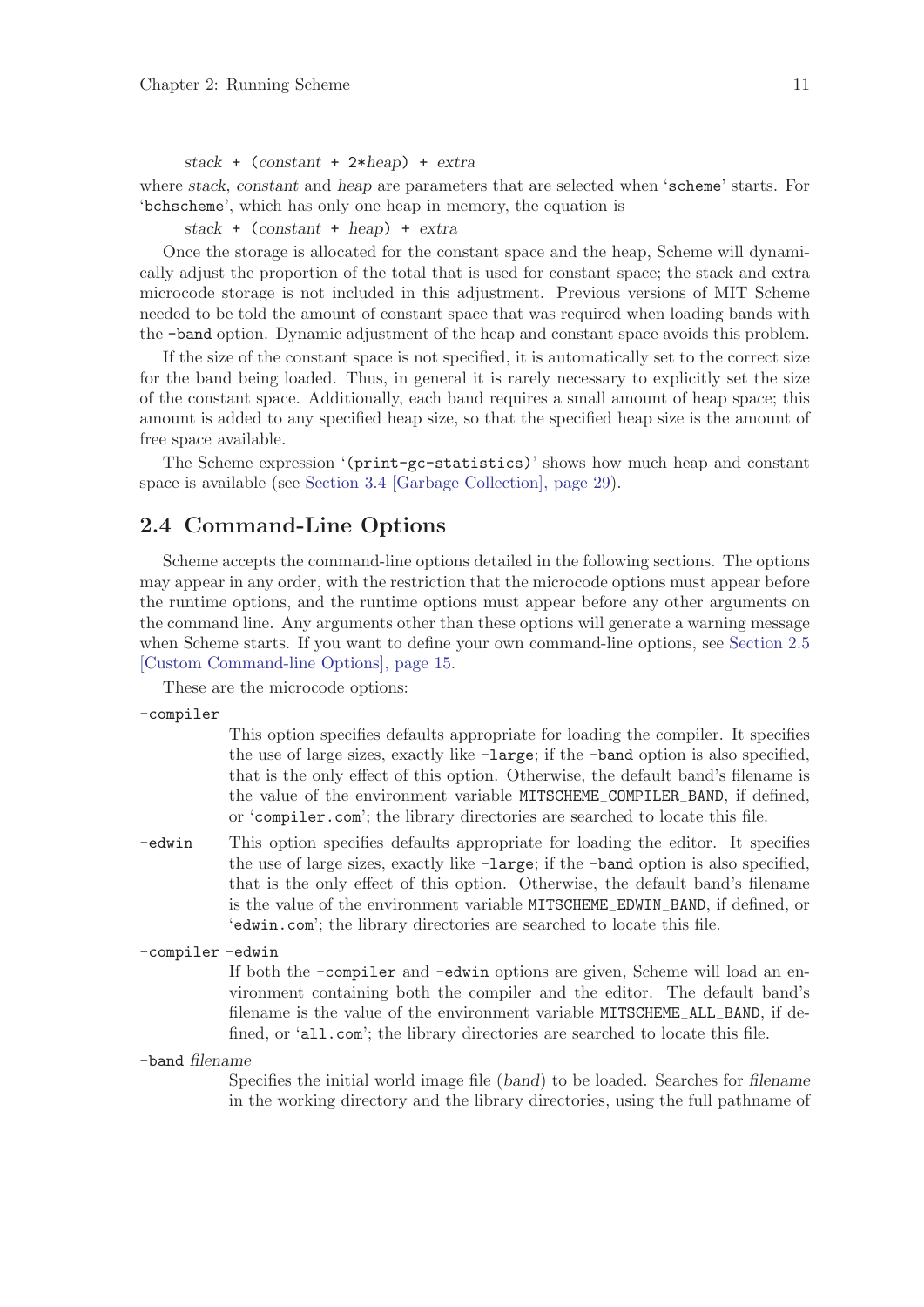the first readable file of that name. If filename is an absolute pathname (on unix, this means it starts with '/'), then no search occurs — filename is tested for readability and then used directly. If this option isn't given, the filename is the value of the environment variable MITSCHEME\_BAND, or if that isn't defined, 'runtime.com'; in these cases the library directories are searched, but not the working directory.

-large Specifies that large heap, constant, and stack sizes should be used. These are specified by the environment variables

> MITSCHEME\_LARGE\_HEAP MITSCHEME\_LARGE\_CONSTANT MITSCHEME\_LARGE\_STACK

If this option isn't given, the small sizes are used, specified by the environment variables

MITSCHEME\_SMALL\_HEAP MITSCHEME\_SMALL\_CONSTANT MITSCHEME\_SMALL\_STACK

There are reasonable built-in defaults for all of these environment variables, should any of them be undefined. Note that any or all of the defaults can be individually overridden by the -heap, -constant, and -stack options.

Note: the Scheme expression '(print-gc-statistics)' shows how much heap and constant space is available and in use (see [Section 3.4 \[Garbage Collection\],](#page-30-0) [page 29\)](#page-30-0).

-heap blocks

Specifies the size of the heap in 1024-word blocks. Overrides any default. Normally two such heaps are allocated; 'bchscheme' allocates only one, and uses a disk file for the other.

The size specified by this option is incremented by the amount of heap space needed by the band being loaded. Consequently, -heap specifies how much free space will be available in the heap when Scheme starts, independent of the amount of heap already consumed by the band.

-constant blocks

Specifies the size of constant space in 1024-word blocks. Overrides any default. Constant space holds the compiled code for the runtime system and other subsystems.

-stack blocks

Specifies the size of the stack in 1024-word blocks. Overrides any default. This is Scheme's stack, not the unix stack used by C programs.

-option-summary

Causes Scheme to write an option summary to standard error. This shows the values of all of the settable microcode option variables.

-emacs Specifies that Scheme is running as a subprocess of GNU Emacs. This option is automatically supplied by GNU Emacs, and should not be given under other circumstances.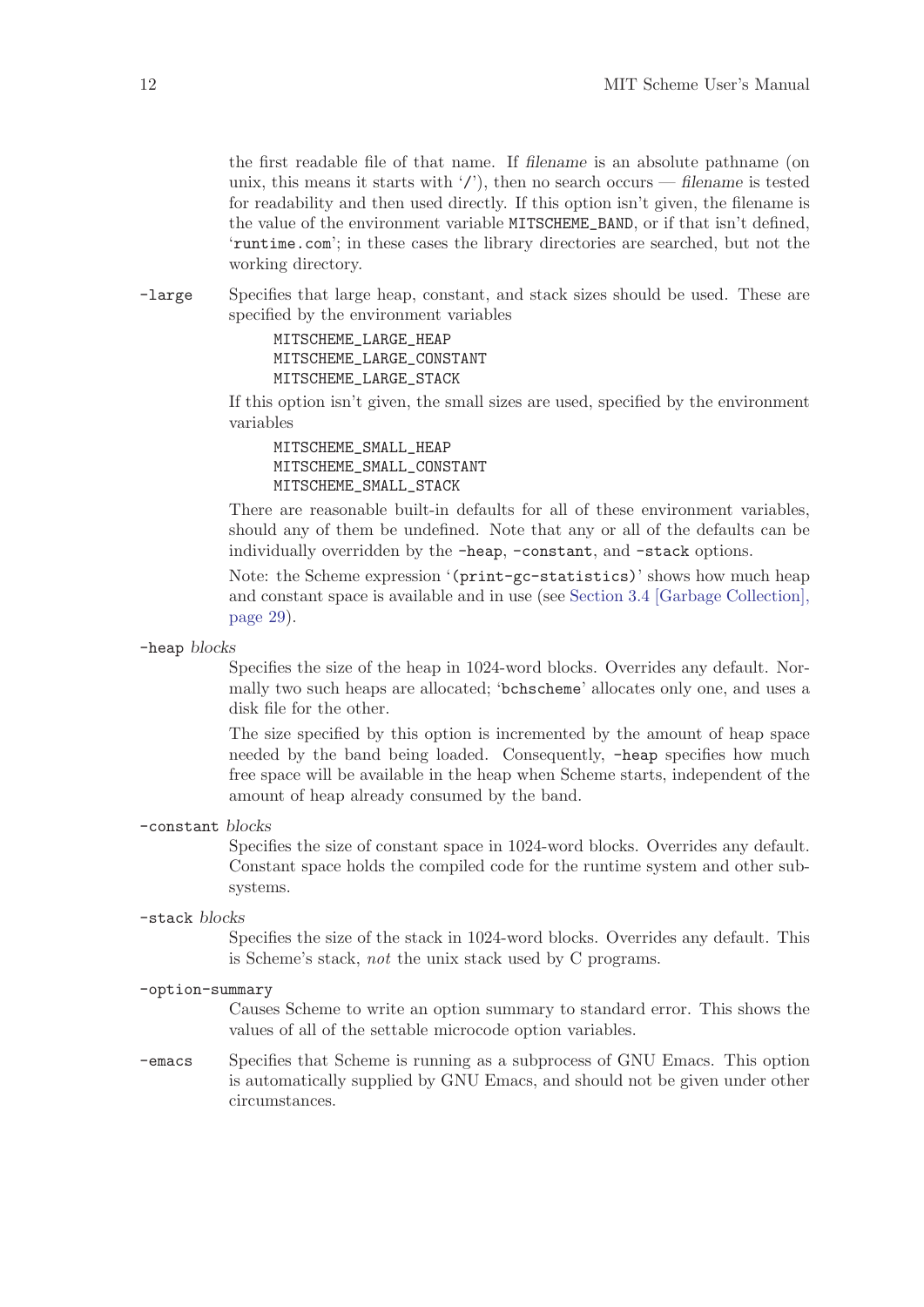#### -interactive

If this option isn't specified, and Scheme's standard i/o is not a terminal, Scheme will detach itself from its controlling terminal, which prevents it from getting signals sent to the process group of that terminal. If this option is specified, Scheme will not detach itself from the controlling terminal.

This detaching behavior is useful for running Scheme as a background job. For example, using bash, the following will run Scheme as a background job, redirecting its input and output to files, and preventing it from being killed by keyboard interrupts or by logging out:

scheme < /usr/cph/foo.in > /usr/cph/foo.out 2>&1 & This option is ignored under non-unix operating systems.

-nocore Specifies that Scheme should not generate a core dump under any circumstances. If this option is not given, and Scheme terminates abnormally, you will be prompted to decide whether a core dump should be generated.

This option is ignored under non-unix operating systems.

-library path

Sets the library search path to path. This is a list of directories that is searched to find various library files, such as bands. If this option is not given, the value of the environment variable MITSCHEME\_LIBRARY\_PATH is used; if that isn't defined, the default is used.

On unix, the elements of the list are separated by colons, and the default value is '/usr/local/lib/mit-scheme'. On PCs, the elements of the list are separated by semicolons, and the default value is 'c:\scheme\lib'.

-utabmd filename

Specifies that filename contains the microcode tables (the microcode tables are information that informs the runtime system about the microcode's structure). Filename is searched for in the working directory and the library directories. If this option isn't given, the filename is the value of the environment variable MITSCHEME\_UTABMD\_FILE, or if that isn't defined, 'utabmd.bin'; in these cases the library directories are searched, but not the working directory.

-utab is an alternate name for the -utabmd option; at most one of these options may be given.

-fasl filename

Specifies that a cold load should be performed, using filename as the initial file to be loaded. If this option isn't given, a normal load is performed instead. This option may not be used together with the -compiler, -edwin, or -band options. This option is useful only for maintenance and development of the MIT Scheme runtime system.

In addition to the above, 'bchscheme' recognizes the following command-line options, all of which specify parameters affecting how 'bchscheme' uses disk storage to do garbage collection:

-gc-directory directory

Specifies that directory should be used to create files for garbage collection. If the option is not given, the value of environment variable MITSCHEME\_GC\_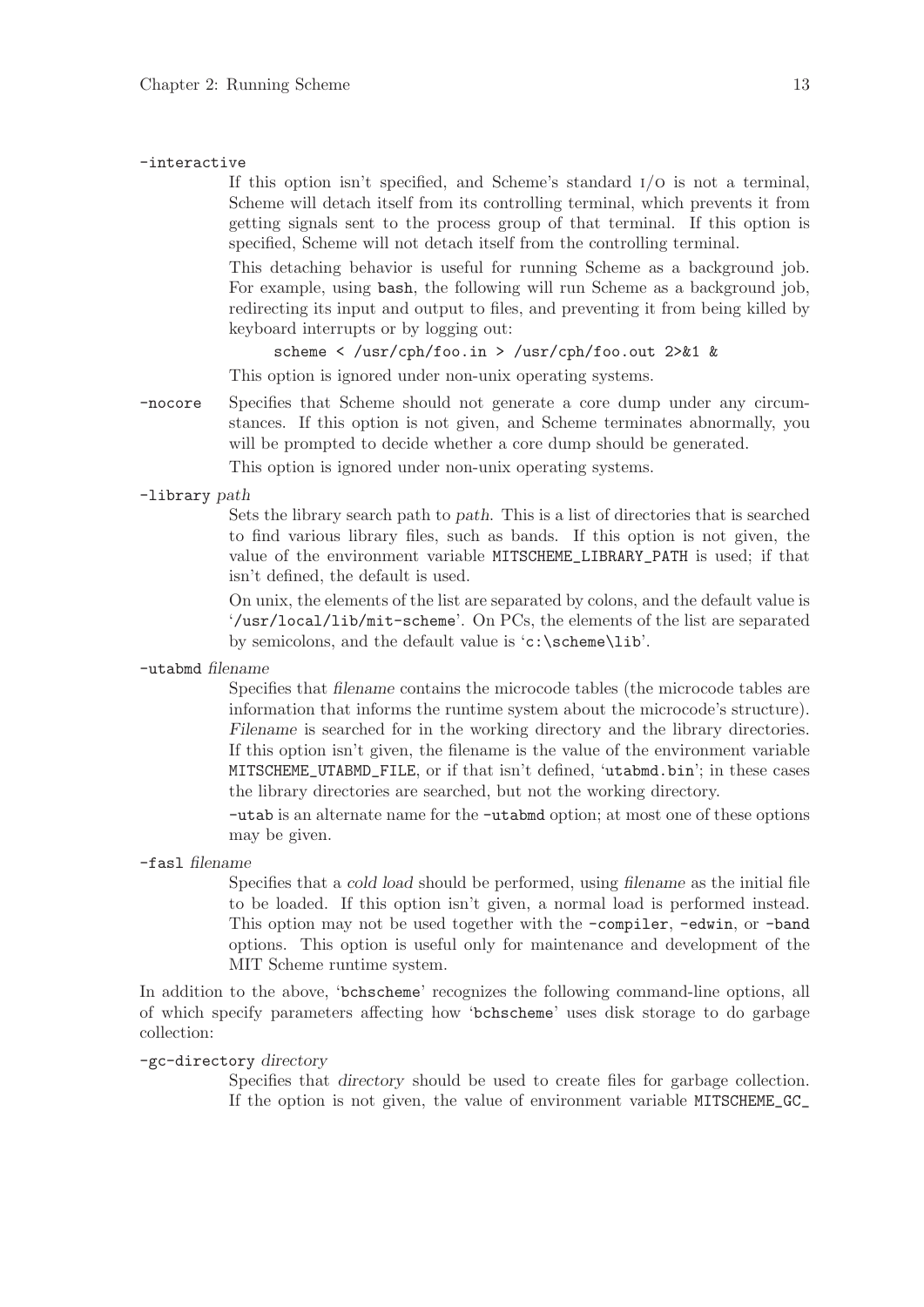DIRECTORY is used instead, and if that is not defined, a standard temporary directory is used (see TMPDIR in see [Section 2.6.3 \[Runtime Environment Vari](#page-19-0)[ables\], page 18](#page-19-0)).

-gc-file filename

Specifies that filename should be used for garbage collection. If the option is not given, the value of environment variable MITSCHEME\_GC\_FILE is used, and if this is not defined, a unique filename is generated in the directory specified with -gc-directory.

-gcfile is an alias for -gc-file; at most one of these options should be specified.

- -gc-keep Specifies that the gc file used for garbage collection should not be deleted when Scheme terminates. The gc file is deleted only if the file was created by this invocation of Scheme, and this option is not set.
- -gc-start-position number

Specifies the first byte position in the gc file at which the Scheme process can write. If not given, the value of the environment variable MITSCHEME\_GC\_ START\_POSITION is used, and if that is not defined, '0' is used, meaning the beginning of the file. The area of the file used (and locked if possible) is the region between -gc-start-position and -gc-end-position.

-gc-end-position number

Specifies the last byte position in the gc file at which the Scheme process can write. If not given, the value of the environment variable MITSCHEME\_GC\_END\_ POSITION is used, and if that is not defined, the sum of the start position (as specified by -gc-start-position) and the heap size is used. The area of the file used (and locked if possible) is the region between -gc-start-position and -gc-end-position.

-gc-window-size blocks

Specifies the size of the windows into new space during garbage collection. If this option is not given, the value of environment variable MITSCHEME\_GC\_ WINDOW\_SIZE is used instead, and if that is not defined, the value '16' is used.

The following command-line options are only used by an experimental version of 'bchscheme' that uses unix System V-style shared memory, and then only if the 'gcdrone' program is installed in the library directory.

#### -gc-drone program

Specifies that program should be used as the drone program for overlapped i/o during garbage collection. If the option is not given, the value of environment variable MITSCHEME\_GC\_DRONE is used instead, and if that is not defined, 'gcdrone' is used.

 $-gc$ -read-overlap  $n$ 

Specifies that Scheme should delegate at most n simultaneous disk read operations during garbage collection. If the option is not given, the value of environment variable MITSCHEME\_GC\_READ\_OVERLAP is used instead, and if that is not defined, '0' is used, disabling overlapped reads.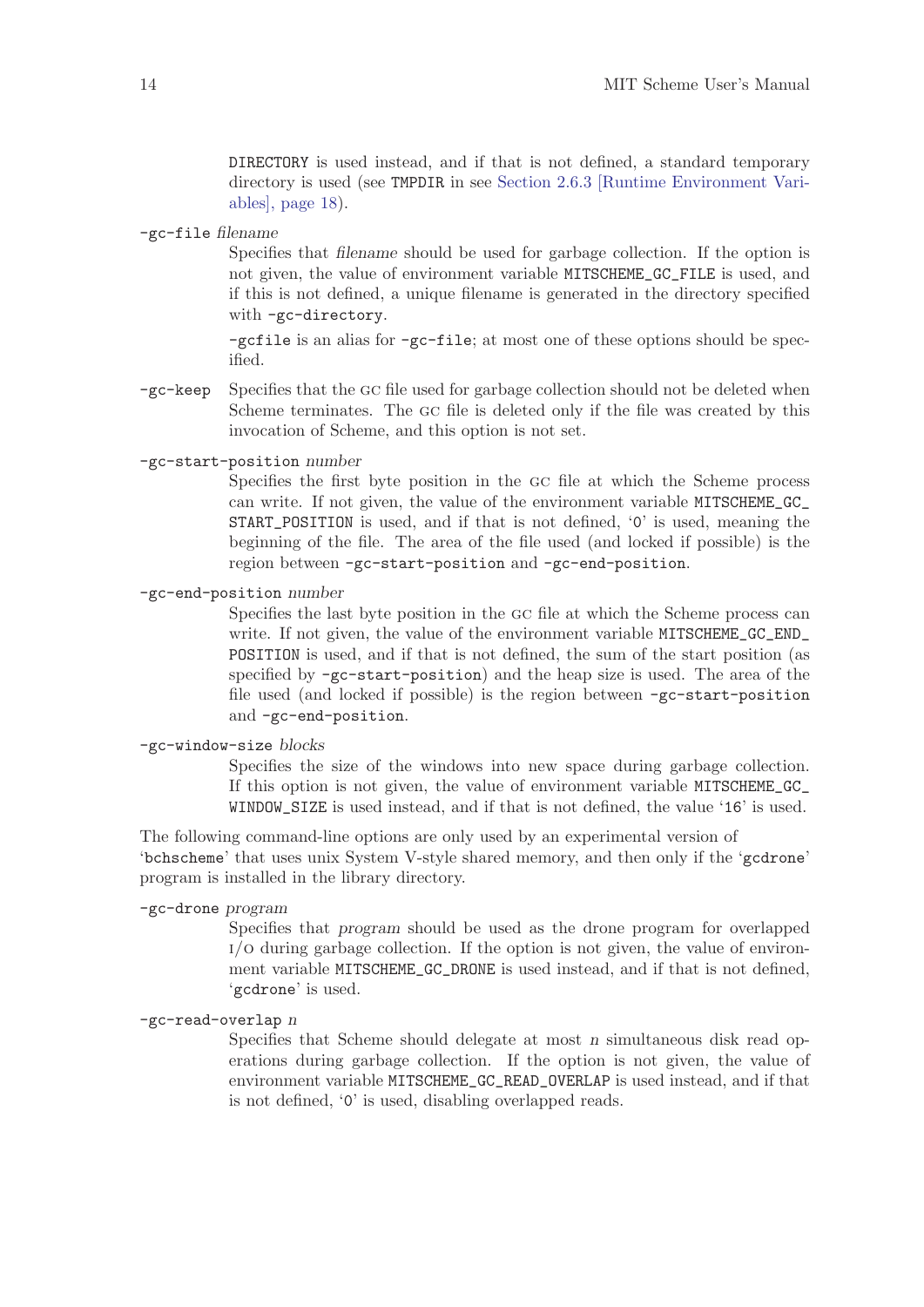#### $-gc-write-overlap$  n

Specifies that Scheme should delegate at most n simultaneous disk write operations during garbage collection. If the option is not given, the value of environment variable MITSCHEME\_GC\_WRITE\_OVERLAP is used instead, and if that is not defined, '0' is used, disabling overlapped writes.

The following options are runtime options. They are processed after the microcode options and after the image file is loaded.

-no-init-file

This option causes Scheme to ignore the '"/.scheme.init' or 'scheme.ini' file, normally loaded automatically when Scheme starts (if it exists).

-suspend-file

Under some circumstances Scheme can write out a file called 'scheme\_suspend' in the user's home directory.<sup>1</sup> This file is a world image containing the complete state of the Scheme process; restoring this file continues the computation that Scheme was performing at the time the file was written.

Normally this file is never written, but the -suspend-file option enables writing of this file.

-eval expression ...

This option causes Scheme to evaluate the expressions following it on the command line, up to (but not including) the next option that starts with a hyphen. The expressions are evaluated in the user-initial-environment. Unless explicitly handled, errors during evaluation are silently ignored.

 $-$ load file  $\ldots$ 

This option causes Scheme to load the files (or lists of files) following it on the command line, up to (but not including) the next option that starts with a hyphen. The files are loaded in the user-initial-environment. Unless explicitly handled, errors during loading are silently ignored.

The following option is supported only when Edwin is loaded.

-edit This option causes Edwin to start immediately when Scheme is started.

## 2.5 Custom Command-line Options

<span id="page-16-0"></span>MIT Scheme provides a mechanism for you to define your own command-line options. This is done by registering handlers to identify particular named options and to process them when Scheme starts. Unfortunately, because of the way this mechanism is implemented, you must define the options and then save a world image containing your definitions (see [Section 3.3 \[World Images\], page 28\)](#page-29-0). Later, when you start Scheme using that world image, your options will be recognized.

The following procedures define command-line parsers. In each, the argument keyword defines the option that will be recognized on the command line. The keyword must be a string starting with a hyphen and containing at least one additional character.

Under unix, this file is written when Scheme is terminated by the 'SIGUSR1', 'SIGHUP', or 'SIGPWR' signals. Under other operating systems, this file is never written.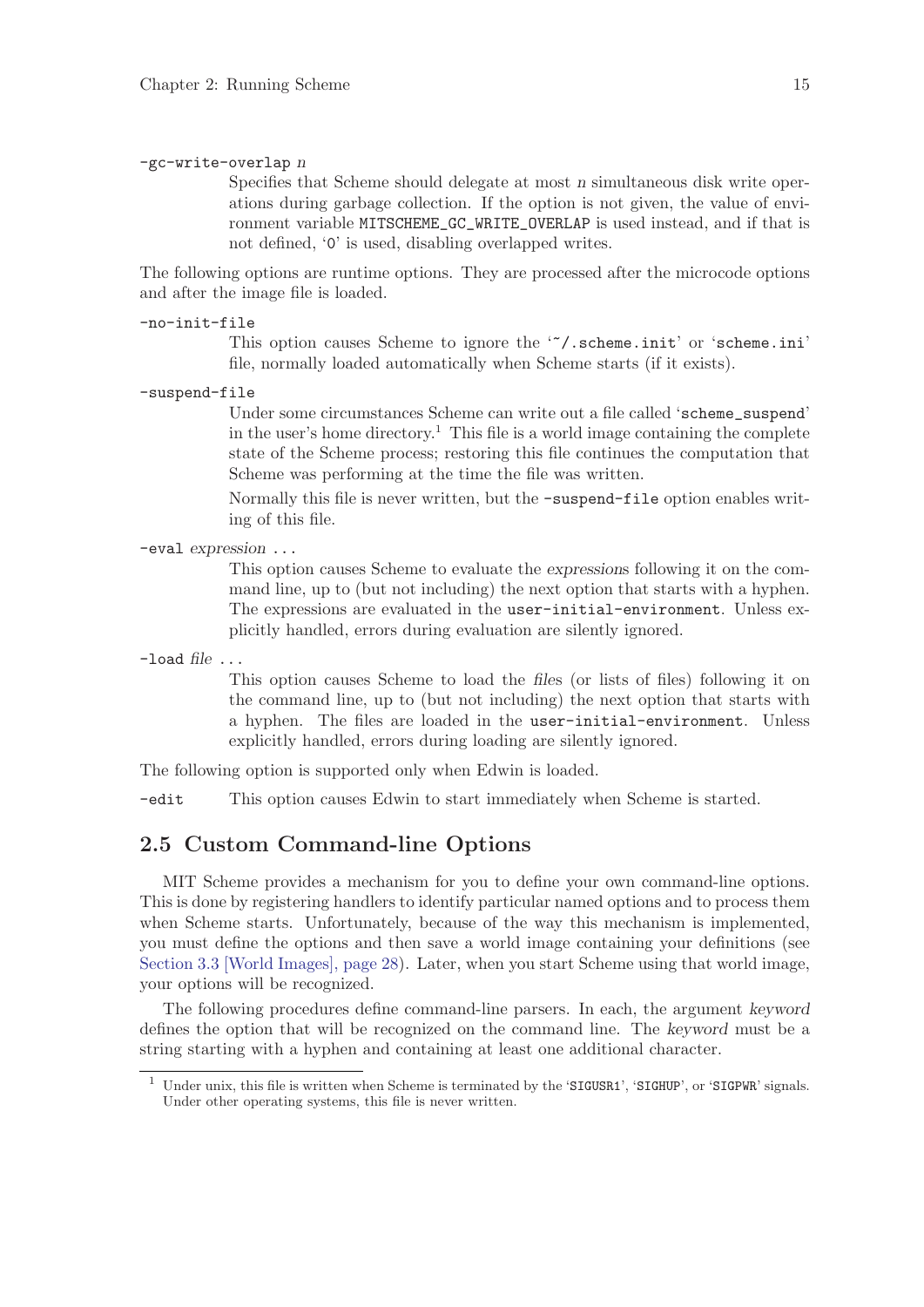simple-command-line-parser keyword thunk procedure+ Defines keyword to be a simple command-line option. When this keyword is seen on the command line, it causes thunk to be executed.

argument-command-line-parser keyword multiple? procedure procedure+ Defines keyword to be a command-line option that is followed by one or more command-line arguments. Procedure is a procedure that accepts one argument; when keyword is seen, it is called once for each argument.

Multiple?, if true, says that keyword may be followed by more than one argument on the command line. In this case, procedure is called once for each argument that follows keyword and does not start with a hyphen. If multiple? is #f, procedure is called once, with the command-line argument following keyword. In this case, it does not matter if the following argument starts with a hyphen.

#### set-command-line-parser! keyword procedure procedure procedure+

This low-level procedure defines keyword to be a command-line option that is defined by procedure. When keyword is seen, procedure is called with all of the command-line arguments, starting with keyword, as a single list argument. Procedure must return two values (using the values procedure): the unused command-line arguments (as a list), and a thunk that is executed to implement the behavior of the option.

## 2.6 Environment Variables

<span id="page-17-0"></span>Scheme refers to many environment variables. This section lists these variables and describes how each is used. The environment variables are organized according to the parts of MIT Scheme that they affect.

Environment variables that affect the microcode must be defined before you start Scheme; under unix or Windows, others can be defined or overwritten within Scheme by using the set-environment-variable! procedure, e.g.

```
(set-environment-variable! "EDWIN_FOREGROUND" "32")
```
## 2.6.1 Environment Variables for the Microcode

These environment variables are referred to by the microcode (the executable C programs called 'scheme' and 'bchscheme' under unix, and 'scheme.exe' and 'bchschem.exe' on the PC).

MITSCHEME\_ALL\_BAND (default: 'all.com' on the library path)

The initial band to be loaded if both the -compiler and -edwin options are given. Overridden by -band.

MITSCHEME\_BAND (default: 'runtime.com' on the library path)

The initial band to be loaded. Overridden by -band, -compiler, or -edwin.

MITSCHEME\_COMPILER\_BAND (default: 'compiler.com' on the library path)

The initial band to be loaded if the -compiler option is given. Overridden by -band.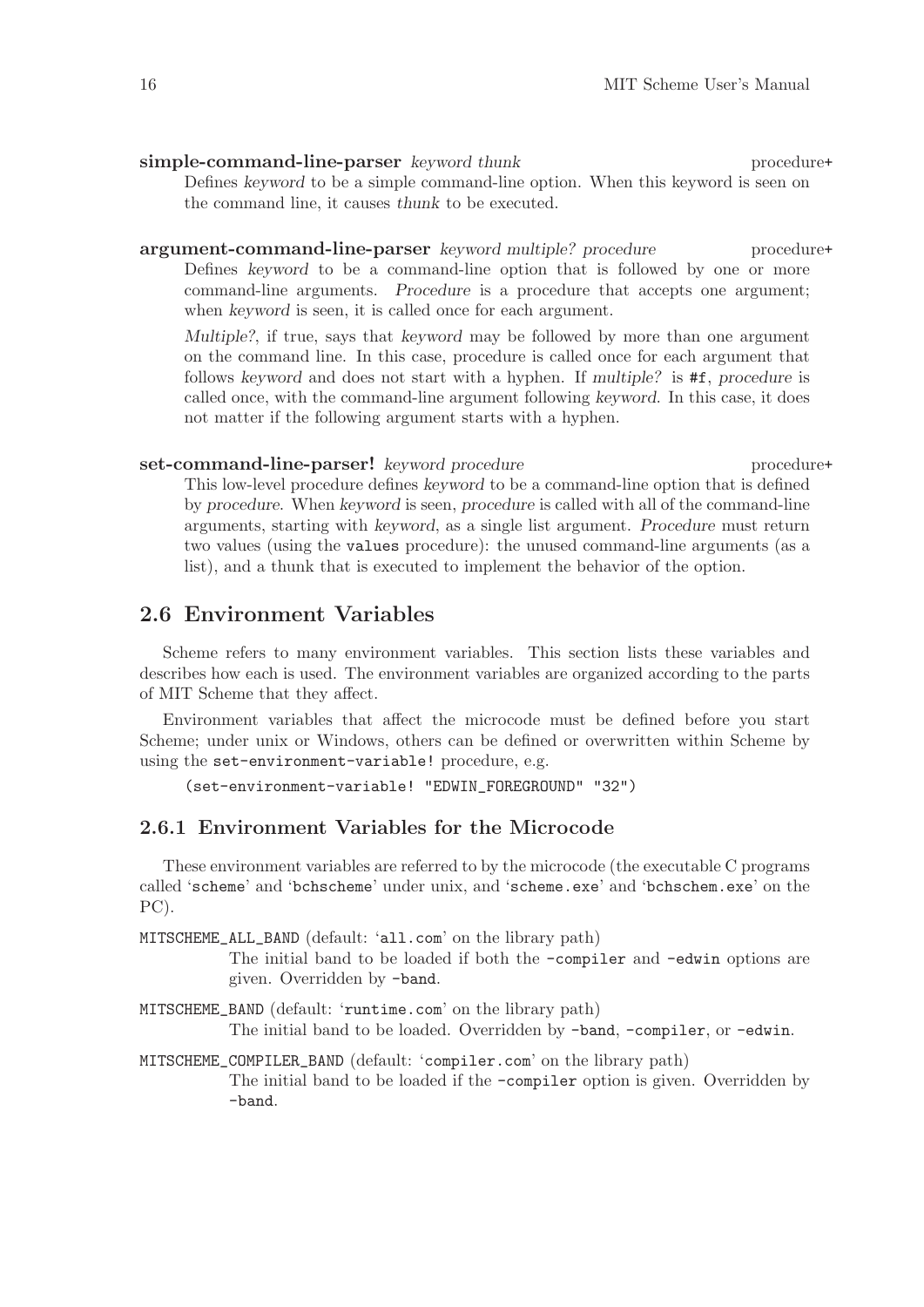- MITSCHEME\_EDWIN\_BAND (default: 'edwin.com' on the library path) The initial band to be loaded if the -edwin option is given. Overridden by -band.
- MITSCHEME LARGE CONSTANT (default: as needed)

The size of constant space, in 1024-word blocks, if the -large, -compiler, or -edwin options are given. Overridden by -constant. Note: the default is computed to be the correct size for the band being loaded.

MITSCHEME\_LARGE\_HEAP (default: '1000')

The size of the heap, in 1024-word blocks, if the -large, -compiler, or -edwin options are given. Overridden by -heap.

- MITSCHEME\_LARGE\_STACK (default: '100') The size of the stack, in 1024-word blocks, if the -large, -compiler, or -edwin options are given. Overridden by -stack.
- MITSCHEME\_LIBRARY\_PATH

A list of directories. These directories are searched, left to right, to find bands and various other files. On unix systems the list is colon-separated, with the default '/usr/local/lib/mit-scheme'. On PC systems the list is semicolonseparated with the default 'c:\scheme\lib'.

MITSCHEME\_SMALL\_CONSTANT (default: as needed)

The size of constant space, in 1024-word blocks, if the size options are not given. Overridden by -constant, -large, -compiler, or -edwin. Note: the default is computed to be the correct size for the band being loaded.

MITSCHEME\_SMALL\_HEAP (default: '250')

The size of the heap, in 1024-word blocks, if the size options are not given. Overridden by -heap, -large, -compiler, or -edwin.

MITSCHEME\_SMALL\_STACK (default: '100')

The size of the stack, in 1024-word blocks, if the size options are not given. Overridden by -stack, -large, -compiler, or -edwin.

MITSCHEME\_UTABMD\_FILE (default: 'utabmd.bin' in the library path) The file containing the microcode tables. Overridden by -utabmd and -utab.

## 2.6.2 Environment Variables for 'bchscheme'

These environment variables are referred to by 'bchscheme' (not by 'scheme').

MITSCHEME\_GC\_DIRECTORY

The directory in which GC files are written. Overridden by -gc-directory. The default for this variable is the standard temporary directory (see TMPDIR in see [Section 2.6.3 \[Runtime Environment Variables\], page 18](#page-19-0)).

#### MITSCHEME\_GC\_FILE (default: 'GCXXXXXX')

The name of the file to use for garbage collection. If it ends in 6 Xs, the Xs are replaced by a letter and process id of the scheme process, thus generating a unique name. Overridden by -gc-file.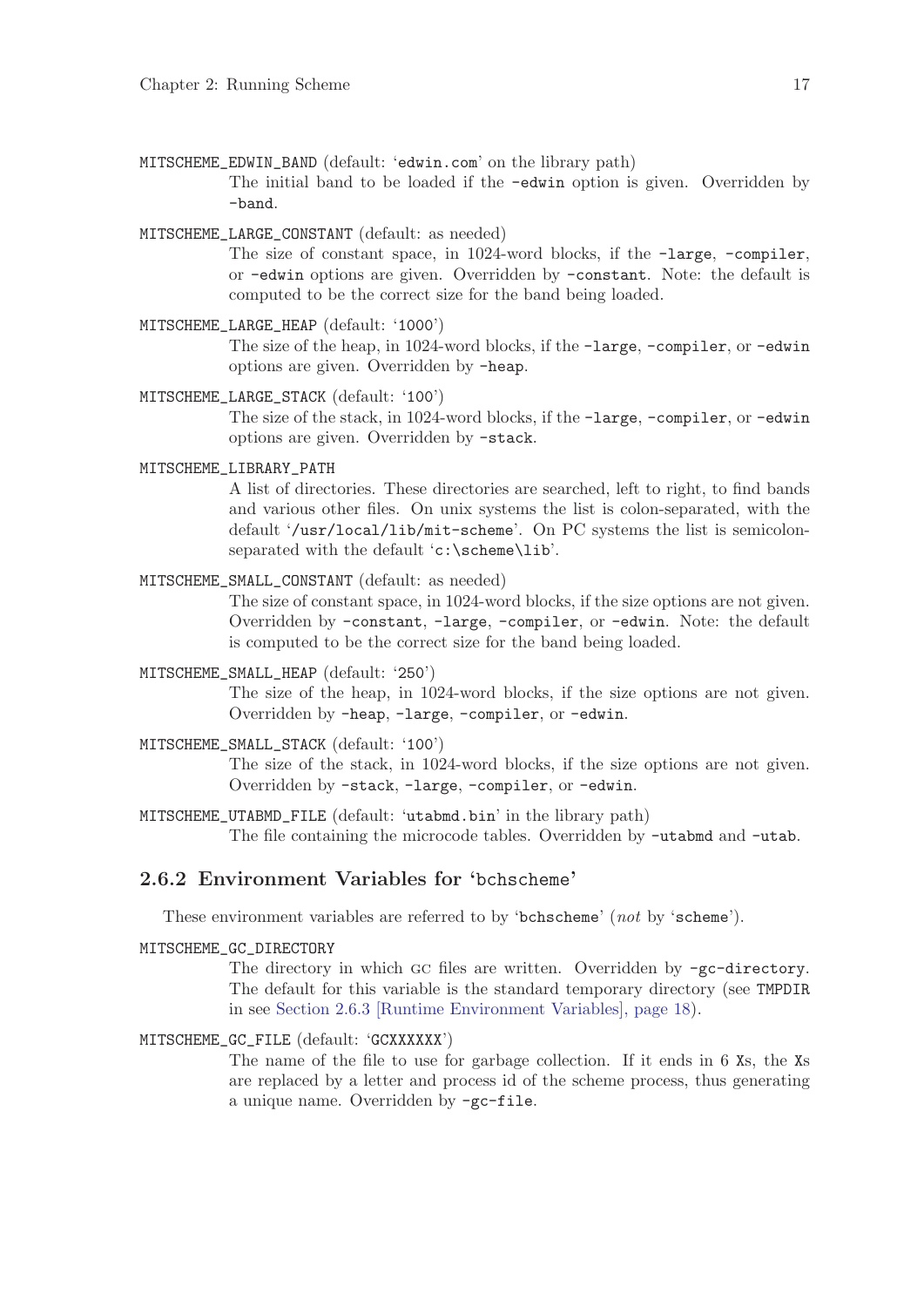MITSCHEME\_GC\_START\_POSITION (default: '0')

The first position in the GC file to use. Overridden by  $-gc-start-position$ .

MITSCHEME\_GC\_END\_POSITION (default: start-position+heap-size) The last position in the GC file to use. Overridden by  $-gc$ -end-position.

MITSCHEME\_GC\_WINDOW\_SIZE (default: '16')

The size in blocks of windows into new space (in the gc file). Overridden by -gc-window-size.

The following environment variables are only used by an experimental version of Bchscheme that uses unix System V-style shared memory, and then only if the 'gcdrone' program is installed:

MITSCHEME\_GC\_DRONE (default: 'gcdrone') The program to use as the  $I/O$  drone during garbage collection. Overridden by -gc-drone. MITSCHEME GC\_READ\_OVERLAP (default: '0')

> The maximum number of simultaneous read operations. Overridden by -gc-read-overlap.

MITSCHEME\_GC\_WRITE\_OVERLAP (default: '0') The maximum number of simultaneous write operations. Overridden by -gc-write-overlap.

### 2.6.3 Environment Variables for the Runtime System

<span id="page-19-0"></span>These environment variables are referred to by the runtime system.

HOME Directory in which to look for init files. E.g. 'c:\users\joe' or '/home/joe'. This variable needs to be set on OS/2 and Windows 9x. Under Windows NT/2000/XP, the environment variables HOMEDRIVE and HOMEPATH, set by the operating system, are used instead. Under unix, HOME is set by the login shell.

TMPDIR

**TEMP** 

TMP Directory for various temporary files. The variables are tried in the given order. If none of them is suitable, built-in defaults are used: under unix, '/var/tmp', '/usr/tmp', '/tmp'; under OS/2 and Windows, '\temp', '\tmp', and '\' (all on the system drive).

## MITSCHEME\_INF\_DIRECTORY (default: 'SRC' on the library path)

procedure.

Directory containing the debugging information files for the Scheme system. Should contain subdirectories corresponding to the subdirectories in the source tree. For example, if its value is 'f:\random', runtime system debugging files will be expected in 'f:\random\runtime', while Edwin debugging files will be expected in 'f:\random\edwin'.

MITSCHEME\_LOAD\_OPTIONS (default: 'optiondb.scm' on the library path) Specifies the location of the options database file used by the load-option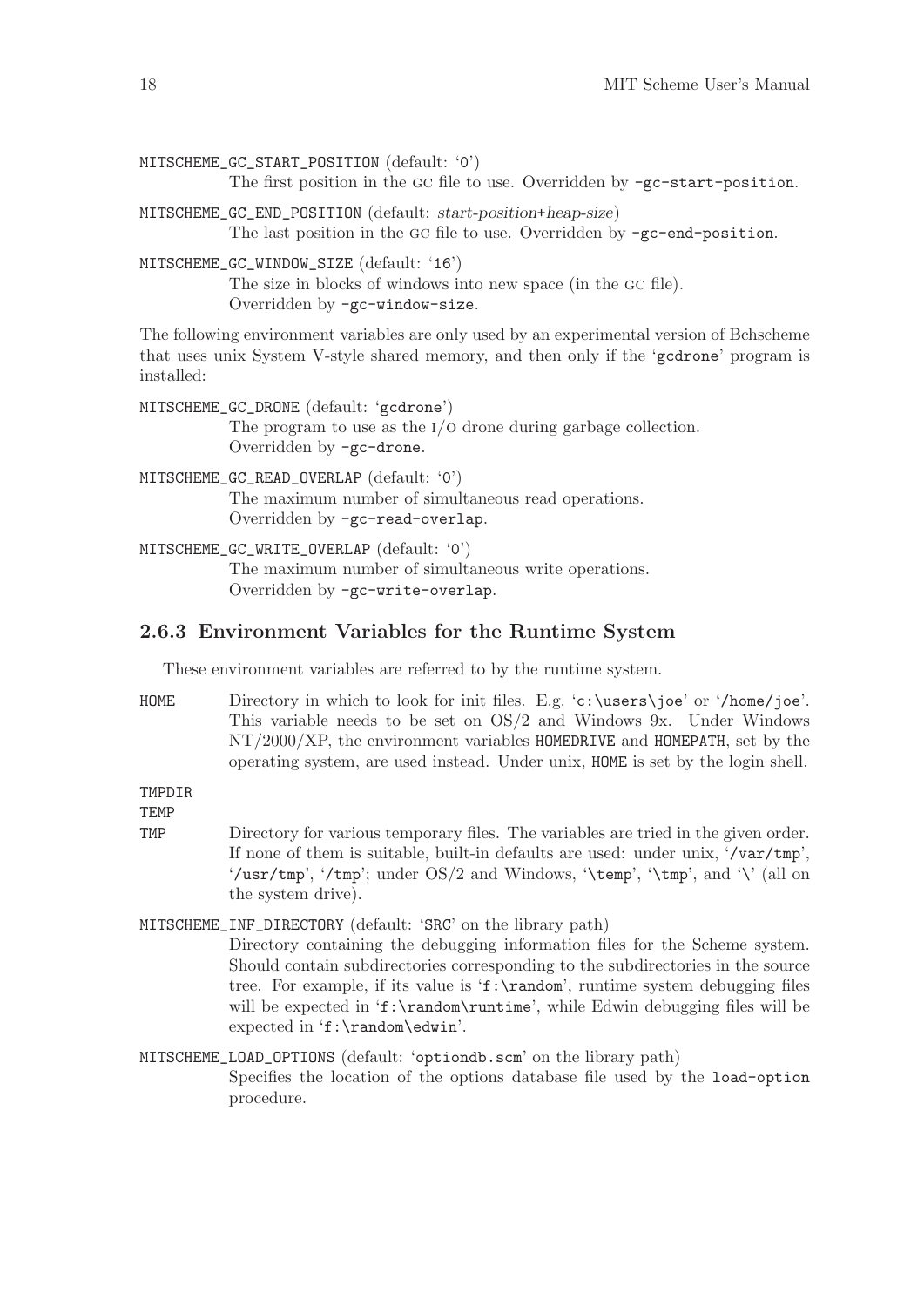## 2.6.4 Environment Variables for Edwin

These environment variables are referred to by Edwin.

- EDWIN\_BINARY\_DIRECTORY (default: 'edwin/autoload' on the library path) Directory where Edwin expects to find files providing autoloaded facilities.
- EDWIN\_INFO\_DIRECTORY (default: 'edwin/info' on the library path) Directory where Edwin expects to find files for the 'info' documentation subsystem.
- EDWIN\_ETC\_DIRECTORY (default: 'edwin/etc' on the library path) Directory where Edwin expects to find utility programs and documentation strings.
- ESHELL Filename of the shell program to use in shell buffers. If not defined, the SHELL environment variable is used instead.

SHELL (default: '/bin/sh' (unix), 'cmd.exe' (PC)) Filename of the shell program to use in shell buffers and when executing shell commands. Used to initialize the shell-path-name editor variable.

- PATH Used to initialize the exec-path editor variable, which is subsequently used for finding programs to be run as subprocesses.
- DISPLAY Used when Edwin runs under unix and uses X11. Specifies the display on which Edwin will create windows.
- TERM Used when Edwin runs under unix on a terminal. Terminal type.
- LINES (default: auto-sense)

Used when Edwin runs under unix on a terminal. Number of text lines on the screen, for systems that don't support 'TIOCGWINSZ'.

COLUMNS (default: auto-sense)

Used when Edwin runs under unix on a terminal. Number of text columns on the screen, for systems that don't support 'TIOCGWINSZ'.

## 2.6.5 Environment Variables for Microsoft Windows

These environment variables are specific to the Microsoft Windows implementation.

MITSCHEME\_FONT (default: determined by operating system)

A string specifying a font name and characteristics, for example 'Courier New 16 bold'. Allowed characteristics are integer, specifying the font size in points, and the following style modifiers: 'bold', 'italic', 'regular', 'underline' and 'strikeout'. You should specify only fixed-width fonts as variable-width fonts are not drawn correctly.

Once in Edwin, the font can be changed with the set-font and set-defaultfont commands.

MITSCHEME\_GEOMETRY (default: '-1,-1,-1,-1')

Four integers separated by commas or spaces that specify the placement and size of the MIT Scheme window as a left,top,width,height quadruple. The units are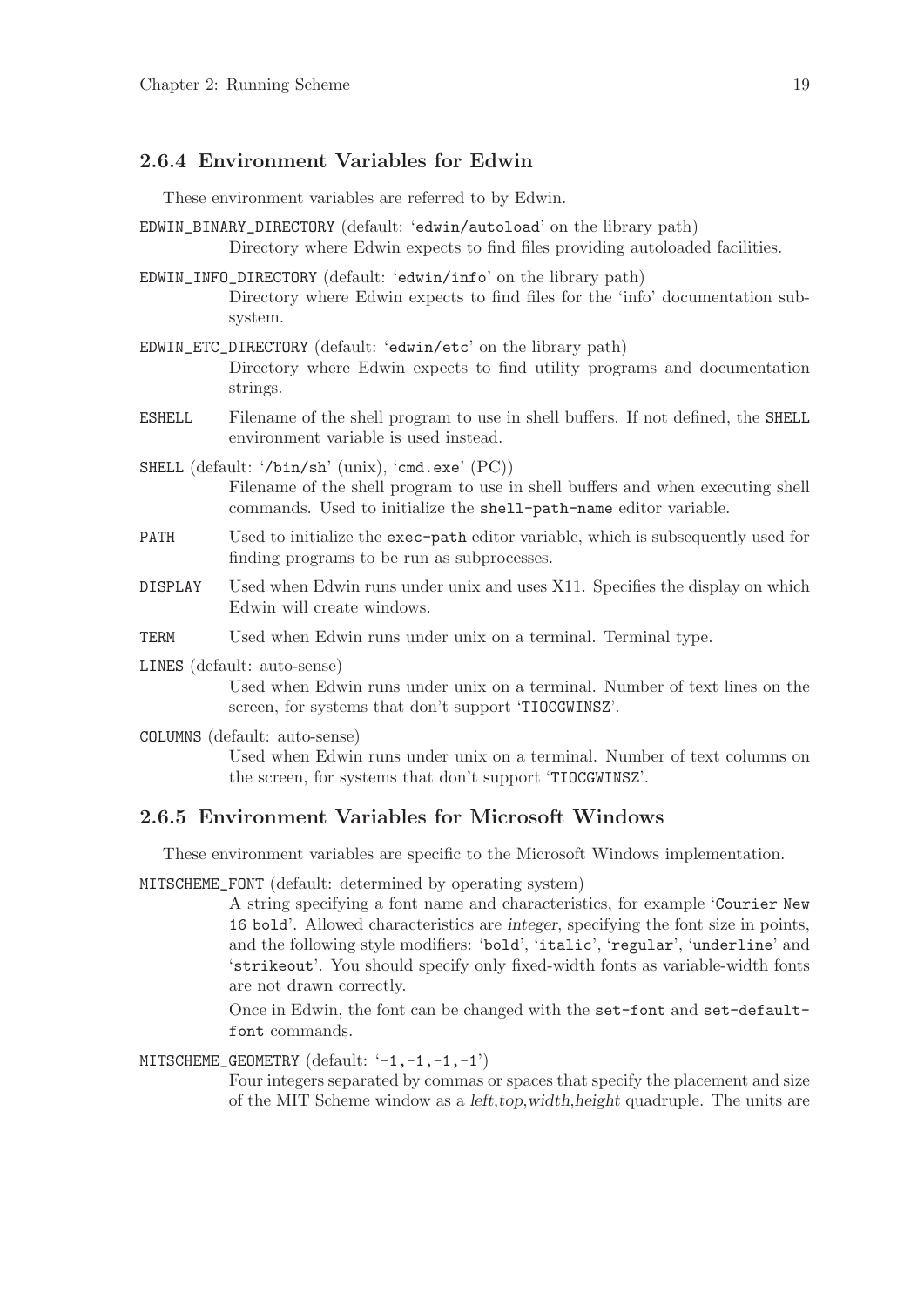screen pixels, and  $-1$  means allow the system to choose this parameter. E.g.  $-1$ ,  $-1$ , 500, 300<sup>'</sup> places a 500 by 300 pixel window at some system-determined position on the screen. The width and height include the window border and title.

MITSCHEME\_FOREGROUND (default: according to desktop color scheme)

A value specifying the window text color. The color is specified as hex blue, green and red values (not RGB): e.g. 0xff0000 for blue.

MITSCHEME\_BACKGROUND (default: according to desktop color scheme)

A value specifying the window background color. See MITSCHEME\_FOREGROUND.

HOMEDRIVE

HOMEPATH These variables are used together to indicate the user's home directory. This is the preferred way to specify the home directory.

USERNAME

- USER Specifies the login name of the user running Scheme. This is used for several different purposes. USERNAME is preferred; USER is used if USERNAME is not defined. If neither of these variables is defined, an error is signalled when the username is required.
- USERDIR Specifies a directory that contains the home directories of users. One of the places in which Scheme looks for the user's home directory, by searching for a subdirectory with the user's login name.

### 2.6.6 Environment Variables for OS/2

These environment variables are specific to the OS/2 implementation.

- USER Specifies the login name of the user running Scheme. This is used for several different purposes. If this variable is undefined, an error is signalled when the username is required.
- USERDIR Specifies a directory that contains the home directories of users. One of the places in which Scheme looks for the user's home directory, by searching for a subdirectory with the user's login name. This variable is used only when HOME is not defined; we recommend using HOME rather than USERDIR.
- COMSPEC Specifies the command shell. This is set in all versions of  $OS/2$  (and is required for proper operation of the operating system). Scheme uses this to determine the user's shell if the environment variable SHELL is not defined.

## 2.7 Starting Scheme from Microsoft Windows

The Microsoft Windows version of MIT Scheme runs as a graphics-based application. Scheme is normally started using shortcuts; the installer automatically generates several different predefined shortcuts for your convenience.

The rest of this section gives some tips on how to set up shortcuts that run Scheme. If you are unfamiliar with this concept you should read about it in the system help.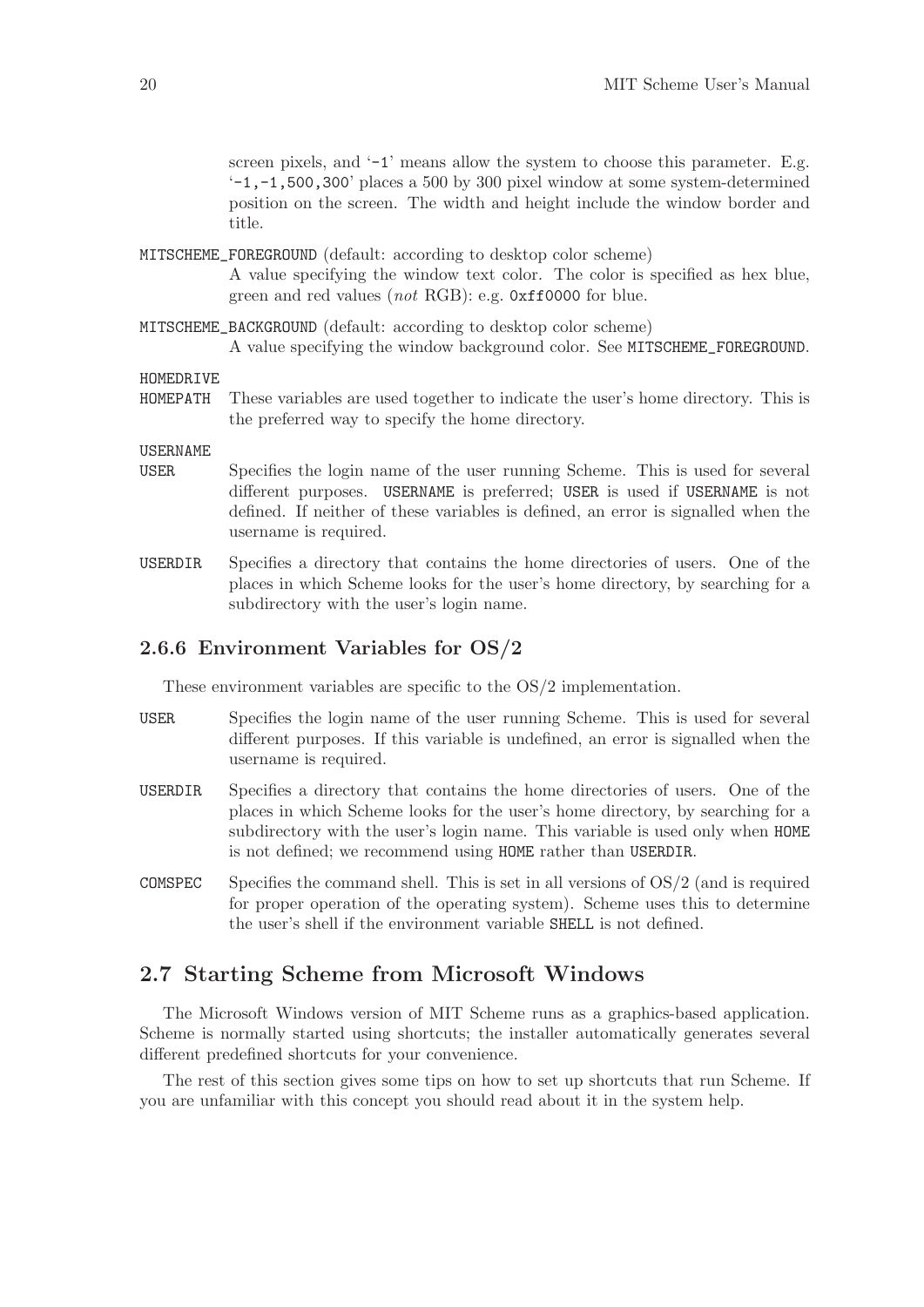- Under Windows NT, Windows 2000, or Windows XP, shortcuts can be *common* or *per*sonal. When setting common shortcuts it is important to make the shortcut properties independent of the vagaries of the environment of the user who is running them.
- Give the shortcut an accurate Description.
- Include absolute pathnames to 'scheme.exe' and 'bchscheme.exe' in the shortcut Command line.
- If you specify the -library command-line option then you do not have to worry about the MITSCHEME\_LIBRARY\_PATH environment variable.
- Set the shortcut's Working Directory to something sensible. On Windows NT/2000/XP you can use '%HOMEDRIVE%%HOMEPATH%' to make Scheme start up in the user's home directory. On Windows 9x/ME you can use '%HOME%' to achieve the same effect, provided that you have set the HOME environment variable as we recommend.
- There are several icons available in the Scheme executable choose one that best represents the options given on the command line.
- Specifying a band that contains Edwin is not sufficient to invoke the editor. You also have to put  $-\text{edit}$  at the end of the command line.

## 2.8 Leaving Scheme

There are several ways that you can leave Scheme: there are two Scheme procedures that you can call; there are several Edwin commands that you can execute; and there are are graphical-interface buttons (and their associated keyboard accelerators) that you can activate.

• Two Scheme procedures that you can call. The first is to evaluate

#### (exit)

which will halt the Scheme system, after first requesting confirmation. Any information that was in the environment is lost, so this should not be done lightly.

The second procedure suspends Scheme; when this is done you may later restart where you left off. Unfortunately this is not possible in all operating systems; currently it works under unix versions that support job control (i.e. all of the unix versions for which we distribute Scheme). To suspend Scheme, evaluate

#### (quit)

If your system supports suspension, this will cause Scheme to stop, and you will be returned to the shell. Scheme remains stopped, and can be continued using the jobcontrol commands of your shell. If your system doesn't support suspension, this procedure does nothing. (Calling the quit procedure is analogous to typing C-z, but it allows Scheme to respond by typing a prompt when it is unsuspended.)

- Several Edwin commands that you can execute, including save-buffers-kill-scheme, normally bound to  $C-x$   $C-c$ , and suspend-scheme, normally bound to  $C-x$   $C-z$ . These two commands correspond to the procedures exit and quit, respectively.
- Graphical-interface buttons that you can activate. Under  $OS/2$  and Windows, closing the console window (Scheme's main window) causes Scheme to be terminated. Under any operating system, closing an Edwin window causes that window to go away, and if it is the only Edwin window, it terminates Scheme as well.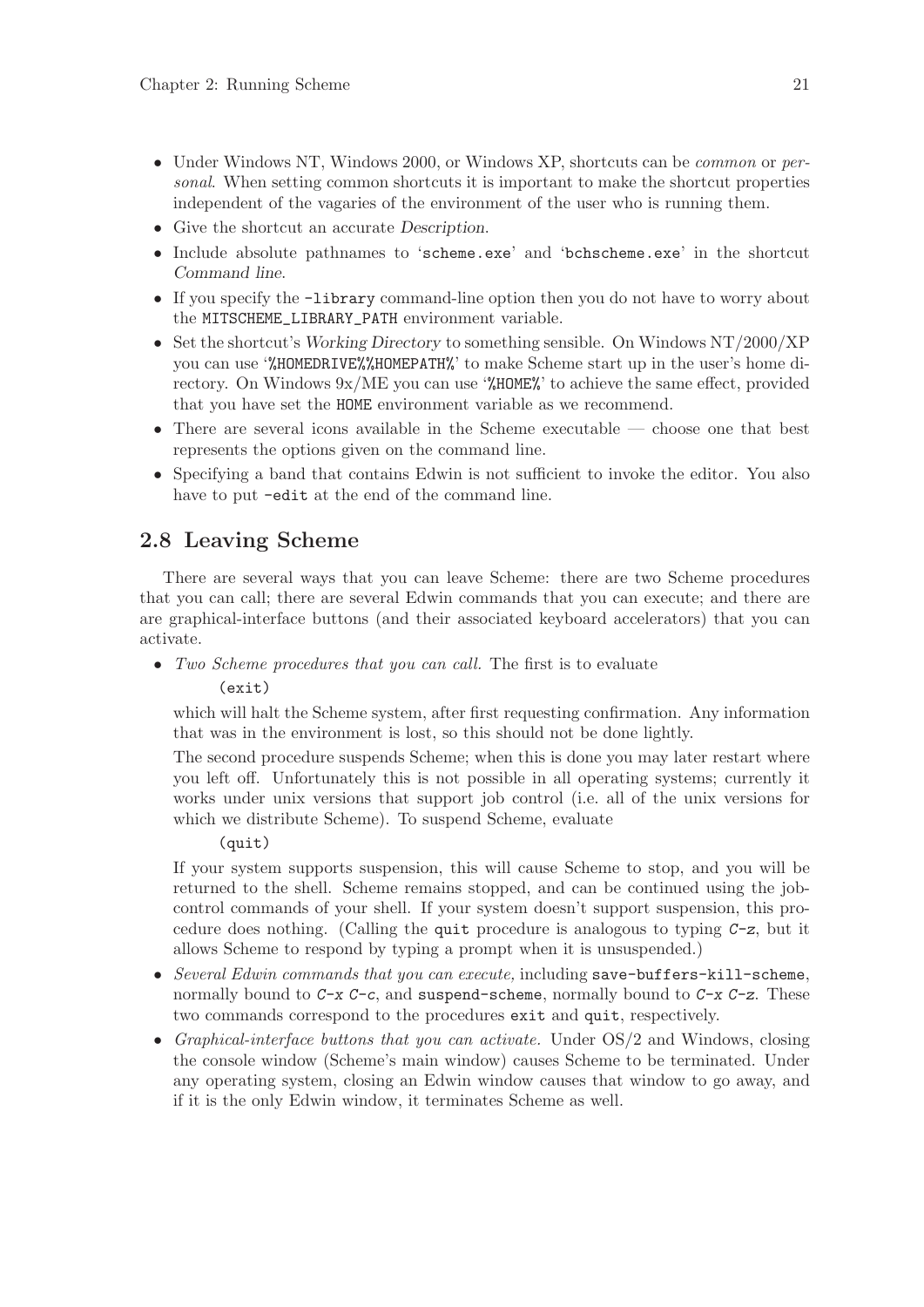Under OS/2, there are two distinct ways to close the console window. The first is to use any of the usual window-closing methods, such as the 'Close' system-menu item or double-clicking on the system-menu icon. When this is done, you will be presented with a dialog that gives you the option to close the window with or without termating Scheme. The second way is to select the 'Exit' item from the 'File' menu, which terminates Scheme immediately with no dialog.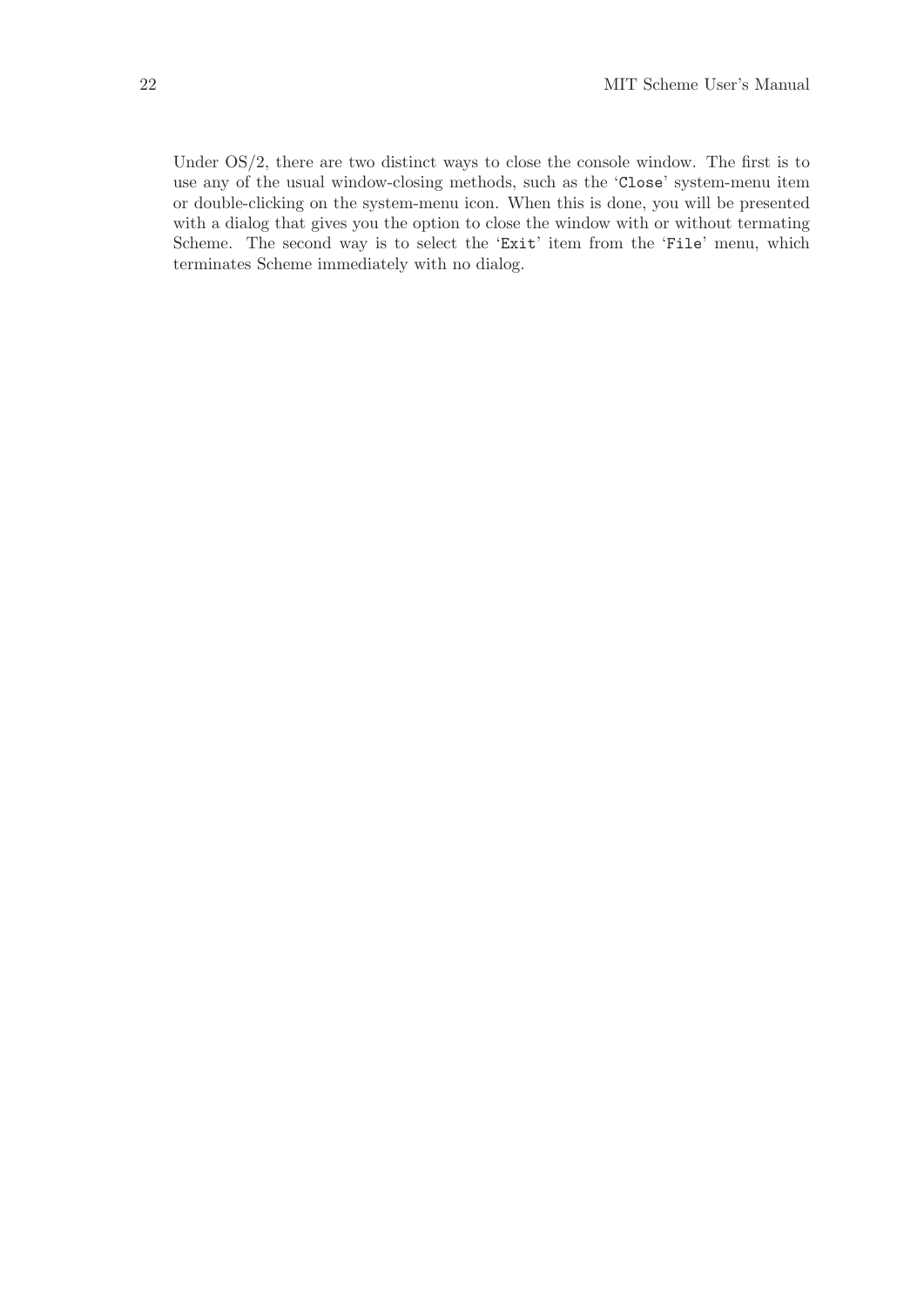## 3 Using Scheme

This chapter describes how to use Scheme to evaluate expressions and load programs. It also describes how to save custom "world images", and how to control the garbage collector. Subsequent chapters will describe how to use the compiler, and how to debug your programs.

## 3.1 The Read-Eval-Print Loop

When you first start up Scheme from the command line, you will be typing at a program called the Read-Eval-Print Loop (abbreviated REPL). It displays a prompt at the left hand side of the screen whenever it is waiting for input. You then type an expression (terminating it with  $\langle \overline{\text{RET}} \rangle$ . Scheme evaluates the expression, prints the result, and gives you another prompt.

### 3.1.1 The Prompt and Level Number

The REPL prompt normally has the form

 $1$  ] =>

The '1' in the prompt is a level number, which is always a positive integer. This number is incremented under certain circumstances, the most common being an error. For example, here is what you will see if you type  $f \circ \circ \langle \overline{\text{RET}} \rangle$  after starting Scheme:

```
;Unbound variable: foo
;To continue, call RESTART with an option number:
; (RESTART 3) => Specify a value to use instead of foo.
; (RESTART 2) => Define foo to a given value.
; (RESTART 1) => Return to read-eval-print level 1.
```
#### 2 error>

In this case, the level number has been incremented to '2', which indicates that a new REPL has been started (also the prompt string has been changed to remind you that the REPL was started because of an error). The '2' means that this new REPL is "over" the old one. The original REPL still exists, and is waiting for you to return to it, for example, by entering (restart 1). Furthermore, if an error occurs while you are in this repl, yet another repl will be started, and the level number will be increased to '3'. This can continue ad infinitum, but normally it is rare to use more than a few levels.

The normal way to get out of an error REPL and back to the top level REPL is to use the  $C-g$  interrupt. This is a single-keystroke command executed by holding down the  $\langle \overline{\text{CTR}} \rangle$ key and pressing the  $\langle \overline{G} \rangle$  key.  $C-g$  always terminates whatever is running and returns you to the top level REPL immediately.

Note: The appearance of the 'error>' prompt does not mean that Scheme is in some weird inconsistent state that you should avoid. It is merely a reminder that your program was in error: an illegal operation was attempted, but it was detected and avoided. Often the best way to find out what is in error is to do some poking around in the error repl. If you abort out of it, the context of the error will be destroyed, and you may not be able to find out what happened.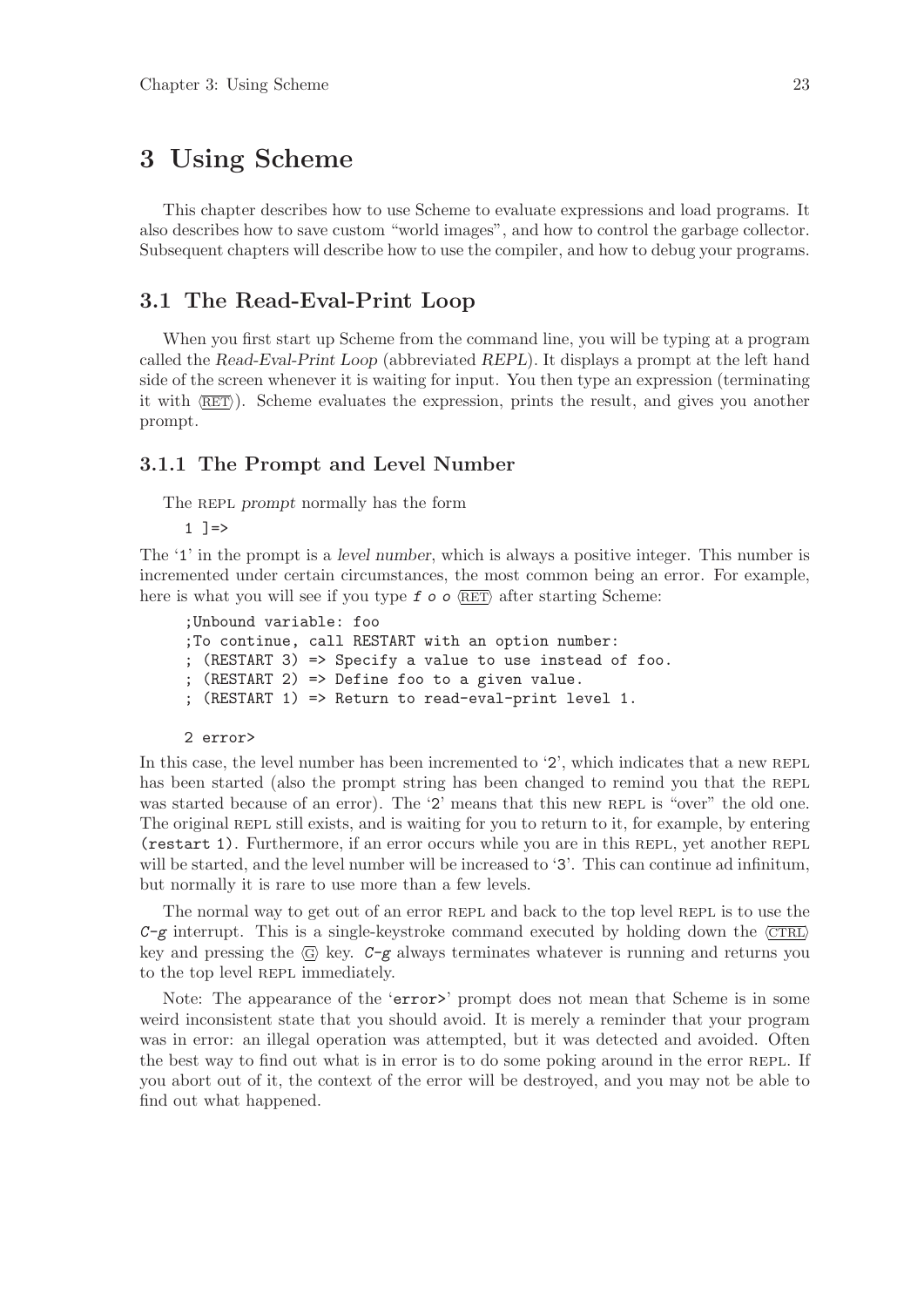## 3.1.2 Interrupting

Scheme has several interrupt keys, which vary depending on the underlying operating system: under unix,  $C-g$  and  $C-c$ ; under  $OS/2$  and Windows,  $C-g$ ,  $C-b$ ,  $C-x$  and  $C-u$ . The  $C-g$  key stops any Scheme evaluation that is running and returns you to the top level REPL. C-c prompts you for another character and performs some action based on that character. It is not necessary to type  $\langle \overline{\text{RET}} \rangle$  after C-g or C-c, nor is it needed after the character that C-c will ask you for.

Here are the definitions of the more common interrupt keys; on unix, type  $C-c$ ? for more possibilities. Note that in any given implementation, only a subset of the following keys is available.

| $C-c$ $C-c$ |                                                                                                                                                                                                                               |  |
|-------------|-------------------------------------------------------------------------------------------------------------------------------------------------------------------------------------------------------------------------------|--|
| $C-g$       | Abort whatever Scheme evaluation is currently running and return to the top-<br>level REPL. If no evaluation is running, this is equivalent to evaluating                                                                     |  |
|             | (cmdl-interrupt/abort-top-level)                                                                                                                                                                                              |  |
| $C-c$ $C-x$ |                                                                                                                                                                                                                               |  |
| $C - x$     | Abort whatever Scheme evaluation is currently running and return to the "cur-<br>rent" REPL. If no evaluation is running, this is equivalent to evaluating                                                                    |  |
|             | (cmdl-interrupt/abort-nearest)                                                                                                                                                                                                |  |
| $C-c$ $C-u$ |                                                                                                                                                                                                                               |  |
| $C-u$       | Abort whatever Scheme evaluation is running and go up one level. If you are<br>already at level number 1, the evaluation is aborted, leaving you at level 1. If<br>no evaluation is running, this is equivalent to evaluating |  |
|             | (cmdl-interrupt/abort-previous)                                                                                                                                                                                               |  |
| $C-c$ $C-b$ |                                                                                                                                                                                                                               |  |
| $C - b$     | Suspend whatever Scheme evaluation is running and start a breakpoint REPL.<br>The evaluation can be resumed by evaluating                                                                                                     |  |
|             | (continue)                                                                                                                                                                                                                    |  |
|             | in that REPL at any time.                                                                                                                                                                                                     |  |
| $C-cq$      | Similar to typing (exit) at the REPL, except that it works even if Scheme is<br>running an evaluation, and does not request confirmation.                                                                                     |  |
| $C-c \, z$  | Similar to typing (quit) at the REPL, except that it works even if Scheme is<br>running an evaluation.                                                                                                                        |  |
| $C-c$ i     | Ignore the interrupt. Type this if you made a mistake and didn't really mean<br>to type $C-c$ .                                                                                                                               |  |
| $C-c$ ?     | Print help information. This will describe any other options not documented<br>here.                                                                                                                                          |  |

## 3.1.3 Restarting

Another way to exit a REPL is to use the restart procedure: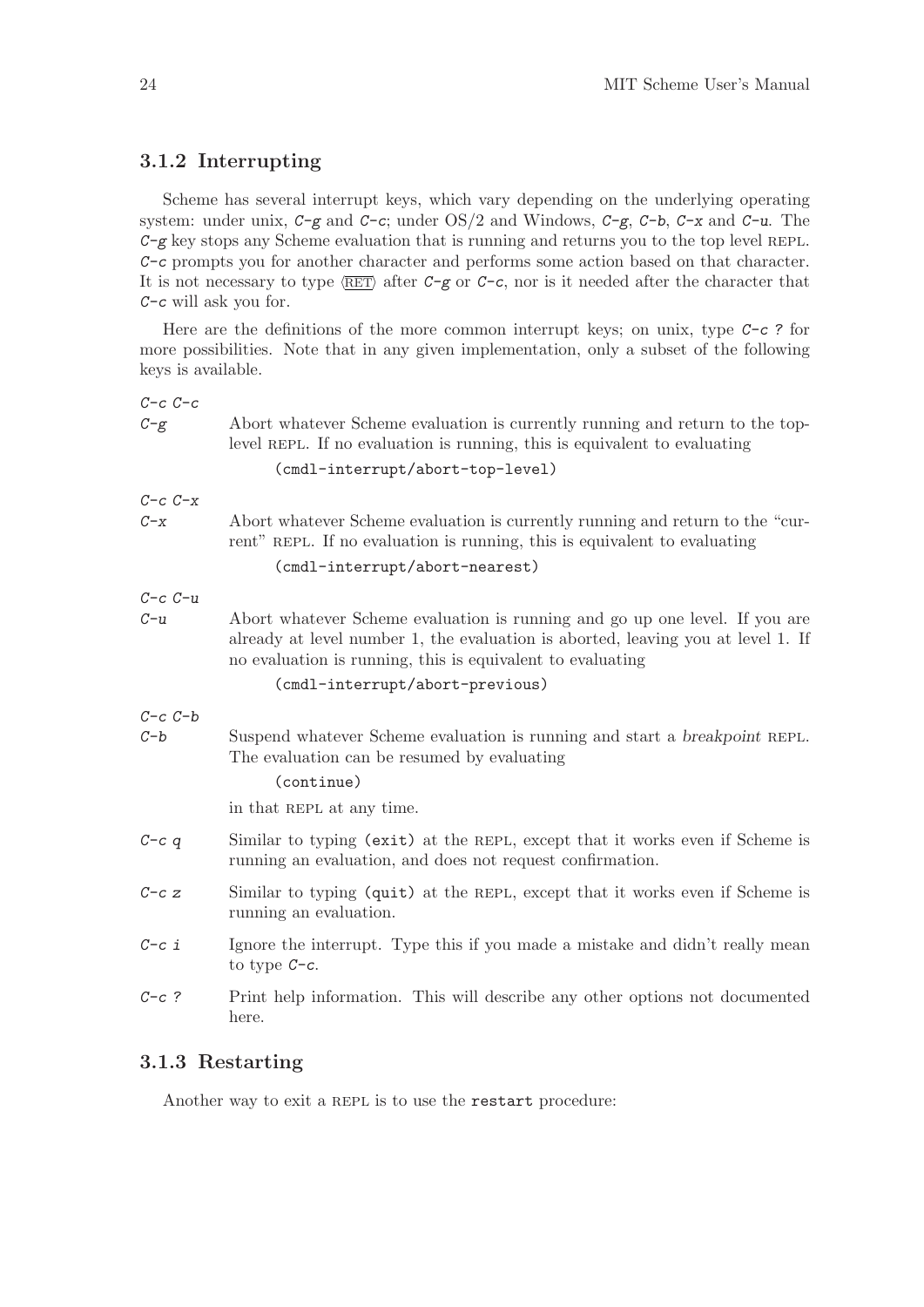#### restart [k] procedure+

This procedure selects and invokes a restart method. The list of restart methods is different for each REPL and for each error; in the case of an error REPL, this list is printed when the REPL is started:

;Unbound variable: foo ;To continue, call RESTART with an option number: ; (RESTART 3) => Specify a value to use instead of foo. ; (RESTART 2) => Define foo to a given value. ; (RESTART 1) => Return to read-eval-print level 1.

2 error>

If the k argument is given, it must be a positive integer index into the list (in the example it must be between one and three inclusive). The integer k selects an item from the list and invokes it. If  $k$  is not given, restart prints the list and prompts for the integer index:

```
2 error> (restart)
;Choose an option by number:
; 3: Specify a value to use instead of foo.
; 2: Define foo to a given value.
  ; 1: Return to read-eval-print level 1.
```
Option number:

The simplest restart methods just perform their actions. For example:

```
2 error> (restart 1)
;Abort!
```
 $1 \ \nexists \Rightarrow$ 

Other methods will prompt for more input before continuing:

```
2 error> (restart)
;Choose an option by number:
; 3: Specify a value to use instead of foo.
  2: Define foo to a given value.
   ; 1: Return to read-eval-print level 1.
Option number: 3
Value to use instead of foo: '(a b)
;Value: (a b)
1 ] = >
```
## 3.1.4 The Current REPL Environment

Every REPL has a current environment, which is the place where expressions are evaluated and definitions are stored. When Scheme is started, this environment is the value of the variable user-initial-environment. There are a number of other environments in the system, for example system-global-environment, where the runtime system's bindings are stored.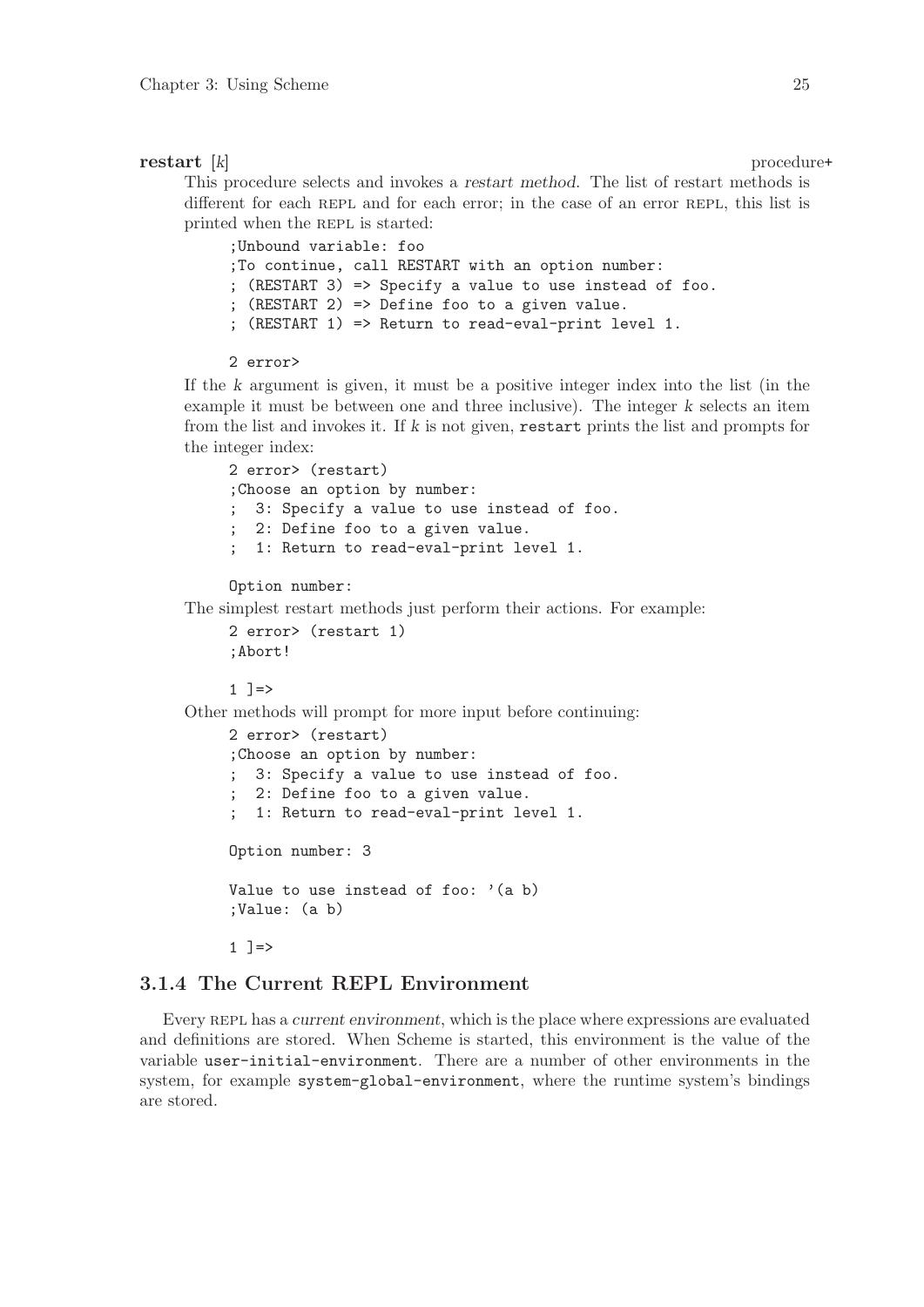You can get the current REPL environment by evaluating

(nearest-repl/environment)

There are several other ways to obtain environments. For example, if you have a procedure object, you can get a pointer to the environment in which it was closed by evaluating

(procedure-environment procedure)

Here is the procedure that changes the REPL's environment:

#### ge environment procedure+

Changes the current REPL environment to be environment (ge stands for "Goto Environment"). Environment is allowed to be a procedure as well as an environment object. If it is a procedure, then the closing environment of that procedure is used in its place.

pe procedure+

This procedure is useful for finding out which environment you are in (pe stands for "Print Environment"). If the current REPL environment belongs to a package, then pe returns the package name (a list of symbols). If the current repl environment does not belong to a package then the environment is returned.

## 3.2 Loading Files

To load files of Scheme code, use the procedure load:

#### **load** filename [environment [syntax-table [purify?]]] procedure

Filename may be a string naming a file, or a list of strings naming multiple files. Environment, if given, is the environment to evaluate the file in; if not given the current REPL environment is used.

Syntax-table is no longer used and if supplied will be ignored.

The optional argument purify? is a boolean that says whether to move the contents of the file into constant space after it is loaded but before it is evaluated. This is performed by calling the procedure purify (see [Section 3.4 \[Garbage Collection\],](#page-30-0) [page 29](#page-30-0)). If purify? is given and true, this is done; otherwise it is not.

load determines whether the file to be loaded is binary or source code, and performs the appropriate action. By convention, files of source code have a pathname type of "scm", and files of binary SCode have pathname type "bin". Native-code binaries have pathname type "com". (See the description of pathname-type in section "Components of Pathnames" in MIT Scheme Reference Manual.)

#### load-noisily? variable+

If load-noisily? is set to #t, load will print the value of each expression in the file as it is evaluated. Otherwise, nothing is printed except for the value of the last expression in the file. (Note: the noisy loading feature is implemented for source-code files only.)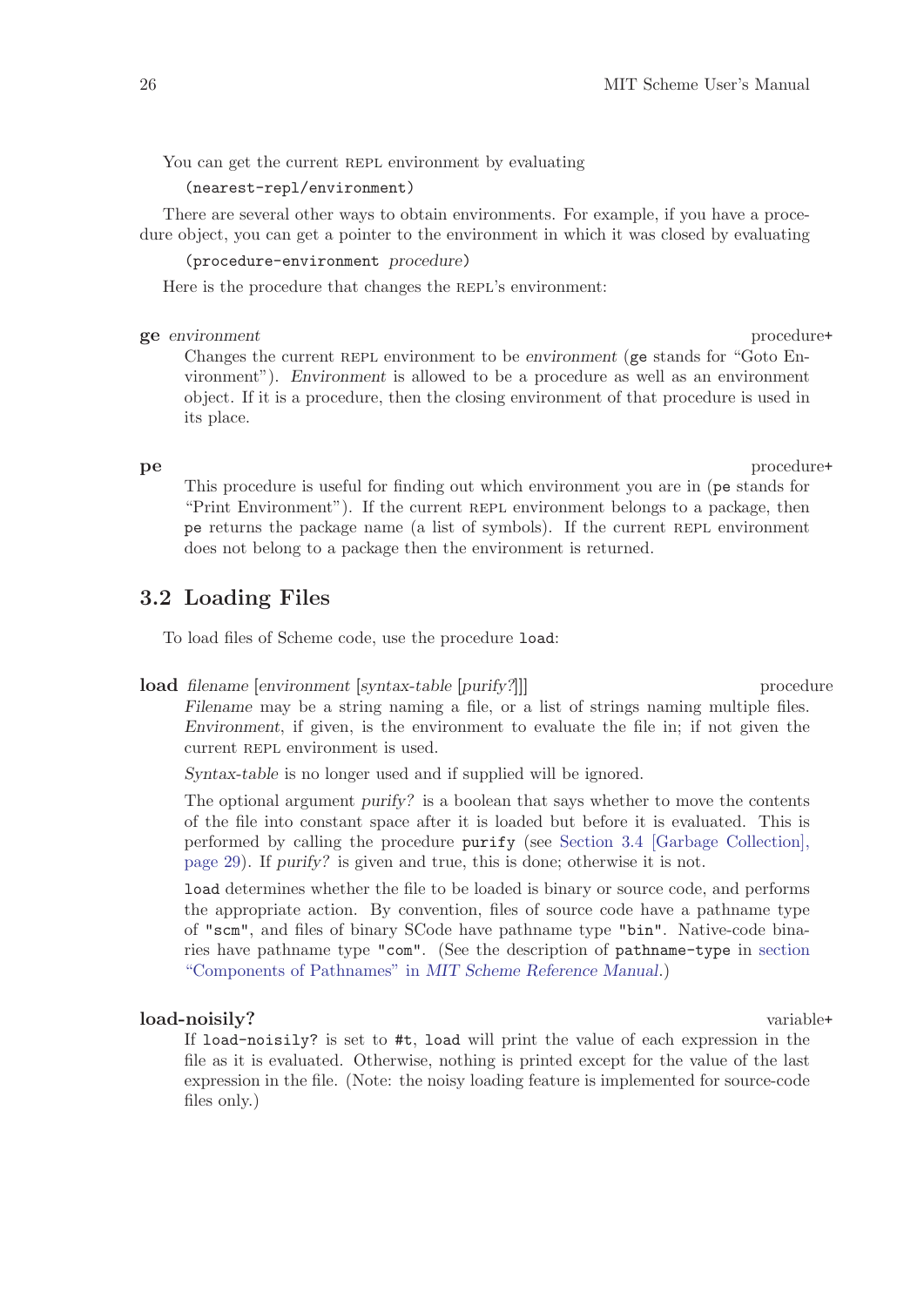### load/default-types variable+

When load is given a pathname without a type, it uses the value of this variable to determine what pathname types to look for and how to load the file. load/defaulttypes is a list of associations that maps pathname types (strings) to loader procedures. load tries the pathname types in the order that they appear in the list. The initial value of this variable has pathname types in this order:

"com" "so" "sl" "bin" "scm"

This means that, for example, (load "foo") will try to load 'foo.com' first, and 'foo.scm' only after looking for and failing to find the other pathname types.

All pathnames are interpreted relative to a working directory, which is initialized when Scheme is started. The working directory can be obtained by calling the procedure pwd or modified by calling the procedure cd; see section "Working Directory" in MIT Scheme Reference Manual. Files may be loaded when Scheme first starts; see the -load commandline option for details.

#### load-option symbol [no-error?] procedure+

Loads the option specified by symbol; if already loaded, does nothing. Returns symbol; if there is no such option, an error is signalled. However, if no-error? is specified and true, no error is signalled in this case, and #f is returned.

A number of built-in options are defined:

- compress Support to compress and uncompress files. Undocumented; see the source file 'runtime/cpress.scm'. Used by the runtime system for compression of compiled-code debugging information.
- format The format procedure. See section "Format" in MIT Scheme Reference Manual.
- gdbm Support to access gdbm databases. Undocumented; see the source files 'runtime/gdbm.scm' and 'microcode/prgdbm.c'.

#### hash-table

The hash-table data type. See section "Hash Tables" in MIT Scheme Reference Manual.

#### ordered-vector

Support to search and do completion on vectors of ordered elements. Undocumented; see the source file 'runtime/ordvec.scm'.

rb-tree The red-black tree data type. See section "Red-Black Trees" in MIT Scheme Reference Manual.

#### regular-expression

Support to search and match strings for regular expressions. See section "Regular Expressions" in MIT Scheme Reference Manual.

stepper Support to step through the evaluation of Scheme expressions. Undocumented; see the source file 'runtime/ystep.scm'. Used by the Edwin command step-expression.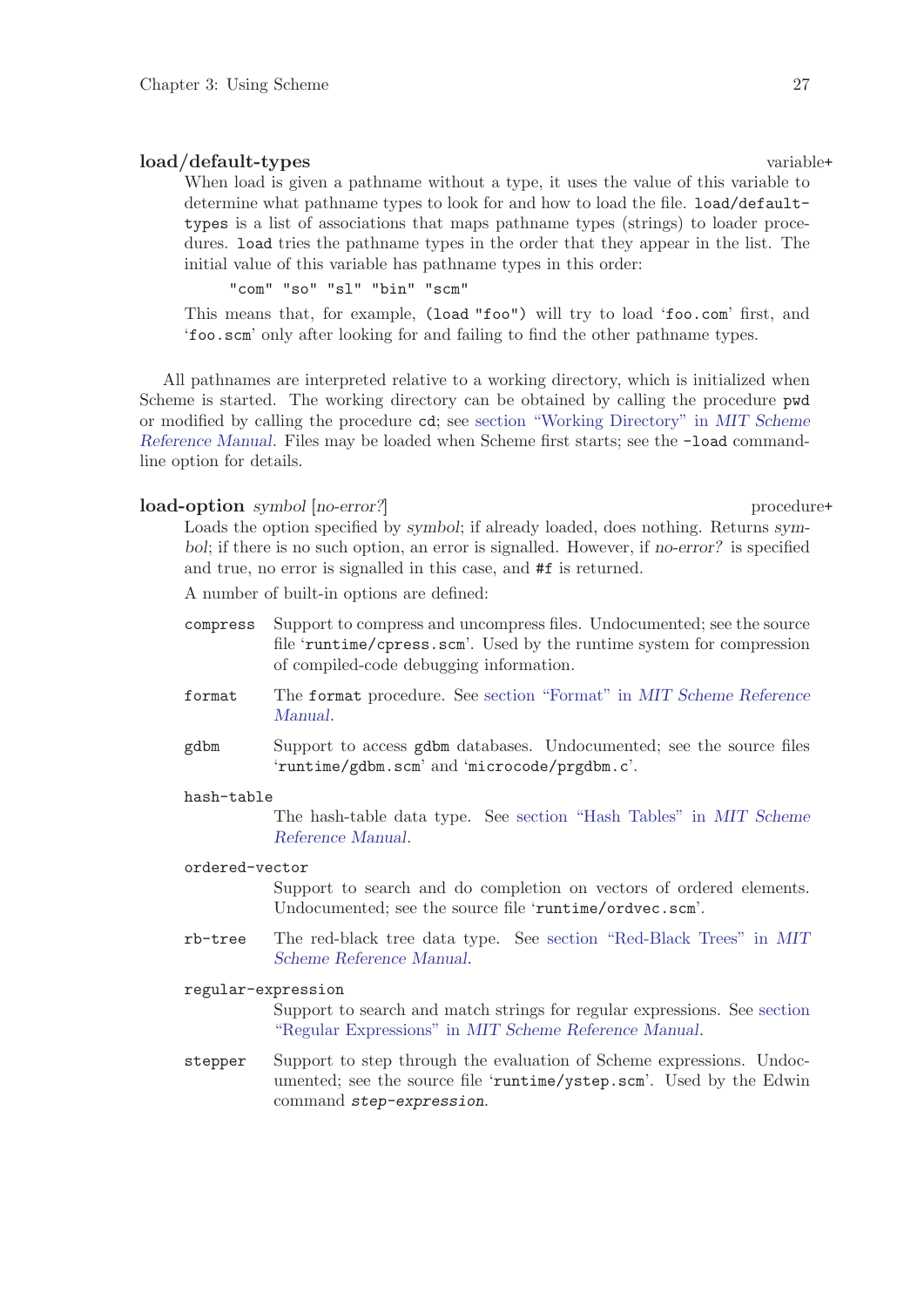| subprocess             |                                                                                                                                                                  |  |
|------------------------|------------------------------------------------------------------------------------------------------------------------------------------------------------------|--|
|                        | Support to run other programs as subprocesses of the Scheme process.<br>Undocumented; see the source file 'runtime/process.scm'. Used exten-<br>sively by Edwin. |  |
| synchronous-subprocess |                                                                                                                                                                  |  |
|                        | Support to run synchronous subprocesses. See section "Subprocesses" in<br>MIT Scheme Reference Manual.                                                           |  |
| wt-tree                | The weight-balanced tree data type. See section "Weight-Balanced Trees"<br>in MIT Scheme Reference Manual.                                                       |  |

In addition to the built-in options, you may define other options to be loaded by loadoptions by modifying the file 'optiondb.scm' on the library path. An example file is included with the distribution; normally this file consists of a series of calls to the procedure define-load-option, terminated by the expression

(further-load-options standard-load-options)

#### define-load-option symbol thunk . . . procedure+

Each thunk must be a procedure of no arguments. Defines the load option named symbol. When the procedure load-option is called with symbol as an argument, the thunk arguments are executed in order from left to right.

## 3.3 World Images

<span id="page-29-0"></span>A world image, also called a band, is a file that contains a complete Scheme system, perhaps additionally including user application code. Scheme provides a method for saving and restoring world images. The method writes a file containing all of the Scheme code and data in the running process. The file 'runtime.com' that is loaded by the microcode is just such a band. To make your own band, use the procedure disk-save.

#### disk-save filename [identify] procedure+

Causes a band to be written to the file specified by filename. The optional argument identify controls what happens when that band is restored, as follows:

not specified

Start up in the top-level REPL, identifying the world in the normal way.

a string Do the same thing except print that string instead of 'Scheme' when restarting.

#### the constant #t

Restart exactly where you were when the call to disk-save was performed. This is especially useful for saving your state when an error has occurred and you are not in the top-level REPL.

### the constant #f

Just like #t, except that the runtime system will not perform normal restart initializations; in particular, it will not load your init file.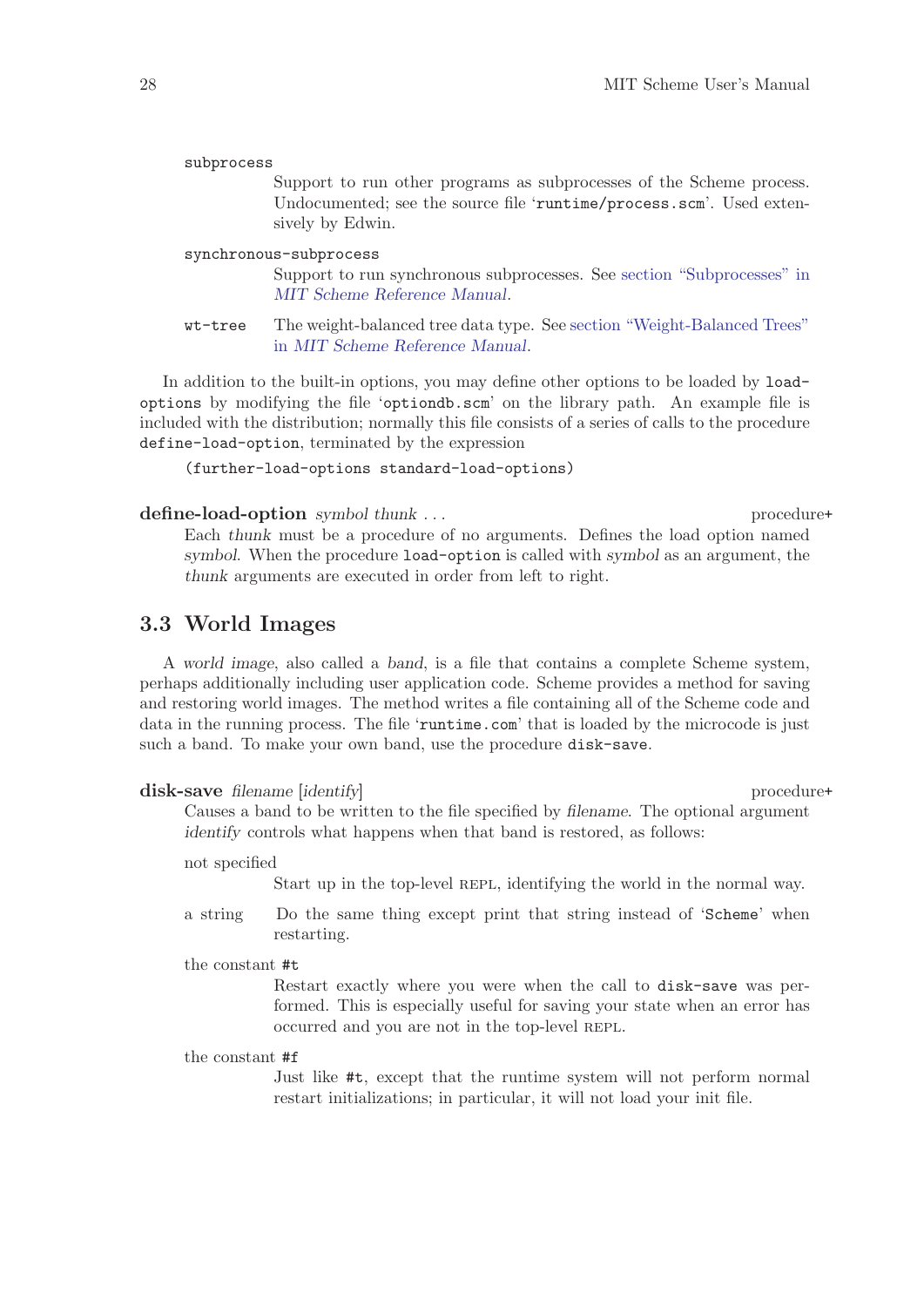To restore a saved band, give the -band option when starting Scheme. Alternatively, evaluate (disk-restore filename), which will destroy the current world, replacing it with the saved world. The argument to disk-restore may be omitted, in which case it defaults to the filename from which the current world was last restored.

## 3.4 Garbage Collection

<span id="page-30-0"></span>This section describes procedures that control garbage collection. See [Section 2.3 \[Mem](#page-11-0)[ory Usage\], page 10](#page-11-0), for a discussion of how MIT Scheme uses memory.

#### gc-flip [safety-margin] procedure+

Forces a garbage collection to occur. Returns the number of words of storage available after collection, an exact non-negative integer.

Safety-margin determines the number of words of storage available to system tasks after the need for a garbage collection is detected and before the garbage collector is started. (An example of such a system task is changing the run-light to show "gc" when scheme is running under Emacs.) Note well: you should not specify safetymargin unless you know what you are doing. If you specify a value that is too small, you can put Scheme in an unusable state.

purify object [pure-space? [queue?]] procedure+

Moves *object* from the heap into constant space. Has no effect if *object* is already stored in constant space. Object is moved in its entirety; if it is a compound object such as a list, a vector, or a record, then all of the objects that *object* points to are also moved to constant space.

There are three important effects associated with moving an object to constant space. The first and most important effect is that the object takes up half as much space, because when in the heap, the system must reserve space for the object in both the active heap and the inactive heap; if the object is in constant space it is not copied and therefore no extra space is required. The second effect is that garbage collection will take less time, because *object* will no longer be copied. The third effect is that the space allocated to object is permanently allocated, because constant space is never cleaned; any unreachable objects in constant space remain there until the Scheme process is terminated.

The optional argument pure-space? is obsolete; it defaults to #t and when explicitly specified should always be #t.

The optional argument queue?, if  $#f$ , specifies that *object* should be moved to constant space immediately; otherwise object is queued to be moved during the next garbage collection. This argument defaults to #t. The reason for queuing these requests is that moving an object to constant space requires a garbage collection to occur, a relatively slow process. By queuing the requests, this overhead is avoided, because moving an object during a garbage collection has no effect on the time of the garbage collection. Furthermore, if several requests are queued, they can all be processed together in one garbage collection, while if done separately they would each require their own garbage collection.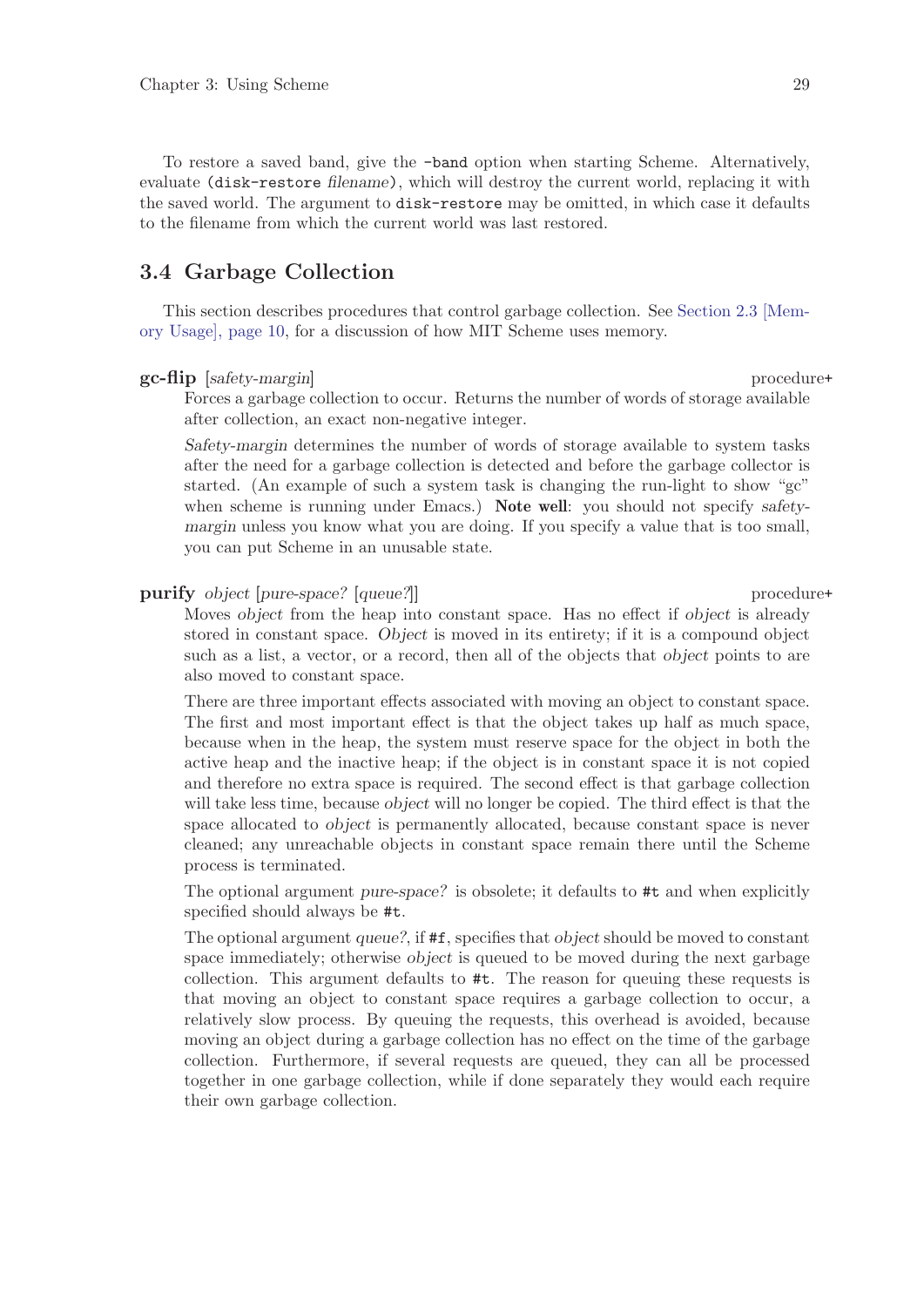#### flush-purification-queue! procedure+

Forces any pending queued purification requests to be processed. This examines the purify queue, and if it contains any requests, forces a garbage collection to process them. If the queue is empty, does nothing.

#### print-gc-statistics procedure+

Prints out information about memory allocation and the garbage collector. The information is printed to the current output port. Shows how much space is "in use" and how much is "free", separately for the heap and constant space. The amounts are shown in words, and also in 1024-word blocks; the block figures make it convenient to use these numbers to adjust the arguments given to the -heap and -constant command-line options. Following the allocation figures, information about the most recent 8 garbage collections is shown, in the same format as a gc notification.

Note that these numbers are accurate at the time that print-gc-statistics is called. In the case of the heap, the "in use" figure shows how much memory has been used since the last garbage collection, and includes all live objects as well as any uncollected garbage that has accumulated since then. The only accurate way to determine the size of live storage is to subtract the value of  $(gc-flip)'$  from the size of the heap. The size of the heap can be determined by adding the "in use" and "free" figures reported by print-gc-statistics.

```
(print-gc-statistics)
```

```
constant in use: 534121 words = 521 blocks + 617 words
constant free: 128 words = 0 blocks + 128 words
heap in use: 34845 words = 34 blocks + 29 words
heap free: 205530 words = 200 blocks + 730 words
GC #1: took: 0.13 (81%) CPU time, 0.15 (1%) real time; free: 207210
;No value
```
#### set-gc-notification! [on?] procedure+

Controls whether the user is notified of garbage collections. If on? is true, notification is enabled; otherwise notification is disabled. If on? is not given, it defaults to #t. When Scheme starts, notification is disabled.

The notification appears as a single line like the following, showing how many garbage collections have occurred, the time taken to perform the garbage collection and the free storage remaining (in words) after collection.

GC #5: took: 0.50 (8%) CPU time, 0.70 (2%) real time; free: 364346 To operate comfortably, the amount of free storage after garbage collection should be a substantial proportion of the heap size. If the CPU time percentage is consistently high (over 20%), you should consider running with a larger heap. A rough rule of thumb to halve the gc overhead is to take the amount of free storage, divide by 1000, and add this figure to the current value used for the -heap command-line option. Unfortunately there is no way to adjust the heap size without restarting Scheme.

### toggle-gc-notification! procedure+

Toggles gc notification on and off. If gc notification is turned on, turns it off; otherwise turns it on.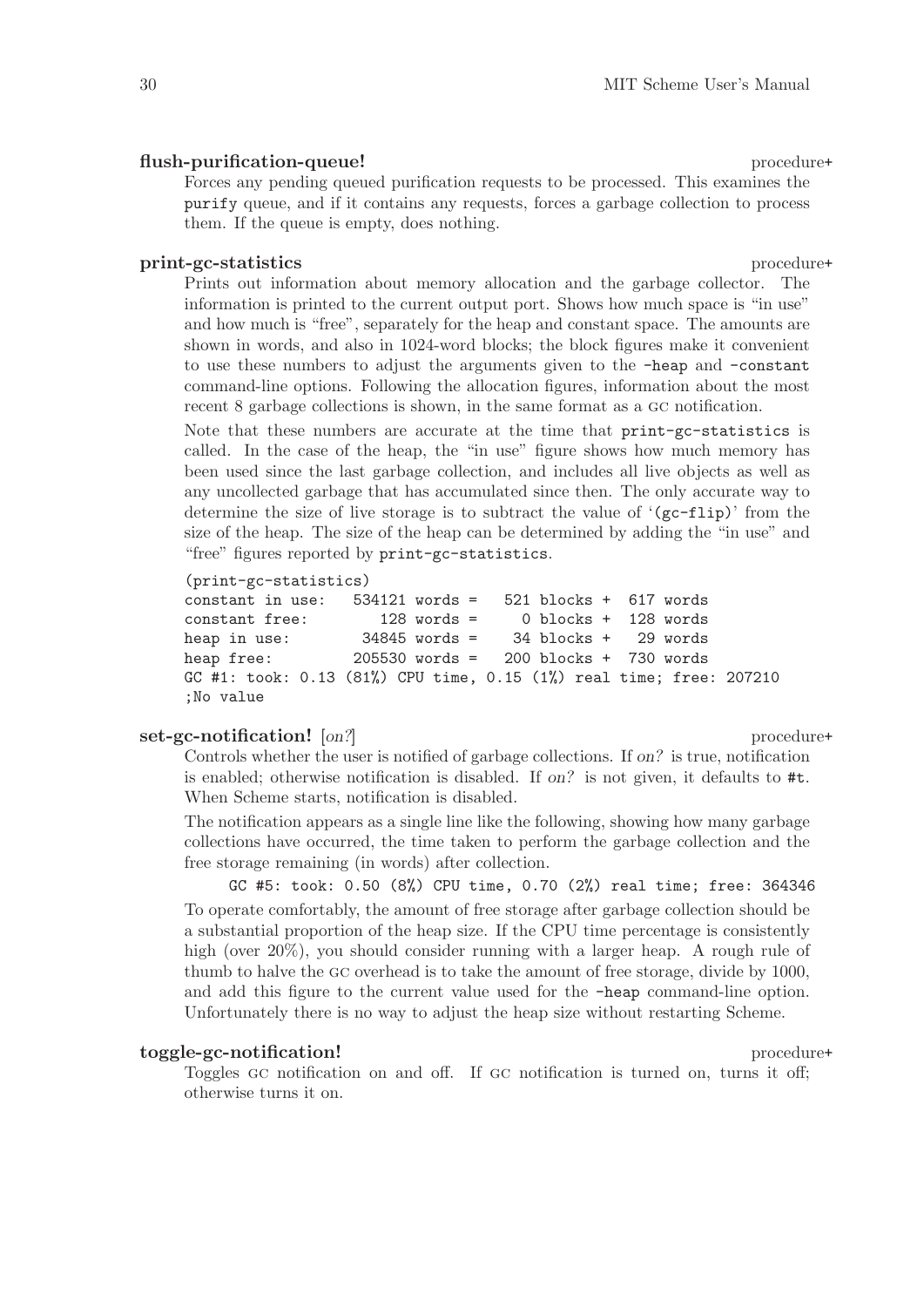## 4 Compiling Programs

Note: the procedures described in this section are only available when the -compiler command-line option is specified.

## 4.1 Compilation Procedures

cf filename [destination] procedure+

This is the program that transforms a source-code file into native-code binary form. If destination is not given, as in

(cf "foo")

cf compiles the file 'foo.scm', producing the file 'foo.com' (incidentally it will also produce 'foo.bin', 'foo.bci', and possibly 'foo.ext'). If you later evaluate

(load "foo")

'foo.com' will be loaded rather than 'foo.scm'.

If destination is given, it says where the output files should go. If this argument is a directory, they go in that directory, e.g.:

(cf "foo" "../bar/")

will take 'foo.scm' and generate the file '../bar/foo.com'. If destination is not a directory, it is the root name of the output:

(cf "foo" "bar")

takes 'foo.scm' and generates 'bar.com'.

About the '.bci' files: these files contain the debugging information that Scheme uses when you call debug to examine compiled code. When you load a '.com' file, Scheme remembers where it was loaded from, and when the debugger (or pp) looks at the compiled code from that file, it attempts to find the '.bci' file in the same directory from which the '.com' file was loaded. Thus it is a good idea to leave these files together.

'.bci' files are stored in a compressed format. The debugger has to uncompress the files when it looks at them, and on a slow machine this can take a noticeable time. The system takes steps to reduce the impact of this behavior: debugging information is cached in memory, and uncompressed versions of '.bci' files are kept around. The default behavior is that a temporary file is created and the '.bci' file is uncompressed into it. The temporary file is kept around for a while afterwards, and during that time if the uncompressed '.bci' file is needed the temporary file is used. Each such reference updates an 'access time' that is associated with the temporary file. The garbage collector checks the access times of all such temporary files, and deletes any that have not been accessed in five minutes or more. All of the temporaries are deleted automatically when the Scheme process is killed.

Two other behaviors are available. One of them uncompresses the '.bci' file each time it is referenced, and the other uncompresses the '.bci' file and writes it back out as a '.bif' file. The '.bif' file remains after Scheme exits. The time interval and the behavior are controlled by the following variables.

#### \*save-uncompressed-files?\* variable+

This variable affects what happens when '.bci' files are uncompressed. It allows a trade-off between performance and disk space. There are three possible values: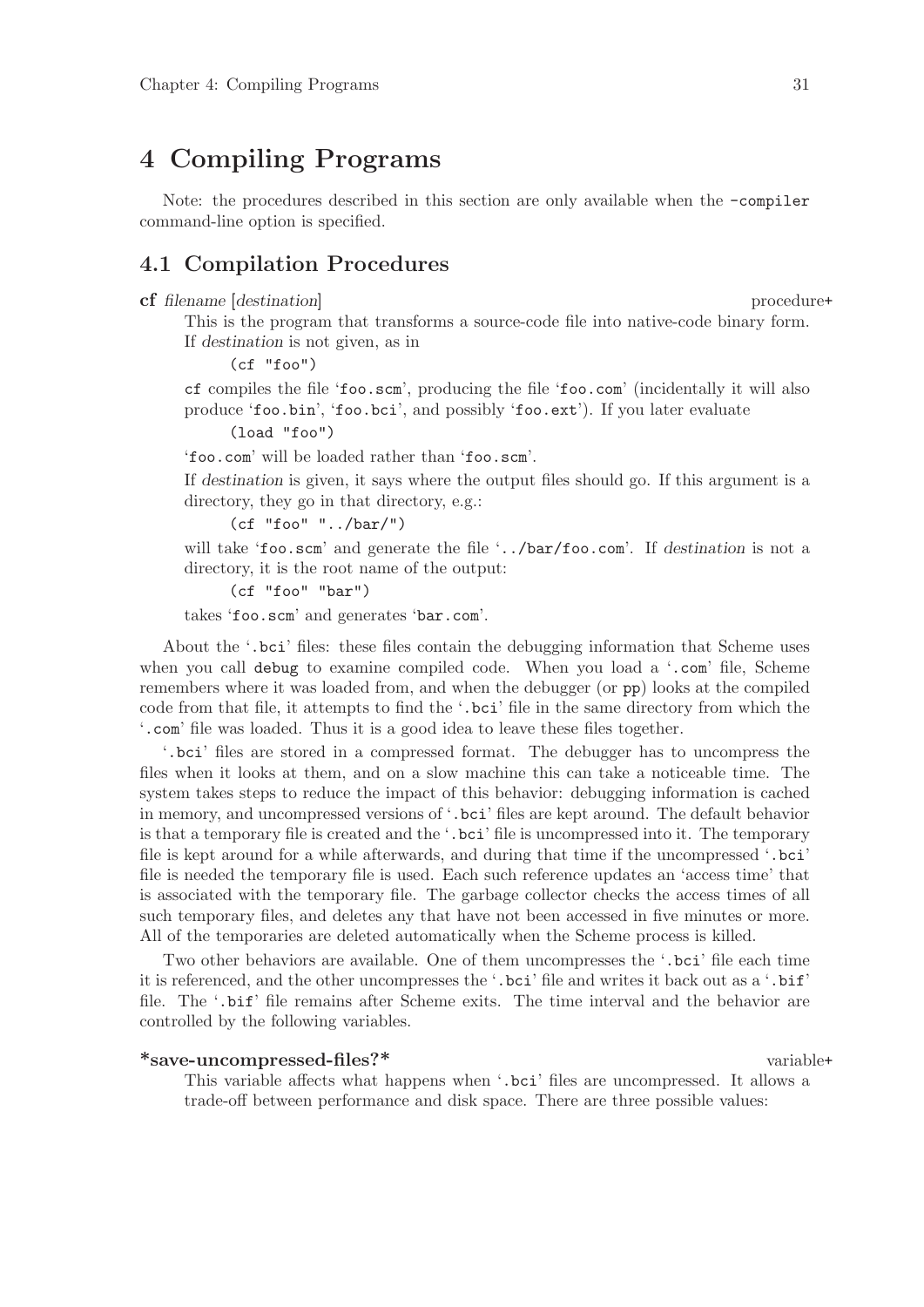#f The uncompressed versions of '.bci' files are never saved. Each time the information is needed the '.bci' file is uncompressed. This option requires the minimum amount of disk space and is the slowest.

#### automatic

Uncompressed versions of '.bci' files are kept as temporary files. The temporary files are deleted when Scheme exits, or if they have not been used for a while. This is the default.

#t The '.bci' files are uncompressed to permanent '.bif' files. These files remain on disk after Scheme exits, and are rather large - about twice the size of the corresponding '.bci' files. If you choose this option and you are running out of disk space you may delete the '.bif' files. They will be regenerated as needed.

#### \*uncompressed-file-lifetime\* variable+

The minimum length of time that a temporary uncompressed version of a '.bci' file will stay on disk after it is last used. The time is in milliseconds; the default is '300000' (five minutes).

#### load-debugging-info-on-demand? variable+

If this variable is '#f', then printing a compiled procedure will print the procedure's name only if the debugging information for that procedure is already loaded. Otherwise, it will force loading of the debugging information. The default value is  $\#f$ .

#### sf filename [destination] procedure+

sf is the program that transforms a source-code file into binary SCode form; it is used on machines that do not support native-code compilation. It performs numerous optimizations that can make your programs run considerably faster than unoptimized interpreted code. Also, the binary files that it generates load very quickly compared to source-code files.

The simplest way to use  $sf$  is just to say:

(sf filename)

This will cause your file to be transformed, and the resulting binary file to be written out with the same name, but with pathname type "bin". If you do not specify a pathname type on the input file, "scm" is assumed.

Like load, the first argument to sf may be a list of filenames rather than a single filename.

sf takes an optional second argument, which is the filename of the output file. If this argument is a directory, then the output file has its normal name but is put in that directory instead.

## 4.2 Declarations

Several declarations can be added to your programs to help cf and sf make them more efficient.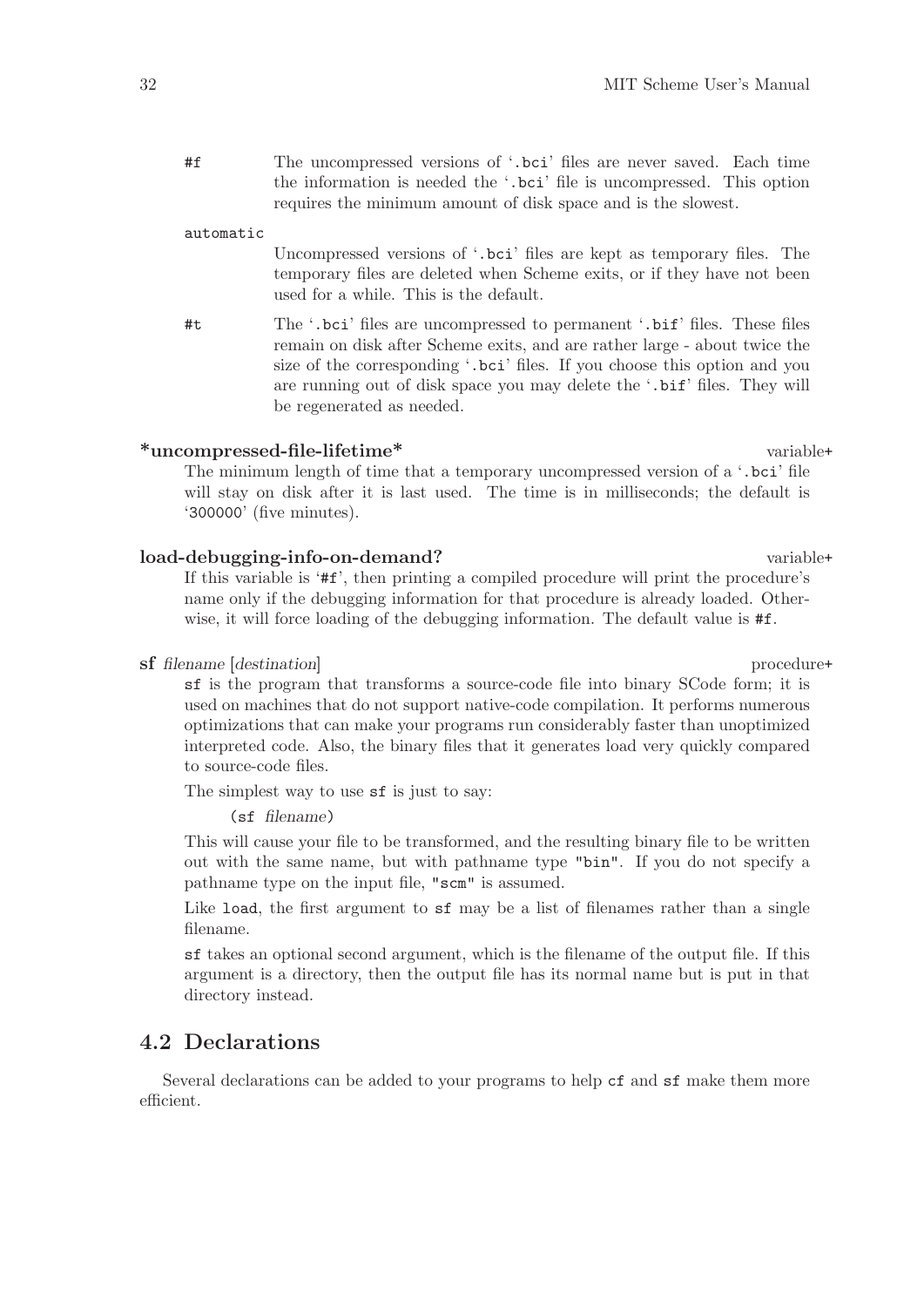## 4.2.1 Standard Names

Normally, all files have a line

(declare (usual-integrations))

near their beginning, which tells the compiler that free variables whose names are defined in system-global-environment will not be shadowed by other definitions when the program is loaded. If you redefine some global name in your code, for example car, cdr, and cons, you should indicate it in the declaration:

(declare (usual-integrations car cdr cons))

You can obtain an alphabetically-sorted list of the names that the usual-integrations declaration affects by evaluating the following expression:

```
(eval '(sort (append usual-integrations/constant-names
                     usual-integrations/expansion-names)
             (lambda (x y)
               (string<=? (symbol->string x)
                          (symbol->string y))))
      (->environment '(scode-optimizer)))
```
## 4.2.2 In-line Coding

Another useful facility is the ability to in-line code procedure definitions. In fact, the compiler will perform full beta conversion, with automatic renaming, if you request it. Here are the relevant declarations:

#### integrate name ...  $\qquad \qquad$  declaration+

The variables names must be defined in the same file as this declaration. Any reference to one of the named variables that appears in the same block as the declaration, or one of its descendant blocks, will be replaced by the corresponding binding's value expression.

#### integrate-operator name ... declaration+

Similar to the integrate declaration, except that it only substitutes for references that appear in the operator position of a combination. All other references are ignored.

#### integrate-external filename declaration+

Causes the compiler to use the top-level integrations provided by filename. filename should not specify a file type, and the source-code file that it names must have been previously processed by the compiler.

If filename is a relative filename (the normal case), it is interpreted as being relative to the file in which the declaration appears. Thus if the declaration appears in file '/usr/cph/foo.scm', then the compiler looks for a file called '/usr/cph/filename.ext'.

Note: When the compiler finds top-level integrations, it collects them and outputs them into an auxiliary file with extension '.ext'. This '.ext' file is what the integrate-external declaration refers to.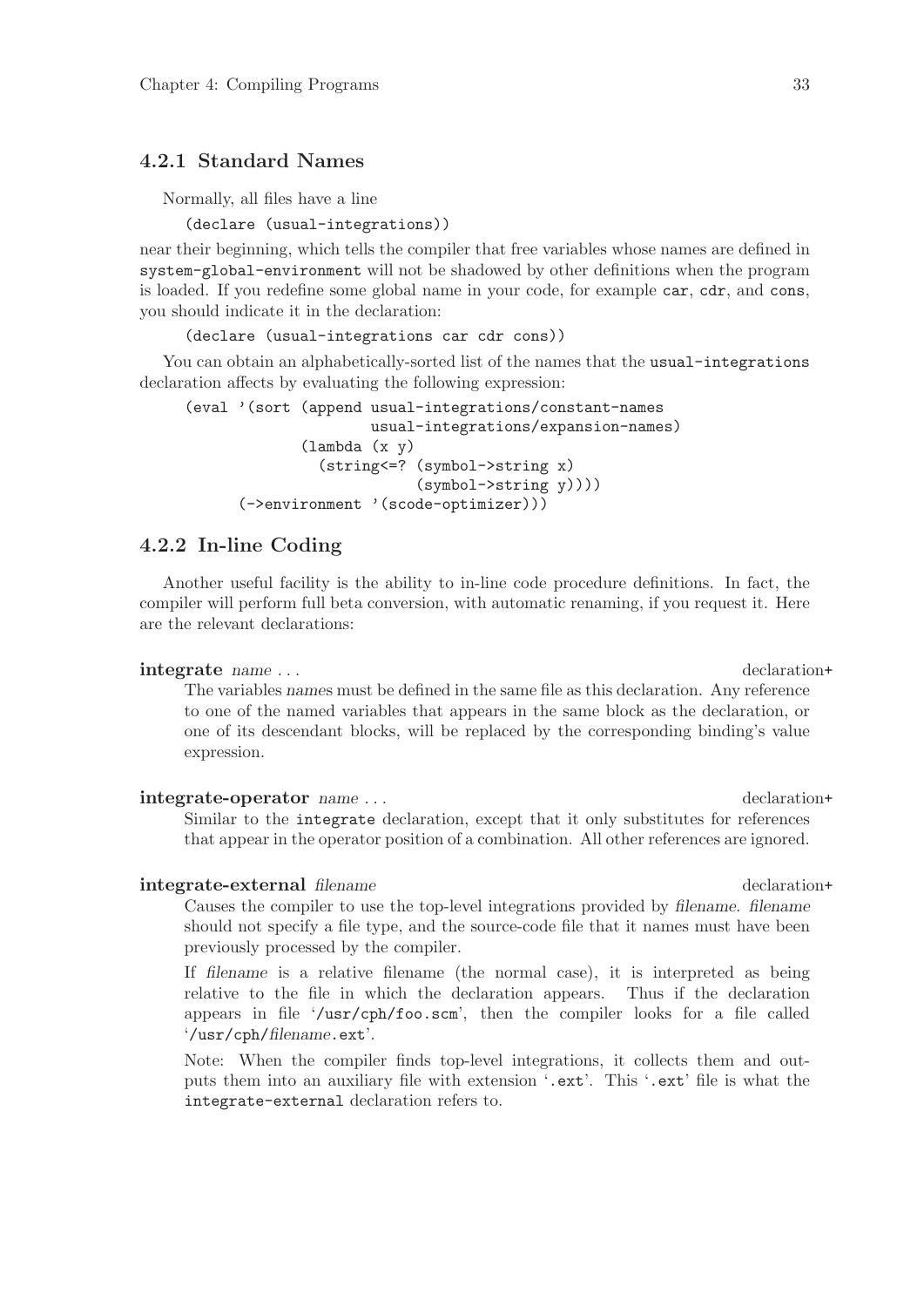Note that the most common use of this facility, in-line coding of procedure definitions, requires a somewhat complicated use of these declarations. Because this is so common, there is a special form, define-integrable, which is like define but performs the appropriate declarations. For example:

```
(define-integrable (foo-bar foo bar)
  (vector-ref (vector-ref foo bar) 3))
```
Here is how you do the same thing without this special form: there should be an integrate-operator declaration for the procedure's name, and (internal to the procedure's definition) an integrate declaration for each of the procedure's parameters, like this:

```
(declare (integrate-operator foo-bar))
(define foo-bar
  (lambda (foo bar)
    (declare (integrate foo bar))
    (vector-ref (vector-ref foo bar) 3)))
```
The reason for this complication is as follows: the integrate-operator declaration finds all the references to foo-bar and replaces them with the lambda expression from the definition. Then, the integrate declarations take effect because the combination in which the reference to foo-bar occurred supplies code that is substituted throughout the body of the procedure definition. For example:

(foo-bar (car baz) (cdr baz))

First use the integrate-operator declaration:

```
((lambda (foo bar)
   (declare (integrate foo bar))
   (vector-ref (vector-ref foo bar) 3))
 (car baz)
 (cdr baz))
```
Next use the internal integrate declaration:

```
((lambda (foo bar)
   (vector-ref (vector-ref (car baz) (cdr baz)) 3))
 (car baz)
 (cdr baz))
```
Next notice that the variables foo and bar are not used, and eliminate them:

```
((lambda ()
         (vector-ref (vector-ref (car baz) (cdr baz)) 3)))
Finally, remove the ((\text{lambda}(), \ldots)) to produce
```

```
(vector-ref (vector-ref (car baz) (cdr baz)) 3)
```
## Useful tip

To see the effect of integration declarations (and of macros) on a source file, pretty-print the '.bin' file like this (be prepared for a lot of output).

(sf "foo.scm") (pp (fasload "foo.bin"))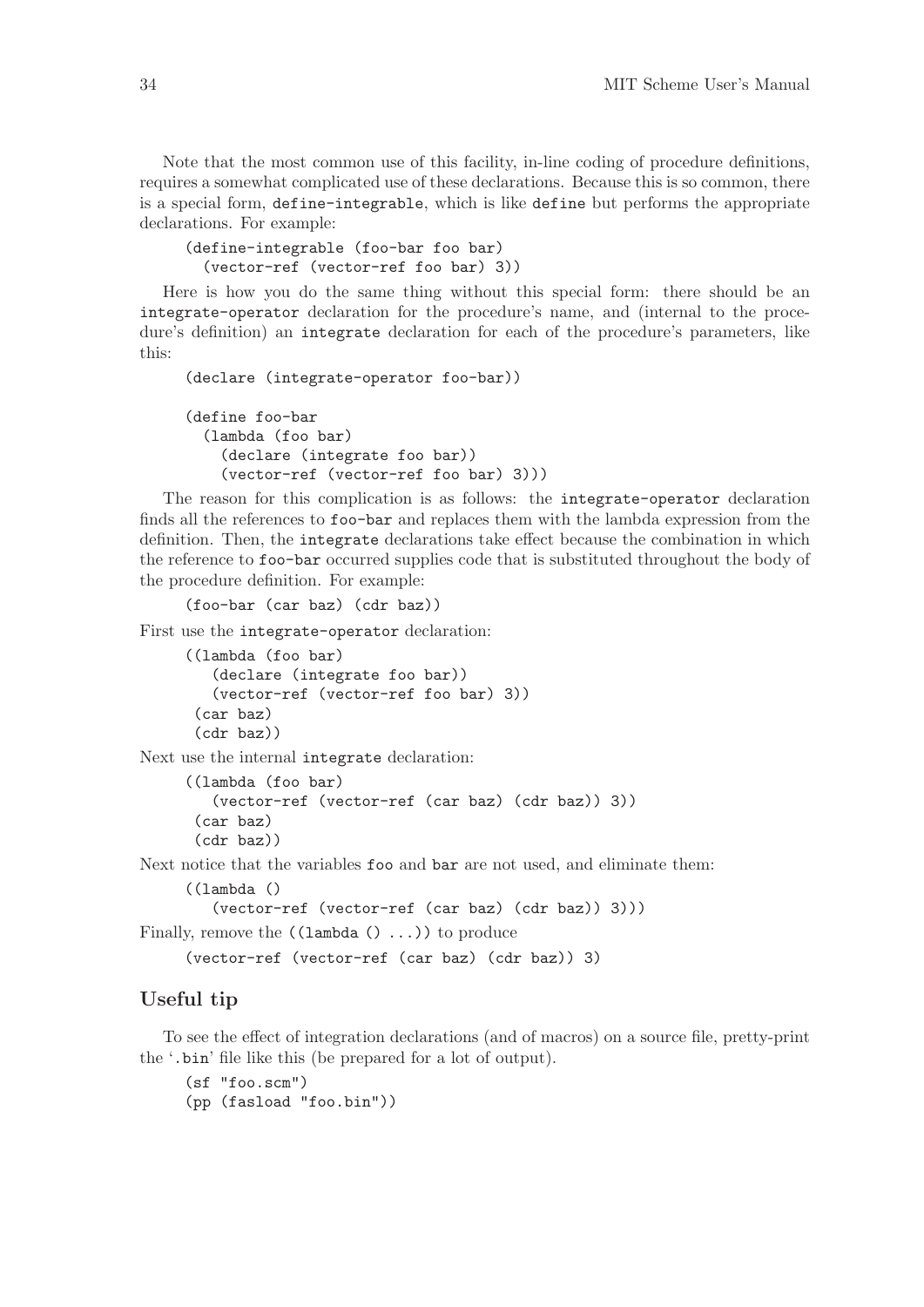### 4.2.3 Operator Replacement

The replace-operator declaration is provided to inform the compiler that certain operators may be replaced by other operators depending on the number of arguments. For example:

Declaration:

```
(declare (replace-operator (map (2 map-2) (3 map-3))))
```
Replacements:

```
(\text{map } f \times y \times z) \mapsto (\text{map } f \times y \times z)(\text{map } f \times y) \mapsto (\text{map-3 } f \times y)(\text{map } f \ x) \mapsto (\text{map-2 } f \ x)(\text{map } f) \mapsto (\text{map } f)(map) \mapsto (map)
```
Presumably map-2 and map-3 are efficient versions of map that are written for exactly two and three arguments respectively. All the other cases are not expanded but are handled by the original, general map procedure, which is less efficient because it must handle a variable number of arguments.

#### replace-operator name ... declaration+

The syntax of this declaration is

```
(replace-operator
  (name
    (nargs1 value1)
    (nargs2 value2)
    ...))
```
where

- *name* is a symbol.
- nargs1, nargs2 etc. are non-negative integers, or one of the following symbols: any, else or otherwise.
- value1, value2 etc. are simple expressions in one of these forms:

'constant A constant.

variable A variable.

(primitive primitive-name [arity])

The primitive procedure named primitive-name. The optional element arity, a non-negative integer, specifies the number of arguments that the primitive accepts.

(global var)

A global variable.

The meanings of these fields are:

- name is the name of the operator to be reduced. If is is not shadowed (for example, by a let) then it may be replaced according to the following rules.
- If the operator has nargsN arguments then it is replaced with a call to valueN with the same arguments.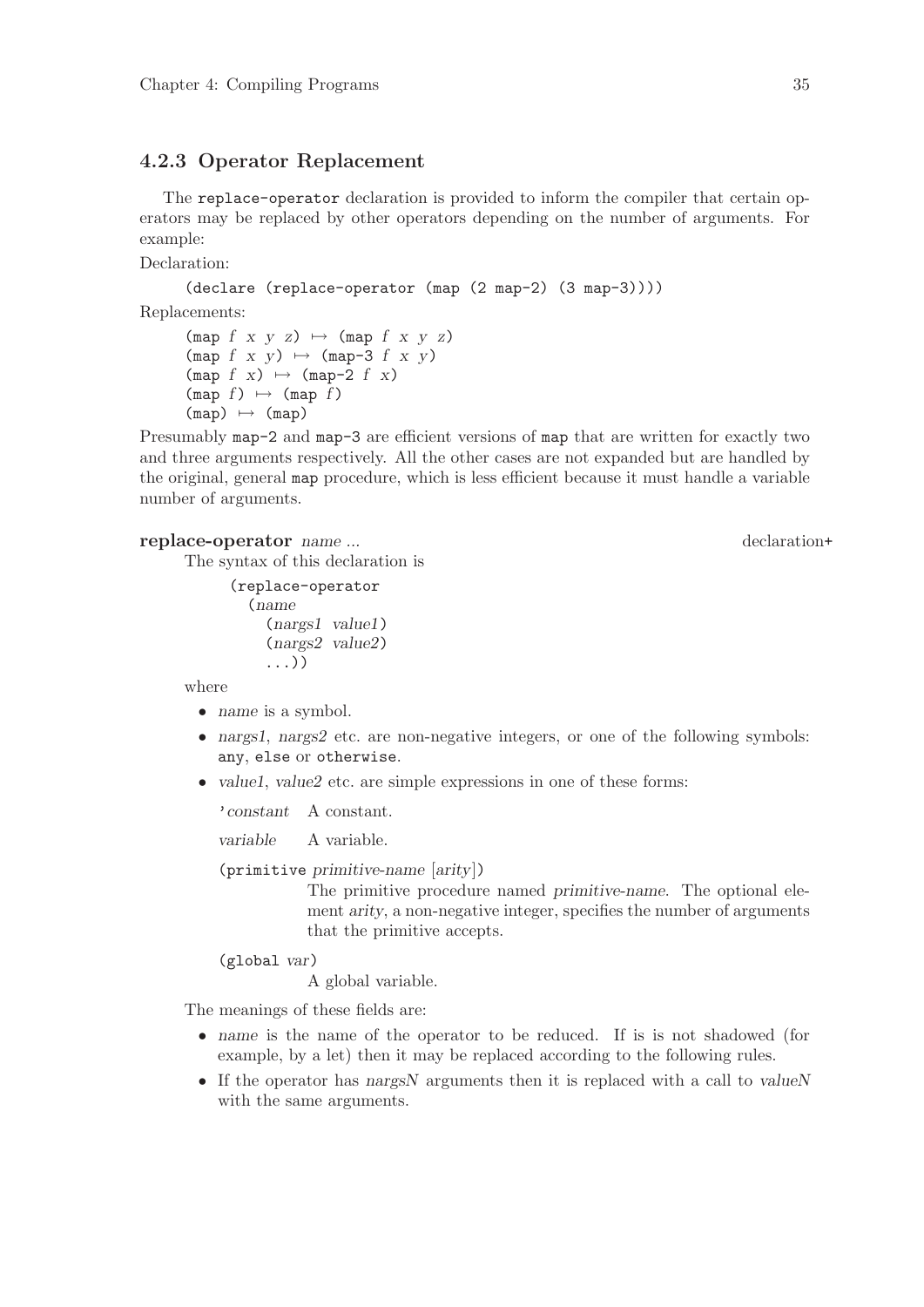- If the number of arguments is not listed, and one of the nargsN is any, else or otherwise, then the operation is replaced with a call to the corresponding valueN. Only one of the nargsN may be of this form.
- If the number of arguments is not listed and none of the nargsN is any, else or otherwise, then the operation is not replaced.

### 4.2.4 Operator Reduction

The reduce-operator declaration is provided to inform the compiler that certain names are n-ary versions of binary operators. Here are some examples:

Declaration:

```
(declare (reduce-operator (cons* cons)))
Replacements:
       (\text{cons} * x y z w) \mapsto (\text{cons } x (\text{cons } y (\text{cons } z w))),
```
 $(\text{cons} * x y) \mapsto (\text{cons} x y)$  $\text{(cons* } x) \mapsto x$  $(cons*)$  error too few arguments

Declaration:

```
(declare (reduce-operator (list cons (null-value '() any))))
```
Replacements:

```
(list x \ y \ z \ w) \mapsto (cons x (cons y (cons z (cons w'()))))
(list x y) \mapsto (cons x (cons y'()))
(list x) \mapsto (cons x'())
(list) \mapsto '()
```
Declaration:

```
(declare (reduce-operator (- %- (null-value 0 single) (group left))))
Replacements:
```

```
(- x y z w) \mapsto (\sqrt[n]{-} (\sqrt[n]{-} x y) z) w)(- x y) \mapsto (\mathcal{C}_{\mathbf{0}} - x y)(- x) \mapsto (\mathcal{C}_0 - 0 x)(-) \mapsto 0
```
Declaration:

```
(declare (reduce-operator (+ %+ (null-value 0 none) (group right))))
Replacements:
```

```
(+ x y z w) \mapsto (\frac{y}{b} + x (\frac{y}{b} + y (\frac{y}{c} + z w)))(+ x y) \mapsto (\mathcal{U} + x y)(+ x) \mapsto x(+) \mapsto 0
```
Note: This declaration does not cause an appropriate definition of  $\frac{1}{4}$  (in the last example) to appear in your code. It merely informs the compiler that certain optimizations can be performed on calls to  $+$  by replacing them with calls to  $\frac{1}{2}$ . You should provide a definition of %+ as well, although it is not required.

Declaration: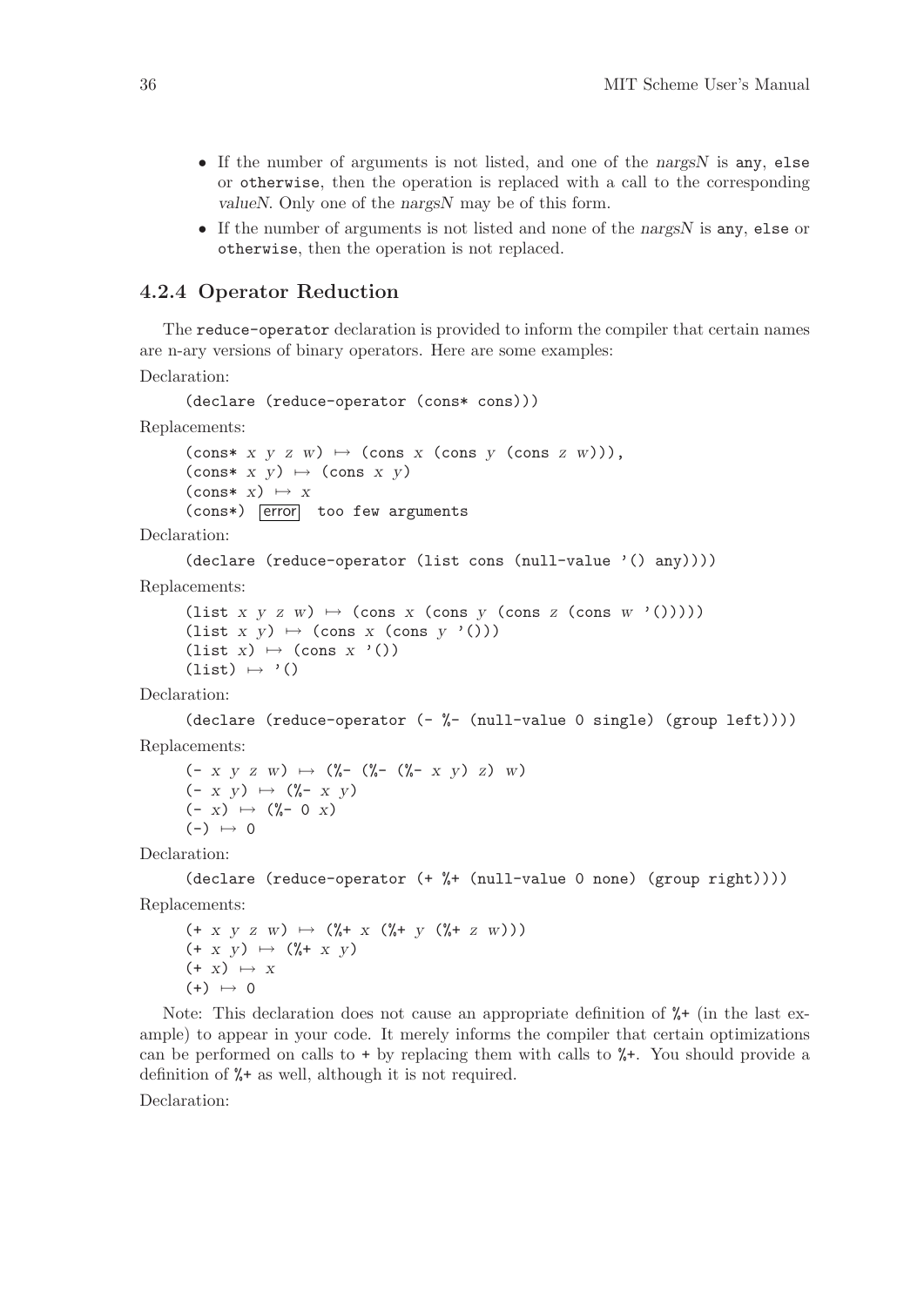```
(declare (reduce-operator (apply (primitive cons)
                                               (group right)
                                               (wrapper (global apply) 1))))
Replacements:
      (apply f \times y \times w)
         \mapsto ((access apply ()) f (cons x (cons y (cons z w))))
      (\text{apply } f \times y)\mapsto ((access apply ()) f (cons x y))
      (apply f(x) \mapsto (apply f(x))(apply f) \mapsto (apply f)
      (\text{apply}) \mapsto (\text{apply})
```

```
reduce-operator name ... but the contract of the contract of the contract of the contract of the contract of the contract of the contract of the contract of the contract of the contract of the contract of the contract o
```
The general format of the declaration is (brackets denote optional elements):

```
(reduce-operator
  (name
     binop
     [(group ordering)]
     [(null-value value null-option)]
     [(singleton unop)]
     \left[\text{( wrapper wrap }[n])\right][(\text{maximum } m)]))
```
where

- *n* and *m* are non-negative integers.
- name is a symbol.
- binop, value, unop, and wrap are simple expressions in one of these forms:

'constant A constant.

variable A variable.

(primitive primitive-name [arity])

The primitive procedure named primitive-name. The optional element arity specifies the number of arguments that the primitive accepts.

(global var)

A global variable.

- null-option is either always, any, one, single, none, or empty.
- ordering is either left, right, or associative.

The meaning of these fields is:

- name is the name of the n-ary operation to be reduced.
- binop is the binary operation into which the n-ary operation is to be reduced.
- The group option specifies whether name associates to the right or left.
- The null-value option specifies a value to use in the following cases: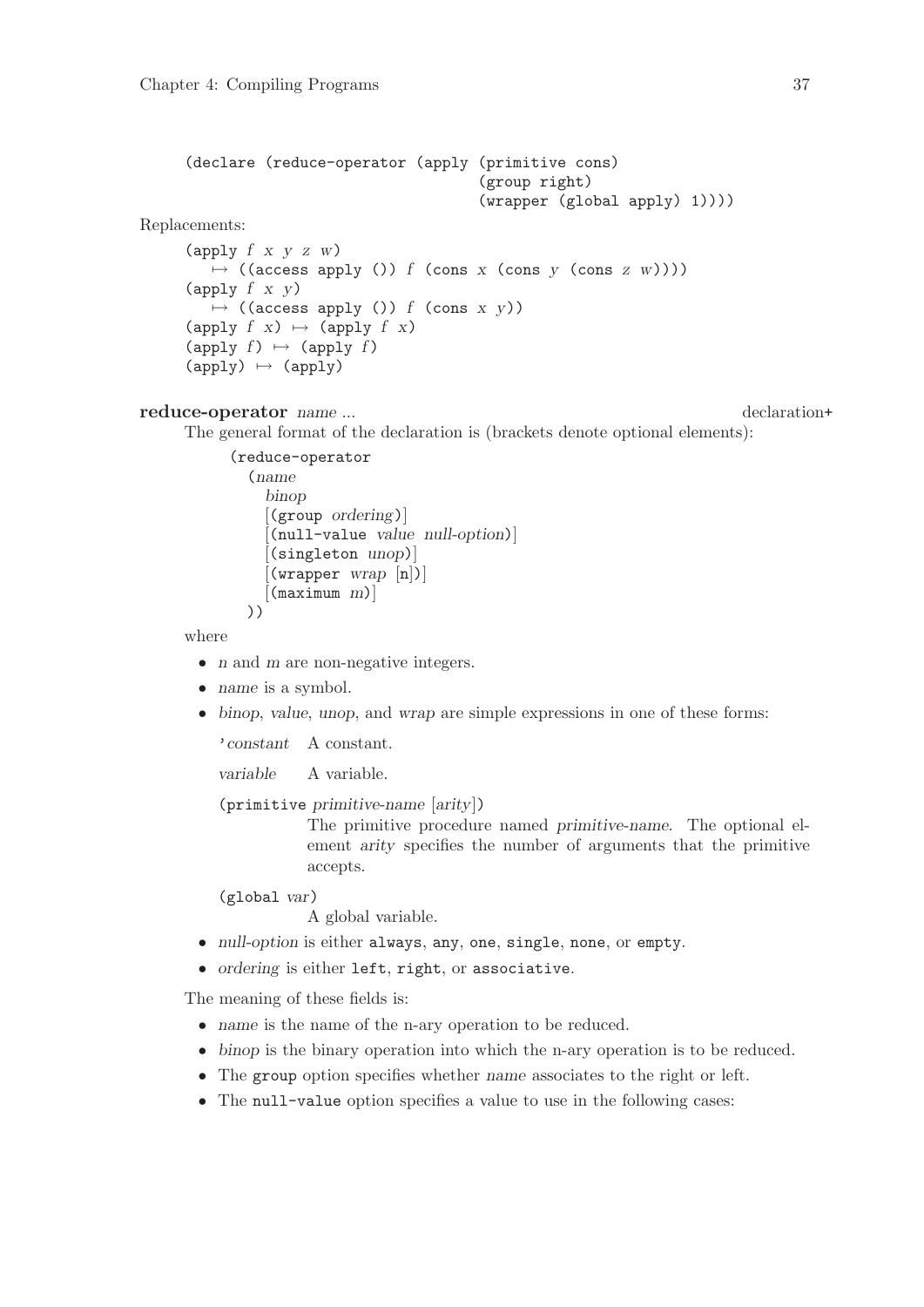| none<br>empty | When no arguments are supplied to name, value is returned.           |
|---------------|----------------------------------------------------------------------|
| one           | When a single argument is provided to name, value becomes the        |
| single        | second argument to binop.                                            |
| any           | binop is used on the "last" argument, and value provides the remain- |
| always        | ing argument to binop.                                               |

In the above options, when value is supplied to binop, it is supplied on the left if grouping to the left, otherwise it is supplied on the right.

- The singleton option specifies a function, unop, to be invoked on the single argument given. This option supersedes the null-value option, which can only take the value none.
- The wrapper option specifies a function, wrap, to be invoked on the result of the outermost call to binop after the expansion. If  $n$  is provided it must be a nonnegative integer indicating a number of arguments that are transferred verbatim from the original call to the wrapper. They are passed to the left of the reduction.
- The maximum option specifies that calls with more than m arguments should not be reduced.

## 4.3 Efficiency Tips

How you write your programs can have a large impact on how efficiently the compiled program runs. The most important thing to do, after choosing suitable data structures, is to put the following declaration near the beginning of the file.

(declare (usual-integrations))

Without this declaration the compiler cannot recognize any of the common operators and compile them efficiently.

The usual-integrations declaration is usually sufficient to get good quality compiled code.

If you really need to squeeze more performance out of your code then we hope that you find the following grab-bag of tips, hints and explanations useful.

### 4.3.1 Coding style

Scheme is a rich language, in which there are usually several ways to say the same thing. A coding style is a set of rules that a programmer uses for choosing an expressive form to use in a given situation. Usually these rules are aesthetic, but sometimes there are efficiency issues involved; this section describes a few choices that have non-obvious efficiency consequences.

## Better predicates

Consider the following implementation of map as might be found in any introductory book on Scheme: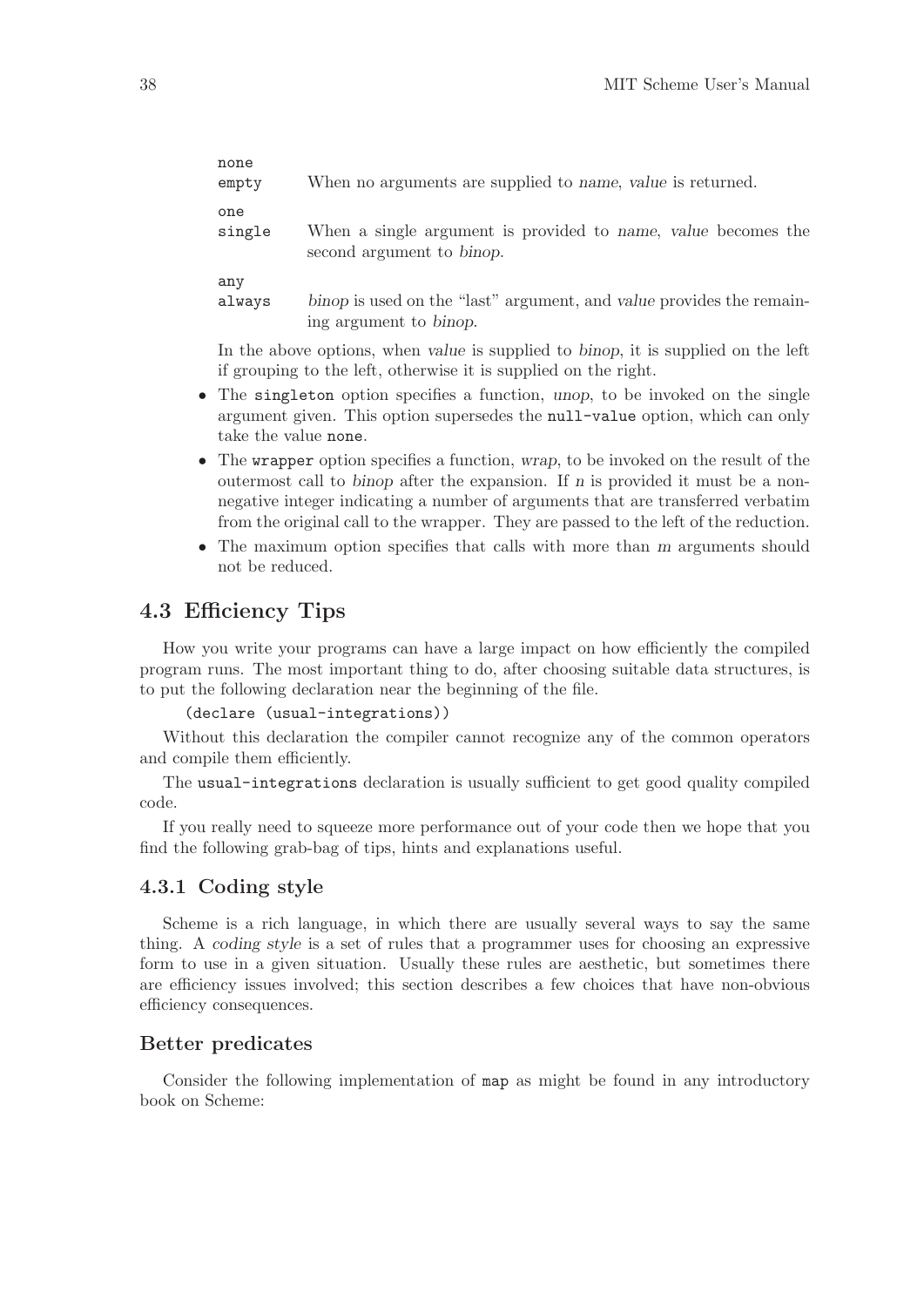```
(define (map f lst)
  (if (null? lst)
      '()
      (cons (f (car lst)) (map f (cdr lst)))))
```
The problem with this definition is that at the points where car and cdr are called we still do not know that lst is a pair. The compiler must insert a type check, or if type checks are disabled, the program might give wrong results. Since one of the fundamental properties of map is that it transforms lists, we should make the relationship between the input pairs and the result pairs more apparent in the code:

```
(define (map f lst)
  (cond ((pair? lst)
         (cons (f (car lst)) (map f (cdr lst))))
        ((null? lst)
         '())
        (else
         (error "Not a proper list:" lst))))
```
Note also that the pair? case comes first because we expect that map will be called on lists which have, on average, length greater that one.

## Internal procedures

Calls to internal procedures are faster than calls to global procedures. There are two things that make internal procedures faster: First, the procedure call is compiled to a direct jump to a known location, which is more efficient that jumping 'via' a global binding. Second, there is a knock-on effect: since the compiler can see the internal procedure, the compiler can analyze it and possibly produce better code for other expressions in the body of the loop too:

```
(define (map f original-lst)
  (let walk ((lst original-lst))
    (cond ((pair? lst)
           (cons (f (car lst)) (walk (cdr lst))))
          ((null? lst)
           '())
          (else
           (error "Not a proper list:" original-lst)))))
```
### Internal defines

Internal definitions are a useful tool for structuring larger procedures. However, certain internal definitions can thwart compiler optimizations. Consider the following two procedures, where compute-100 is some unknown procedure that we just know returns '100'.

```
(define (f1)
  (define v 100)
  (\text{lambda} () v)(define (f2)
  (define v (compute-100))
  (lambda () v)
```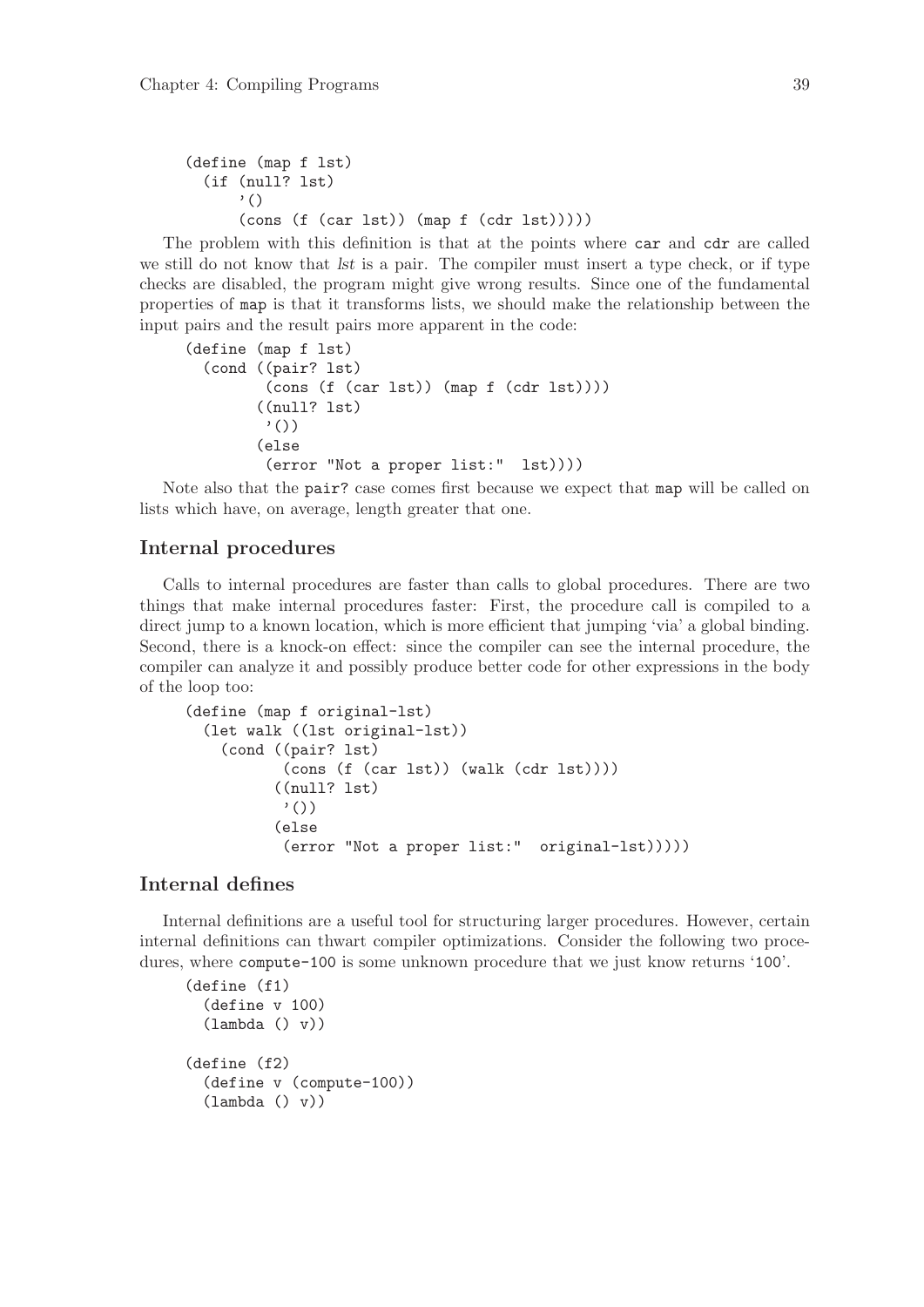The procedure returned by f1 will always give the same result and the compiler can prove this. The procedure returned by f2 may return different results, even if f2 is only called once. Because of this, the compiler has to allocate a memory cell to v. How can the procedure return different results?

The fundamental reason is that the continuation may escape during the evaluation of (compute-100), allowing the rest of the body of f2 to be executed again:

(define keep)

```
(define (compute-100)
  (call-with-current-continuation
   (lambda (k)
      (set! keep k)
     100)))
(define p (f2))
(p) \Rightarrow 100<br>(keep -999) \Rightarrow p
(keep -999) \Rightarrow p re\text{-}define \ v \ and \ p(p) \Rightarrow -999
```
To avoid the inefficiency introduced to handle the general case, the compiler must prove that the continuation cannot possibly escape. The compiler knows that lambda expressions and constants do not let their continuations escape, so order the internal definitions so that definitions of the following forms come first:

```
(define x 'something)
(\text{define } x \text{ (lambda } (\dots) \dots))(detine (f u v) ...)
```
Note: The IEEE Scheme standard permits *only* lambda expressions and constants as the value of internal defines. Furthermore, all internal definitions must appear before any other expressions in the body. Following the standard simultaneously assures portability and avoids the implementation inefficiencies described in this section.

### 4.3.2 Global variables

Compiled code usually accesses variables in top-level first-class environments via variable caches. Each compiled procedure has a set of variable caches for the global variables that it uses. There are three kinds of variable cache - read caches for getting the value of a variable (referencing the variable), write caches for changing the value, and execute caches for calling the procedure assigned to that variable.

Sometimes the variable caches contain special objects, called reference traps, that indicate that the operation cannot proceed normally and must either be completed by the system (in order to keep the caches coherent) or must signal an error. For example, the assignment

(set! newline my-better-newline)

will cause the system to go to each compiled procedure that calls **newline** and update its execute cache to call the new procedure. Obviously you want to avoid updating hundreds of execute caches in a critical loop. Using fluid-let to temporarily redefine a procedure has the same inefficiency (but twice!).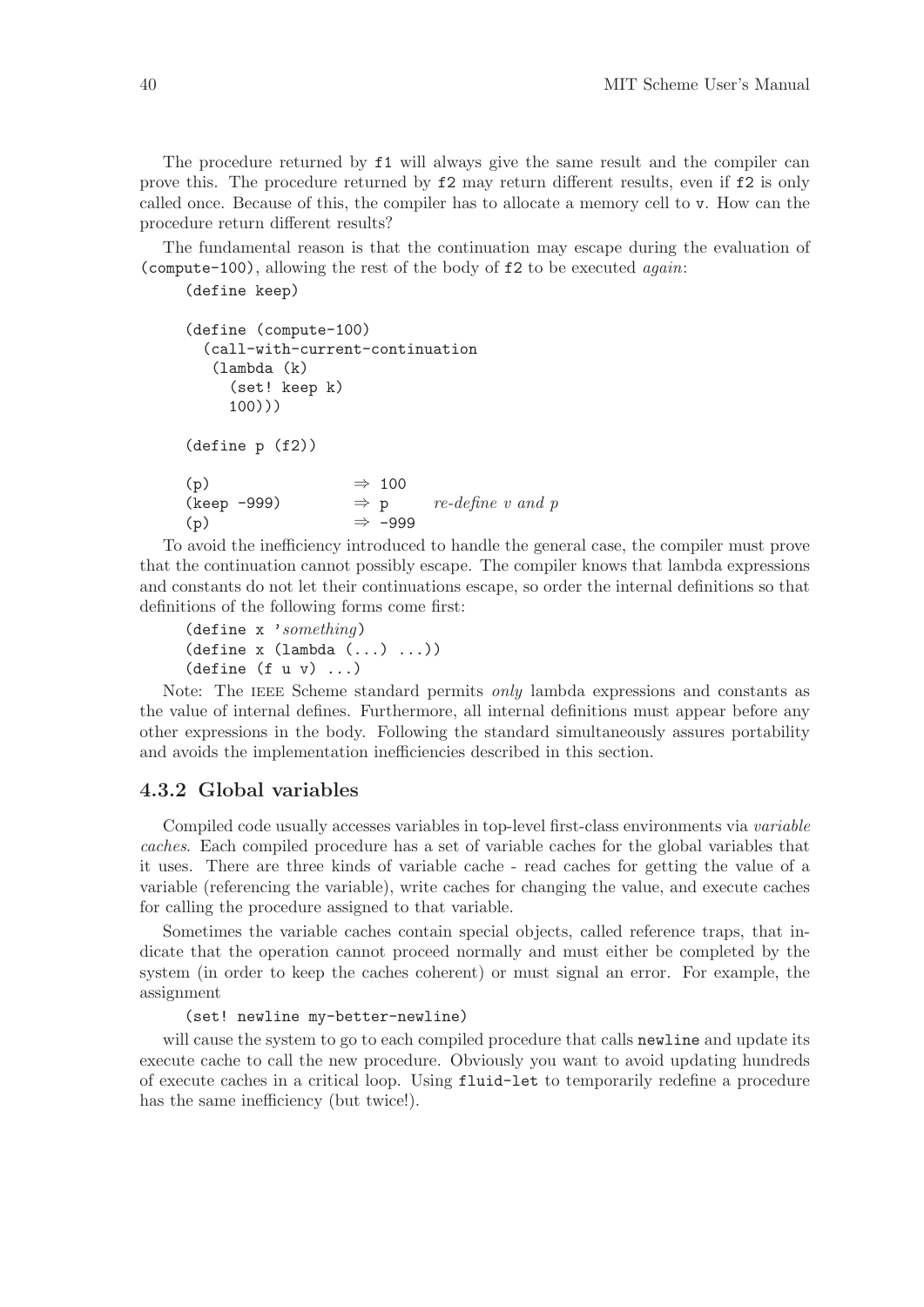To behave correctly in all situations, each variable reference or assignment must check for the reference traps.

Sometimes you can prove that the variable (a) will always be bound, (b) will never be unassigned, and (c) there will never be any compiled calls to that variable. The compiler can't prove this because it assumes that other independently compiled files might be loaded that invalidate these assumptions. If you know that these conditions hold, the following declarations can speed up and reduce the size of a program that uses global variables.

#### ignore-reference-traps variables declaration+

This declaration tells the compiler that it need not check for reference-trap objects when referring to the given variables. If any of the variables is unbound or unassigned then a variable reference will yield a reference-trap object rather than signaling an error. This declaration is relatively safe: the worst that can happen is that a referencetrap object finds its way into a data structure (e.g. a list) or into interpreted code, in which case it will probably cause some 'unrelated' variable to mysteriously become unbound or unassigned.

#### ignore-assignment-traps variables declaration declaration+

This declaration tells the compiler that it need not check for reference-trap objects when assigning to the given variables. An assignment to a variable that ignores assignment traps can cause a great deal of trouble. If there is a compiled procedure call anywhere in the system to this variable, the execute caches will not be updated, causing an inconsistency between the value used for the procedure call and the value seen by reading the variable. This mischief is compounded by the fact that the assignment can cause other assignments that were compiled with checks to behave this way too.

The variables are specified with expressions from the following set language:

#### set name ... variable-specification

All of the explicitly listed names.

| all                                                                                    | variable-specification |
|----------------------------------------------------------------------------------------|------------------------|
| none                                                                                   | variable-specification |
| ${\rm free}$                                                                           | variable-specification |
| $\bm{\mathrm{bound}}$                                                                  | variable-specification |
| assigned                                                                               | variable-specification |
| These expressions name sets of variables. all is the set of all variables, none is the |                        |
| empty set, free is all of the variables bound outside the current block, bound is all  |                        |
| of the variables bound in the current block and assigned is all of the variables for   |                        |
| which there exists an assignment (i.e. set!).                                          |                        |
|                                                                                        |                        |

| union set1 set2                                                                          | variable-specification |
|------------------------------------------------------------------------------------------|------------------------|
| intersection set1 set2                                                                   | variable-specification |
| $difference$ set1 set2                                                                   | variable-specification |
| For example, to ignore reference traps on all the variables except x, y and any variable |                        |
| that is assigned to                                                                      |                        |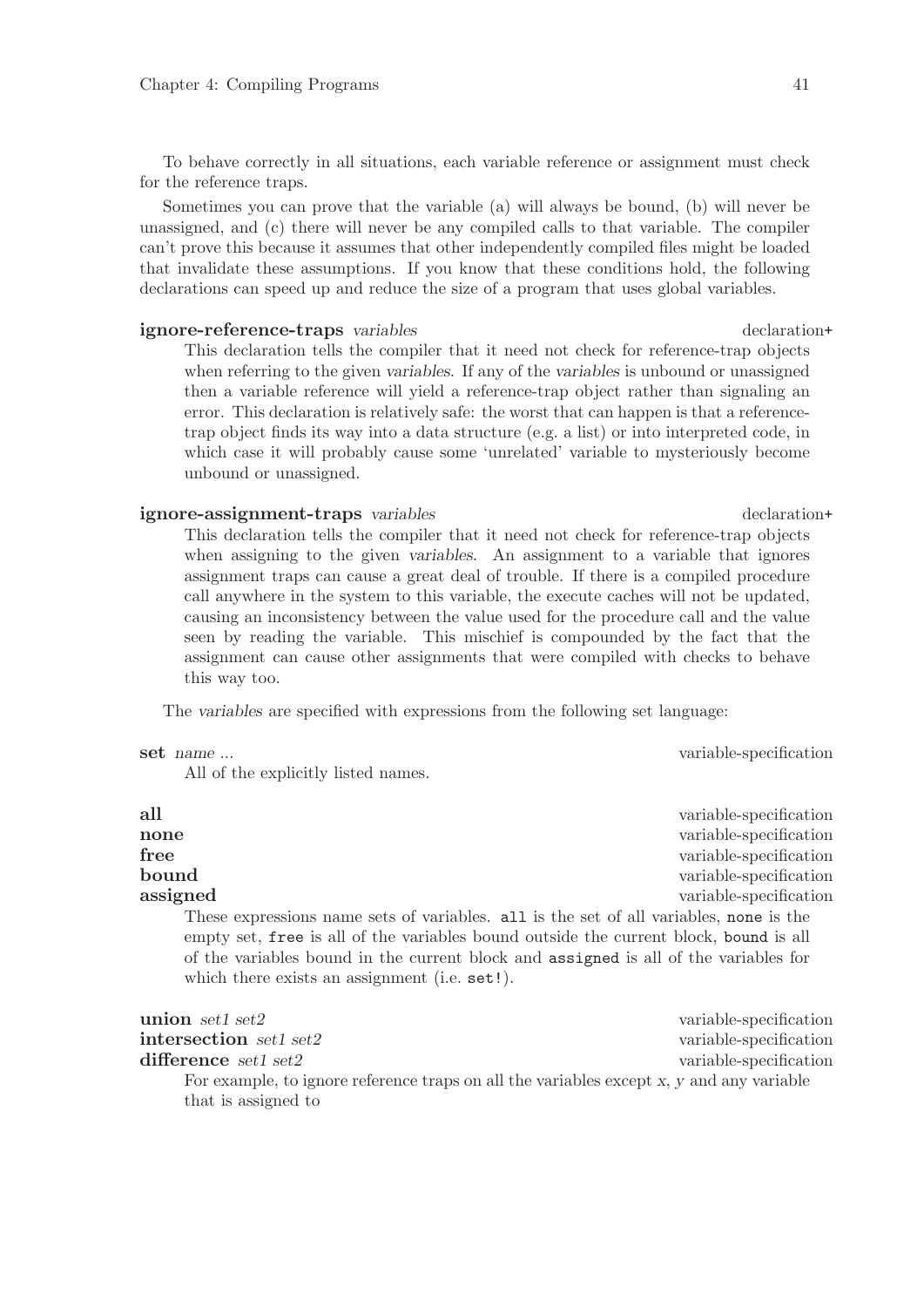```
(declare (ignore-reference-traps
         (difference all (union assigned (set x v))))
```
#### 4.3.3 Fixnum arithmetic

The usual arithmetic operations like  $+$  and  $\lt$  are called generic arithmetic operations because they work for all (appropriate) kinds of number.

A fixnum is an exact integer that is small enough to fit in a machine word. In MIT Scheme, fixnums are 26 bits on 32-bit machines, and 56 bits on 64-bit machines; it is reasonable to assume that fixnums are at least 24 bits. Fixnums are signed; they are encoded using 2's complement.

All exact integers that are small enough to be encoded as fixnums are always encoded as fixnums — in other words, any exact integer that is not a fixnum is too big to be encoded as such. For this reason, small constants such as 0 or 1 are guaranteed to be fixnums. In addition, the lengths of and valid indexes into strings and vectors are also always fixnums.

If you know that a value is always a small fixnum, you can substitute the equivalent fixnum operation for the generic operation. However, care should be exercised: if used improperly, these operations can return incorrect answers, or even malformed objects that confuse the garbage collector. For a listing of all fixnum operations, see section "Fixnum Operations" in MIT Scheme Reference Manual.

A fruitful area for inserting fixnum operations is in the index operations in tight loops.

#### 4.3.4 Flonum arithmetic

Getting efficient flonum arithmetic is much more complicated and harder than getting efficient fixnum arithmetic.

#### Flonum consing

One of the main disadvantages of generic arithmetic is that not all kinds of number fit in a machine register. Flonums have to be boxed because a 64-bit ieee floating-point number (the representation that MIT Scheme uses) does not fit in a regular machine word. This is true even on 64-bit architectures because some extra bits are needed to distinguish floating-point numbers from other objects like pairs and strings. Values are boxed by storing them in a small record in the heap. Every floating-point value that you see at the REPL is boxed. Floating-point values are unboxed only for short periods of time when they are in the machine's floating-point unit and actual floating-point operations are being performed.

Numerical calculations that happen to be using floating-point numbers cause many temporary floating-point numbers to be allocated. It is not uncommon for numerical programs to spend over half of their time creating and garbage collecting the boxed flonums.

Consider the following procedure for computing the distance of a point  $(x,y)$  from the origin.

(define (distance x y) (sqrt (+ (\* x x) (\* y y))))

The call (distance 0.3 0.4) returns a new, boxed flonum, 0.5. The calculation also generates three intermediate boxed flonums. This next version works only for flonum inputs, generates only one boxed flonum (the result) and runs eight times faster: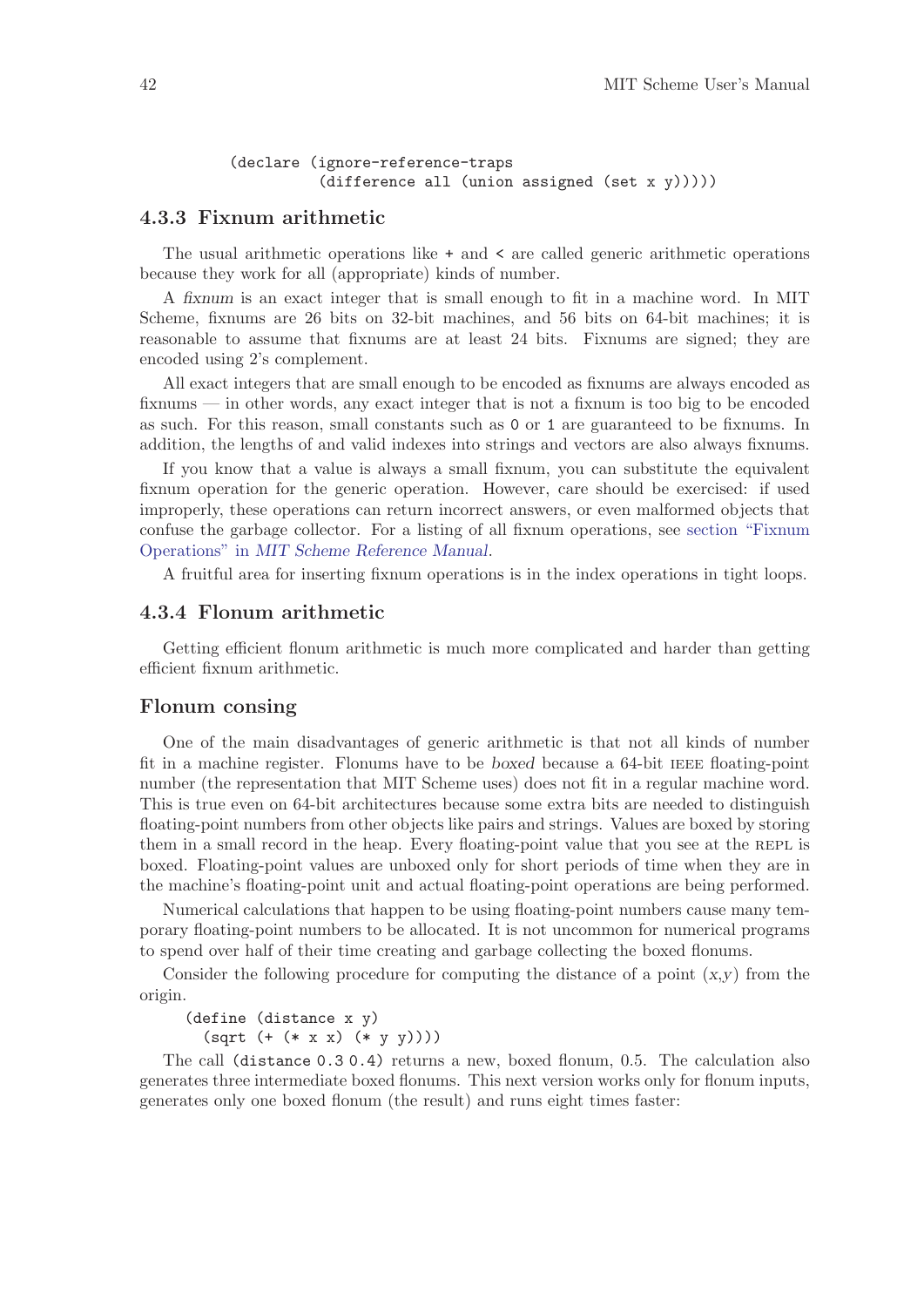```
(define (flo:distance x y)
  (flo:sqrt (flo:+(flo: * x x) (flo: * y y))))
```
Note that flo: operations are usually effective only within a single arithmetic expression. If the expression contains conditionals or calls to procedures then the values tend to get boxed anyway.

### Flonum vectors

Flonum vectors are vectors that contain only floating-point values, in much the same way as a string is a 'vector' containing only character values.

Flonum vectors have the advantages of compact storage (about half that of a conventional vector of flonums) and judicious use of flonum vectors can decrease flonum consing.

The disadvantages are that flonum vectors are incompatible with ordinary vectors, and if not used carefully, can increase flonum consing. Flonum vectors are a pain to use because they require you to make a decision about the representation and stick with it, and it might not be easy to ascertain whether the advantages in one part of the program outweigh the disadvantages in another.

The flonum vector operations are:

#### flo:vector-cons n procedure+

Create a flonum vector of length n. The contents of the vector are arbitrary and might not be valid floating-point numbers. The contents should not be used until initialized.

| flo:vector-ref flonum-vector index                                | procedure+ |
|-------------------------------------------------------------------|------------|
| <b>flo:vector-set!</b> flonum-vector index value                  | procedure+ |
| flo:vector-length flonum-vector                                   | procedure+ |
| These operations are analogous to the ordinary vector operations. |            |

#### Examples

The following operation causes no flonum consing because the flonum is loaded directly from the flonum vector into a floating-point machine register, added, and stored again. There is no need for a temporary boxed flonum.

(flo:vector-set! v 0 (flo:+ (flo:vector-ref v 0) 1.2))

In this next example, every time g is called, a new boxed flonum has to be created so that a valid Scheme object can be returned. If g is called more often than the elements of v are changed then an ordinary vector might be more efficient.

```
(define (g i)
  (flo:vector-ref v i))
```
### Common pitfalls

Pitfall 1: Make sure that your literals are floating-point constants: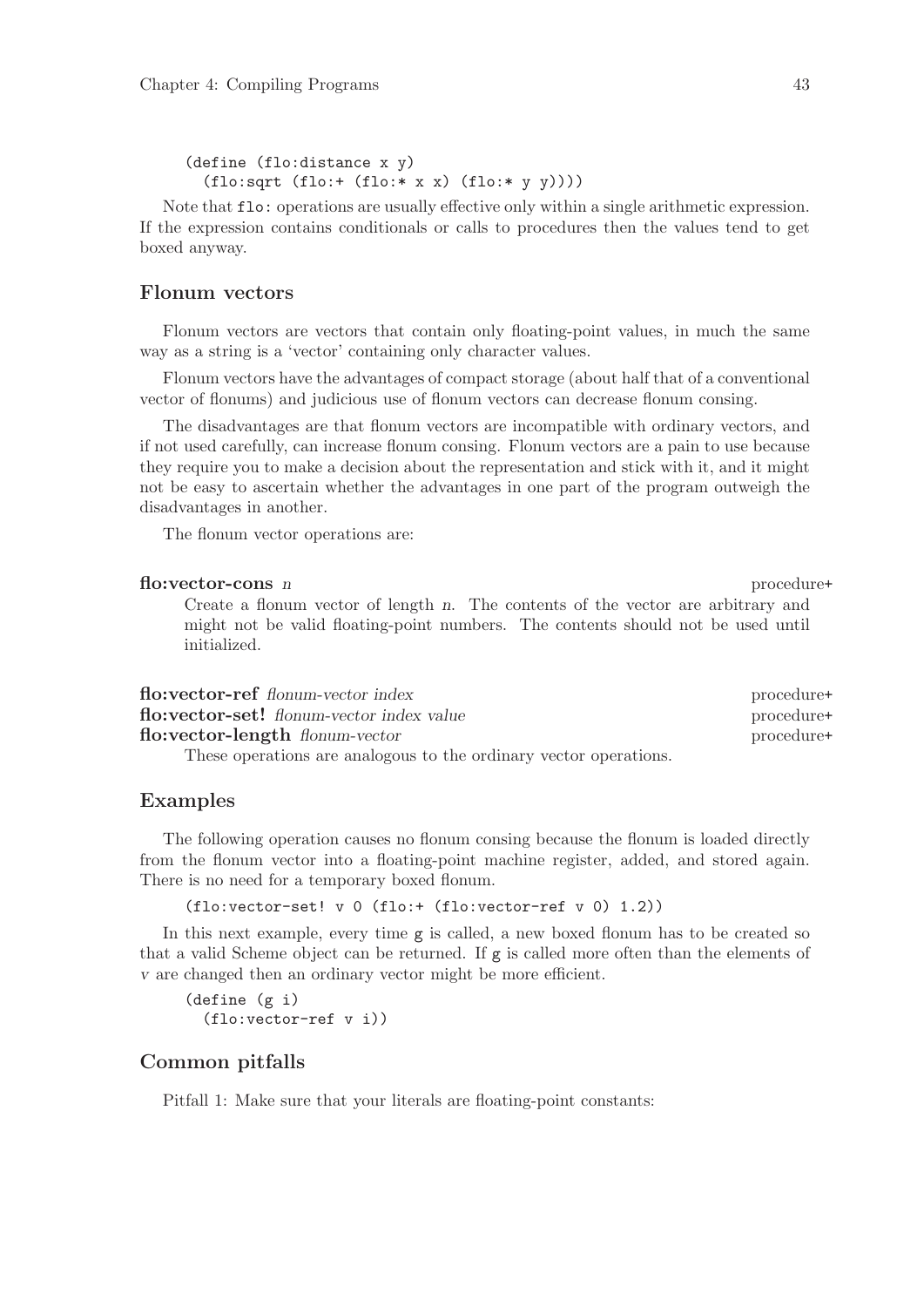(define (f1 a) (flo:+ a 1)) (define (f2 a) (flo:+ a 1.))

f1 will most likely cause a hardware error, and certainly give the wrong answer. f2 is correct.

Pitfall 2: It is tempting to insert calls to exact->inexact to coerce values into flonums. This does not always work because complex numbers may be exact or inexact too. Also, the current implementation of exact->inexact is slow.

Pitfall 3: A great deal of care has to be taken with the standard math procedures. For example, when called with a flonum, both sqrt and asin can return a complex number  $(e.g with argument -1.5).$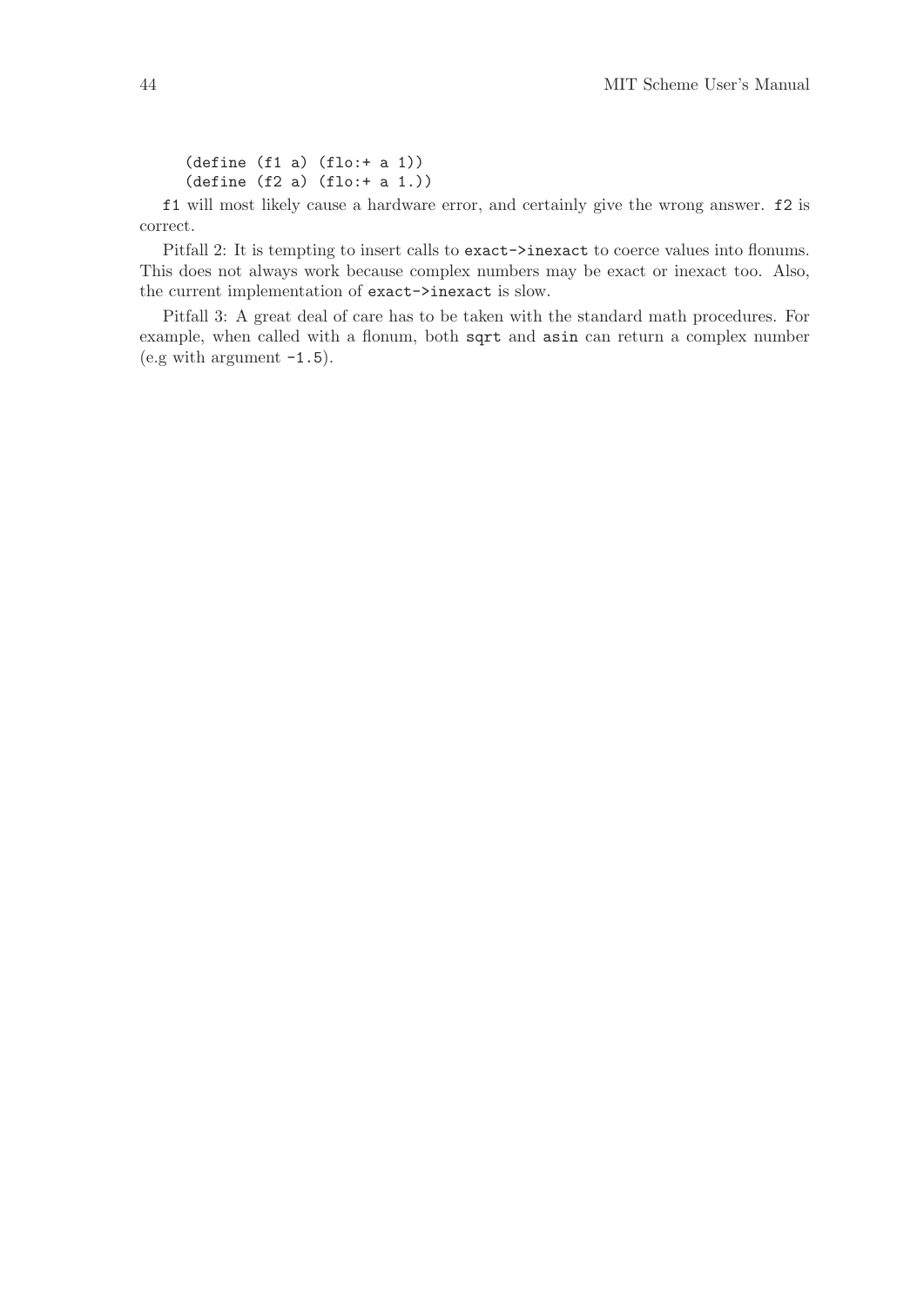# 5 Debugging

Parts of this chapter are adapted from Don't Panic: A 6.001 User's Guide to the Chipmunk System, by Arthur A. Gleckler.

Even computer software that has been carefully planned and well written may not always work correctly. Mysterious creatures called bugs may creep in and wreak havoc, leaving the programmer to clean up the mess. Some have theorized that a program fails only because its author made a mistake, but experienced computer programmers know that bugs are always to blame. This is why the task of fixing broken computer software is called debugging.

It is impossible to prove the correctness of any non-trivial program; hence the Cynic's First Law of Debugging:

Programs don't become more reliable as they are debugged; the bugs just get harder to find.

Scheme is equipped with a variety of special software for finding and removing bugs. The debugging tools include facilities for tracing a program's use of specified procedures, for examining Scheme environments, and for setting breakpoints, places where the program will pause for inspection.

Many bugs are detected when programs try to do something that is impossible, like adding a number to a symbol, or using a variable that does not exist; this type of mistake is called an error. Whenever an error occurs, Scheme prints an error message and starts a new REPL. For example, using a nonexistent variable foo will cause Scheme to respond

```
1 ]=\frac{1}{2} foo
```

```
;Unbound variable: foo
;To continue, call RESTART with an option number:
; (RESTART 3) => Specify a value to use instead of foo.
; (RESTART 2) => Define foo to a given value.
; (RESTART 1) => Return to read-eval-print level 1.
```
#### 2 error>

Sometimes, a bug will never cause an error, but will still cause the program to operate incorrectly. For instance,

 $(prime? 7)$   $\Rightarrow$  #f

In this situation, Scheme does not know that the program is misbehaving. The programmer must notice the problem and, if necessary, start the debugging tools manually.

There are several approaches to finding bugs in a Scheme program:

- Inspect the original Scheme program.
- Use the debugging tools to follow your program's progress.
- Edit the program to insert checks and breakpoints.

Only experience can teach how to debug programs, so be sure to experiment with all these approaches while doing your own debugging. Planning ahead is the best way to ward off bugs, but when bugs do appear, be prepared to attack them with all the tools available.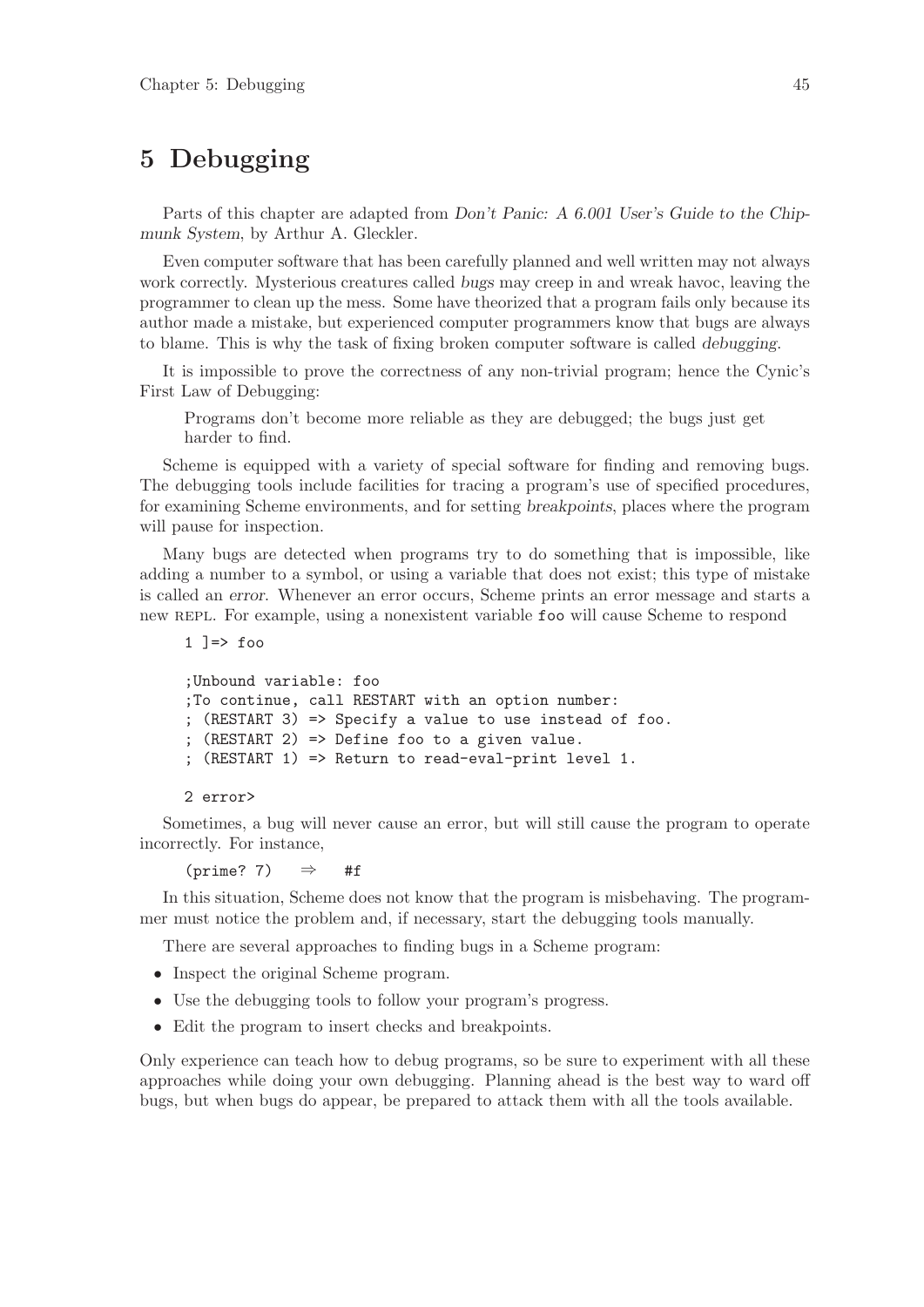## 5.1 Subproblems and Reductions

Understanding the concepts of reduction and subproblem is essential to good use of the debugging tools. The Scheme interpreter evaluates an expression by reducing it to a simpler expression. In general, Scheme's evaluation rules designate that evaluation proceeds from one expression to the next by either starting to work on a subexpression of the given expression, or by reducing the entire expression to a new (simpler, or reduced) form. Thus, a history of the successive forms processed during the evaluation of an expression will show a sequence of subproblems, where each subproblem may consist of a sequence of reductions.

For example, both (+ 5 6) and (+ 7 9) are subproblems of the following combination:

(\* (+ 5 6) (+ 7 9))

If (prime? n) is true, then (cons 'prime n) is a reduction for the following expression:

```
(if (prime? n)
    (cons 'prime n)
    (cons 'not-prime n))
```
This is because the entire subproblem of the if expression can be reduced to the problem (cons 'prime n), once we know that (prime? n) is true; the (cons 'not-prime n) can be ignored, because it will never be needed. On the other hand, if (prime? n) were false, then (cons 'not-prime n) would be the reduction for the if expression.

The subproblem level is a number representing how far back in the history of the current computation a particular evaluation is. Consider factorial:

```
(define (factorial n)
  (if (< n 2)
      1
      (* n (factorial (- n 1))))
```
If we stop factorial in the middle of evaluating  $(-n 1)$ , the  $(-n 1)$  is at subproblem level 0. Following the history of the computation "upwards," (factorial  $(-n 1)$ ) is at subproblem level 1, and  $(*n$  (factorial  $(-n 1))$ ) is at subproblem level 2. These expressions all have reduction number 0. Continuing upwards, the if expression has reduction number 1.

Moving backwards in the history of a computation, subproblem levels and reduction numbers increase, starting from zero at the expression currently being evaluated. Reduction numbers increase until the next subproblem, where they start over at zero. The best way to get a feel for subproblem levels and reduction numbers is to experiment with the debugging tools, especially debug.

## 5.2 The Command-Line Debugger

There are two debuggers available with MIT Scheme. One of them runs under Edwin, and is described in that section of this document (see [Section 7.6 \[Edwin Debugger\],](#page-63-0) [page 62](#page-63-0)). The other is command-line oriented, does not require Edwin, and is described here.

The command-line debugger, called debug, is the tool you should use when Scheme signals an error and you want to find out what caused the error. When Scheme signals an error, it records all the information necessary to continue running the Scheme program that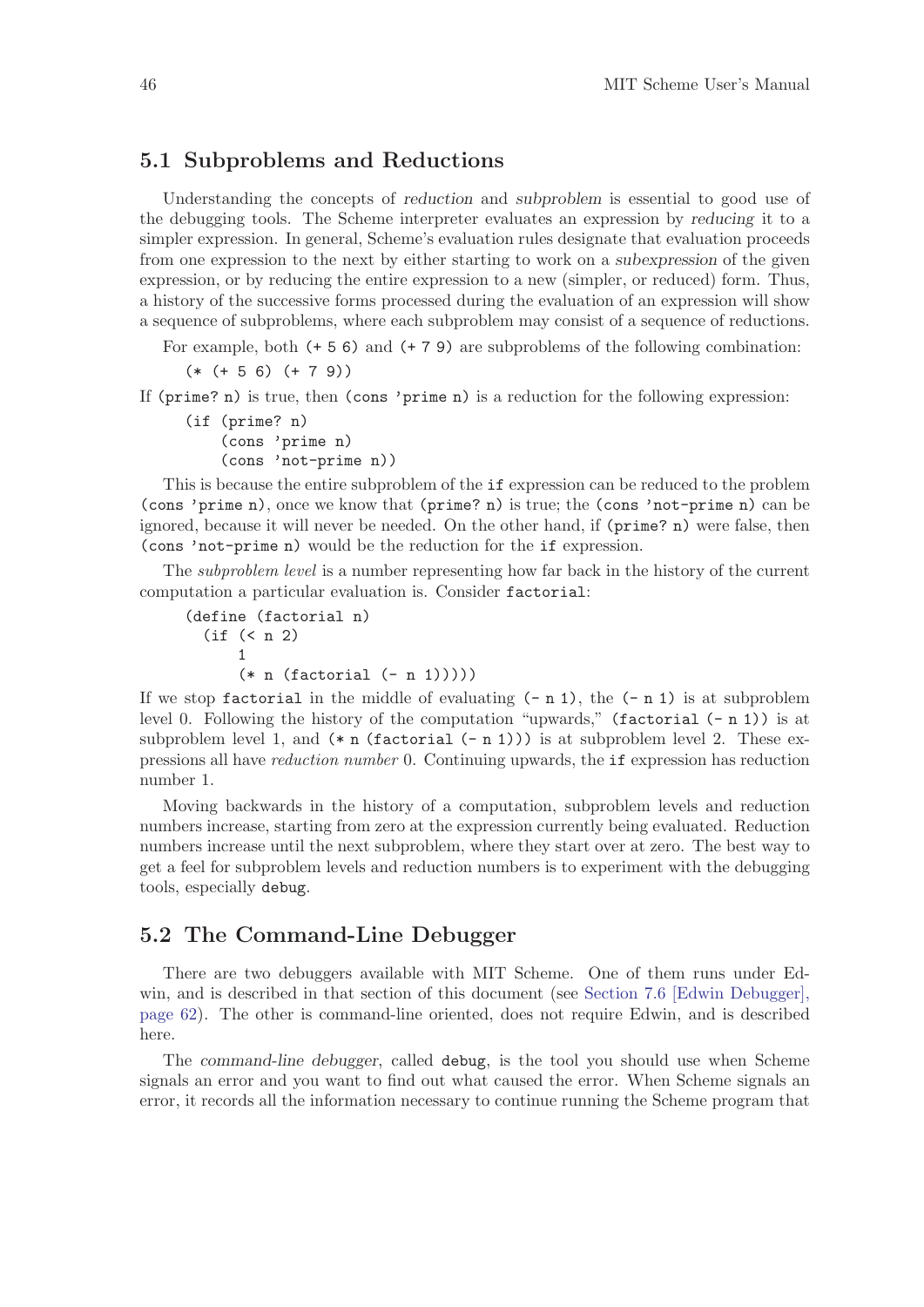caused the error; the debugger provides you with the means to inspect this information. For this reason, the debugger is sometimes called a continuation browser.

Here is the transcript of a typical Scheme session, showing a user evaluating the expression (fib 10), Scheme responding with an unbound variable error for the variable fob, and the user starting the debugger:

```
1 ]=> (fib 10)
;Unbound variable: fob
;To continue, call RESTART with an option number:
; (RESTART 3) => Specify a value to use instead of fob.
; (RESTART 2) => Define fob to a given value.
; (RESTART 1) => Return to read-eval-print level 1.
2 error> (debug)
There are 6 subproblems on the stack.
Subproblem level: 0 (this is the lowest subproblem level)
Expression (from stack):
    fob
Environment created by the procedure: FIB
 applied to: (10)
The execution history for this subproblem contains 1 reduction.
You are now in the debugger. Type q to quit, ? for commands.
```
#### 3 debug>

This tells us that the error occurred while trying to evaluate the expression 'fob' while running '(fib 10)'. It also tells us this is subproblem level 0, the first of 6 subproblems that are available for us to examine. The expression shown is marked '(from stack)', which tells us that this expression was reconstructed from the interpreter's internal data structures. Another source of information is the execution history, which keeps a record of expressions evaluated by the interpreter. The debugger informs us that the execution history has recorded some information for this subproblem, specifically a description of one reduction.

What follows is a description of the commands available in the debugger. To understand how the debugger works, you need to understand that the debugger has an implicit state that is examined and modified by commands. The state consists of three pieces of information: a subproblem, a reduction, and an environment frame. Each of these parts of the implicit state is said to be selected; thus one refers to the selected subproblem, and so forth. The debugger provides commands that examine the selected state, and allow you to select different states.

Here are the debugger commands. Each of these commands consists of a single letter, which is to be typed by itself at the debugger prompt. It is not necessary to type  $\langle \overline{\text{RET}} \rangle$ after these commands.

Traversing subproblems

The debugger has several commands for traversing the structure of the continuation. It is useful to think of the continuation as a two-dimensional structure: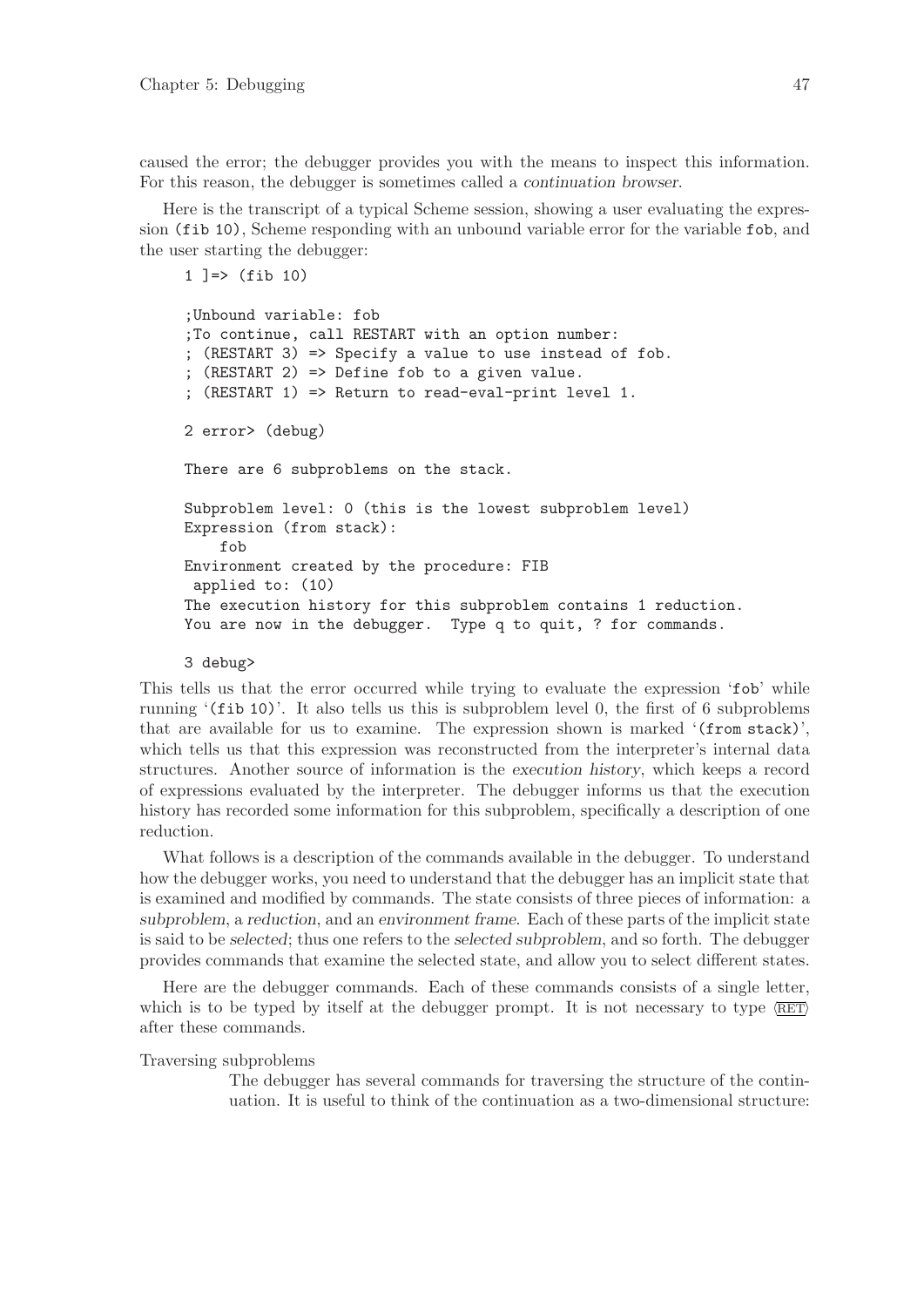a backbone consisting of subproblems, and associated ribs consisting of reductions. The bottom of the backbone is the most recent point in time; that is where the debugger is positioned when it starts. Each subproblem is numbered, with 0 representing the most recent time point, and ascending integers numbering older time points. The u command moves up to older points in time, and the  $d$  command moves down to newer points in time. The  $g$  command allows you to select a subproblem by number, and the h command will show you a brief summary of all of the subproblems.

#### Traversing reductions

If the subproblem description says that 'The execution history for this subproblem contains  $N$  reductions', then there is a "rib" of reductions for this subproblem. You can see a summary of the reductions for this subproblem using the  $r$  command. You can move to the next reduction using the b command; this moves you to the next older reduction. The f command moves in the opposite direction, to newer reductions. If you are at the oldest reduction for a given subproblem and use the b command, you will move to the next older subproblem. Likewise, if you are at the newest reduction and use f, you'll move to the next newer subproblem.

Examining subproblems and reductions

The following commands will show you additional information about the currently selected subproblem or reduction. The t command will reprint the standard description (in case it has scrolled off the screen). The 1 command will pretty-print (using pp) the subproblem's expression.

#### Traversing environments

Nearly all subproblems and all reductions have associated environments. Selecting a subproblem or reduction also selects the associated environment. However, environments are structured as a sequence of frames, where each frame corresponds to a block of environment variables, as bound by lambda or let. These frames collectively represent the block structure of a given environment.

Once an environment frame is selected by the debugger, it is possible to select the parent frame of that frame (in other words, the enclosing block) using the p command. You can subsequently return to the original child frame using the s command. The s command works because the p command keeps track of the frames that you step through as you move up the environment hierarchy; the s command just retraces the path of saved frames. Note that selecting a frame using p or s will print the bindings of the newly selected frame.

#### Examining environments

The following commands allow you to examine the contents of the selected frame. The c command prints the bindings of the current frame. The a command prints the bindings of the current frame and each of its ancestor frames. The e command enters a read-eval-print loop in the selected environment frame; expressions typed at that REPL will be evaluated in the selected environment. To exit the repl and return to the debugger, evaluate (abort->previous) or use restart. The v command prompts for a single expression and evaluates it in the selected environment. The w command invokes the environment in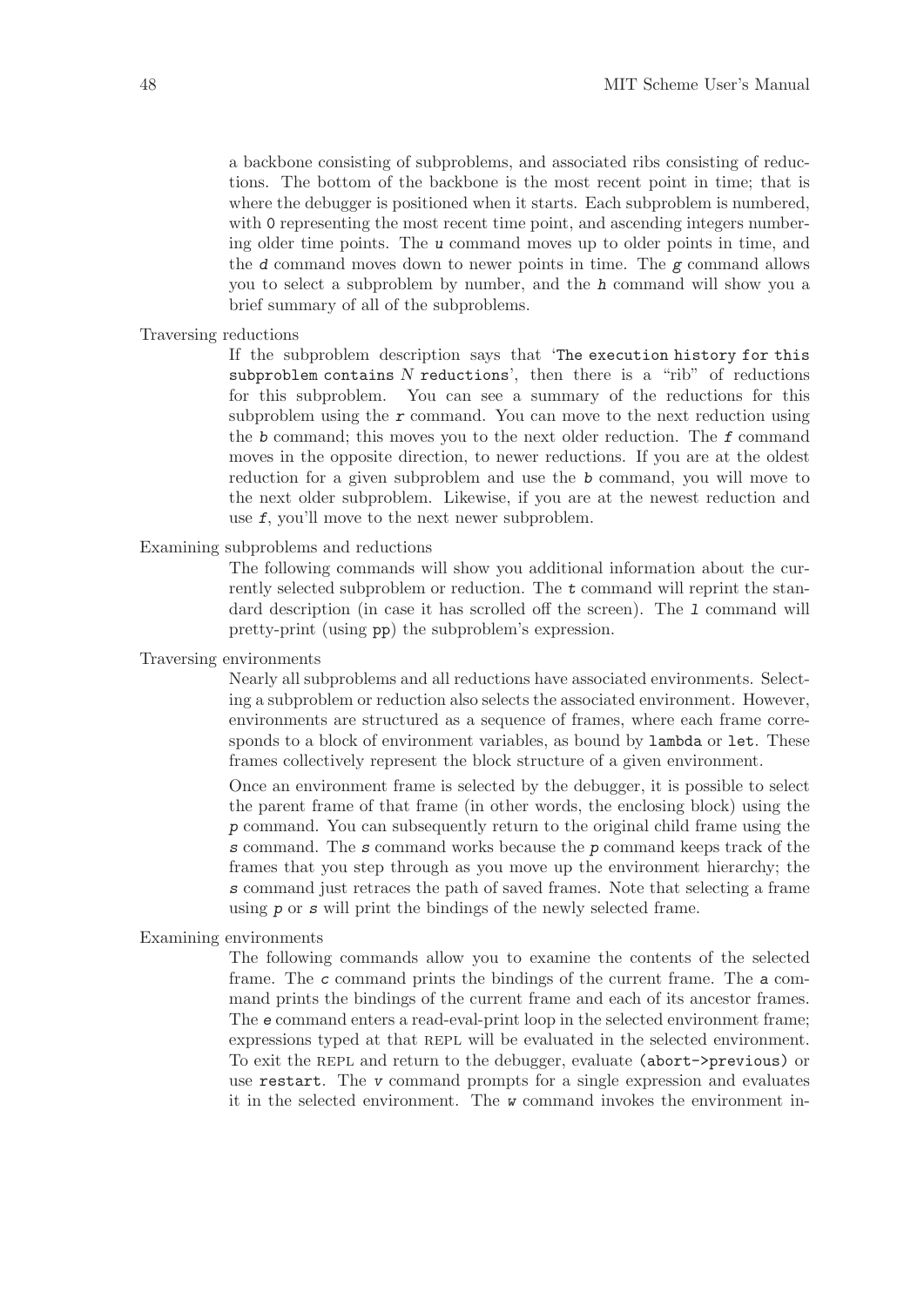spector (where); quitting the environment inspector returns to the debugger. Finally, the o command pretty-prints the procedure that was called to create the selected environment frame.

#### Continuing the computation

There are three commands that can be used to restart the computation that you are examining. The first is the k command, which shows the currently active restarts, prompts you to select one, and passes control to the it. It is very similar to evaluating '(restart)'.

The other two commands allow you to invoke internal continuations. This should not be done lightly; invoking an internal continuation can violate assumptions that the programmer made and cause unexpected results. Each of these commands works in the same way: it prompts you for an expression, which is evaluated in the selected environment to produce a value. The appropriate internal continuation is then invoked with that value as its sole argument. The two commands differ only in which internal continuation is to be invoked.

The j command invokes the continuation associated with the selected subproblem. What this means is as follows: when the description of a subproblem is printed, it consists of two parts, and "expression" and a "subproblem being executed". The latter is usually marked in the former by the specific character sequence '###'. The internal continuation of the subproblem is the code that is waiting for the "subproblem being executed" to return a value. So, in effect, you are telling the program what the "subproblem being executed" will evaluate to, and bypassing further execution of that code.

The z command is slightly different. It instead invokes the continuation that is waiting for the outer "expression" to finish. In other words, it is the same as invoking the j command in the next frame up. So you can think of this as an abbreviation for the u command followed by the j command.

#### Wizard commands

The m, x, and y commands are for Scheme wizards. They are used to debug the MIT Scheme implementation. If you want to find out what they do, read the source code.

#### Miscellaneous commands

The i command will reprint the error message for the error that was in effect immediately before the debugger started. The  $q$  command quits the debugger, returning to the caller. And the ? command prints a brief summary of the debugger's commands.

## 5.3 Debugging Aids

This section describes additional commands that are useful for debugging.

**bkpt** datum argument . . . procedure+

Sets a breakpoint. When the breakpoint is encountered, datum and the arguments are typed (just as for error) and a read-eval-print loop is entered. The environment of the read-eval-print loop is derived by examining the continuation of the call to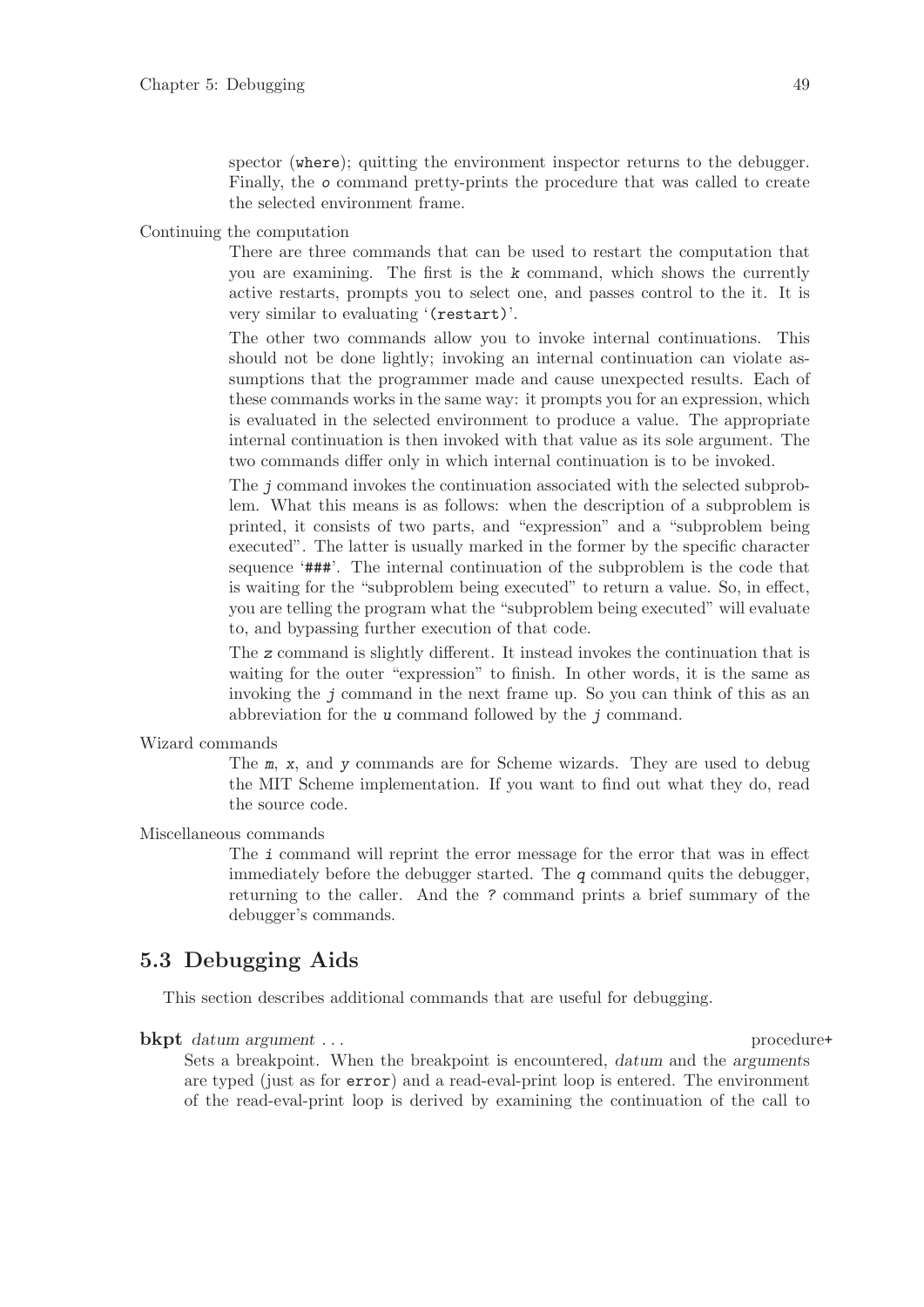bkpt; if the call appears in a non-tail-recursive position, the environment will be that of the call site. To exit from the breakpoint and proceed with the interrupted process, call the procedure continue. Sample usage:

```
1 ]=> (begin (write-line 'foo)
             (bkpt 'test-2 'test-3)
             (write-line 'bar)
             'done)
foo
test-2 test-3
;To continue, call RESTART with an option number:
; (RESTART 2) => Return from BKPT.
; (RESTART 1) => Return to read-eval-print level 1.
2 bkpt> (+ 3 3)
;Value: 6
2 bkpt> (continue)
bar
;Value: done
```
pp object [output-port [as-code?]] procedure+

The pp procedure is described in section "Output Procedures" in MIT Scheme Reference Manual. However, since this is a very useful debugging tool, we also mention it here. pp provides two very useful functions:

- 1. pp will print the source code of a given procedure. Often, when debugging, you will have a procedure object but will not know exactly what procedure it is. Printing the procedure using pp will show you the source code, which greatly aids identification.
- 2. pp will print the fields of a record structure. If you have a compound object pointer, print it using pp to see the component fields, like this:

```
(pp (->pathname "~"))
\overline{a} #[pathname 14 "/usr/home/cph"]
\lnot (host #[host 15])
\dashv (device unspecific)
\dashv (directory (absolute "usr" "home"))
\lnot (name "cph")
\vdash (type ())
\mathcal A (version unspecific)
```
When combined with use of the  $\#$ **Q** syntax, pp provides the functionality of a simple object inspector. For example, let's look at the fields of the host object from the above example:

```
(pp #@15)
```

```
\lnot #[host 15]
```
- $\vdash$  (type-index 0)
- $\lnot$  (name ())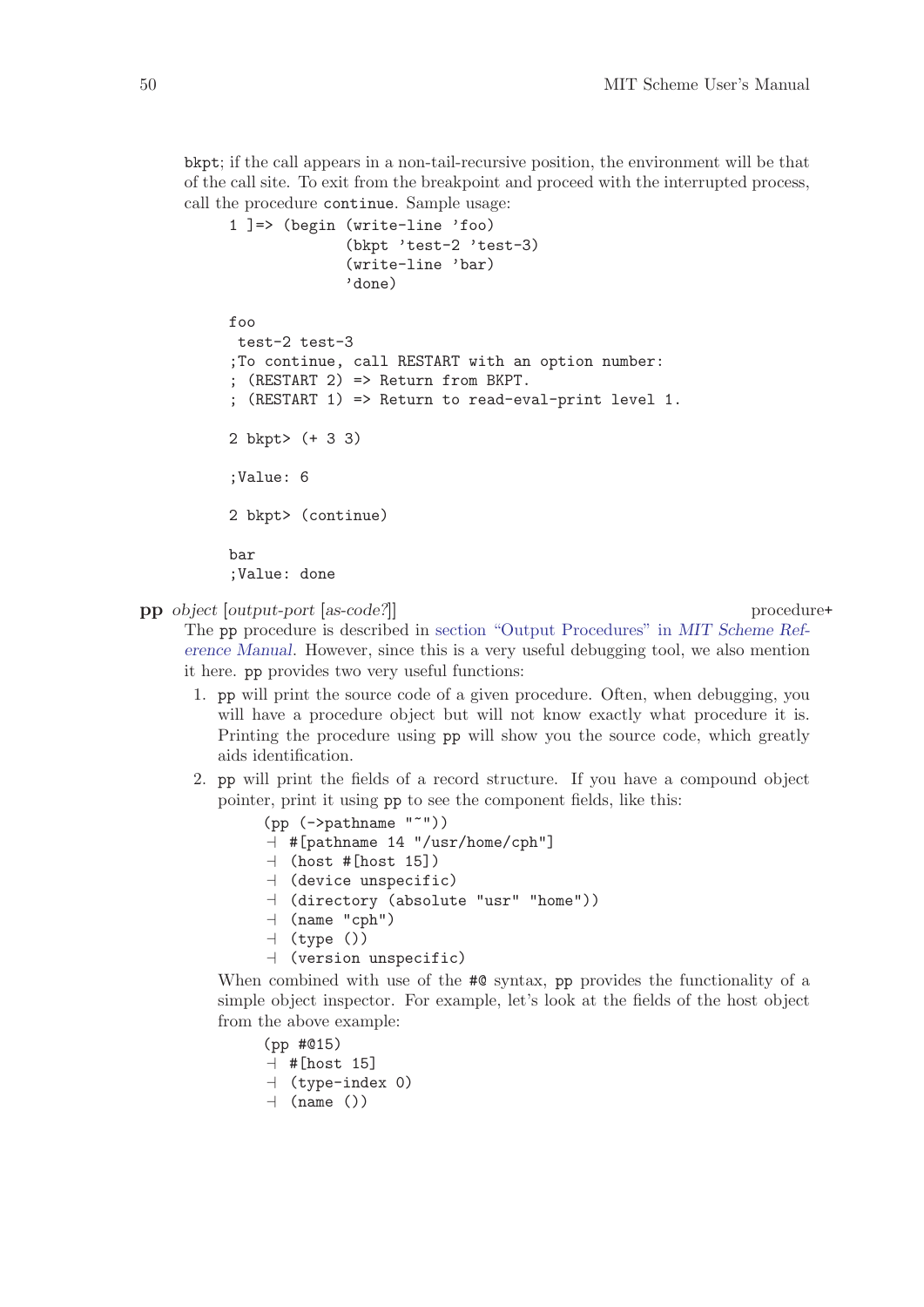#### pa procedure procedure procedure procedure procedure procedure procedure procedure procedure procedure procedure  $\mathbb{R}^n$

pa prints the arguments of procedure. This can be used to remind yourself, for example, of the correct order of the arguments to a procedure.

for-all? ⇒ #[compiled-procedure 40 ("boole" #x6) #xC #x20ECB0] (pa for-all?)  $\vdash$  (items predicate) (pp for-all?)  $\dashv$  (named-lambda (for-all? items predicate)  $\lnot$  (let loop ((items items))  $\vdash$  (or (null? items)  $\vdash$  (and (predicate (car items))  $\lnot$  (loop (cdr items))))))

#### where  $[obj]$  procedure+

The procedure where enters the environment examination system. This allows environments and variable bindings to be examined and modified. where accepts oneletter commands. The commands can be found by typing ? to the 'where>' prompt. The optional argument,  $obj$ , is an object with an associated environment: an environment, a procedure, or a promise. If obj is omitted, the environment examined is the read-eval-print environment from which where was called (or an error or breakpoint environment if called from the debugger). If a procedure is supplied, where lets the user examine the closing environment of the procedure. This is useful for debugging procedure arguments and values.

#### apropos string [environment [search-parents?]] procedure+

Search an environment for bound names containing string and print out the matching bound names. If environment is specified, it must be an environment or package name, and it defaults to the current REPL environment. The flag search-parents? specifies whether the environment's parents should be included in the search. The default is #f if environment is specified, and #t if environment is not specified.

#### (apropos "search")

- $\lnot$  #[package 47 (user)]
- $\exists$  #[package 48 ()]
- $\exists$  list-search-negative
- $-1$  list-search-positive
- $+$  nt-fs-flag/case-sensitive-search
- $\lnot$  re-string-search-backward
- $\lnot$  re-string-search-forward
- $+$  re-substring-search-backward
- $\lnot$  re-substring-search-forward
- $\exists$  search-ordered-subvector
- $\vdash$  search-ordered-vector
- $\vdash$  search-protection-list
- $\parallel$  string-search-all
- $\vdash$  string-search-backward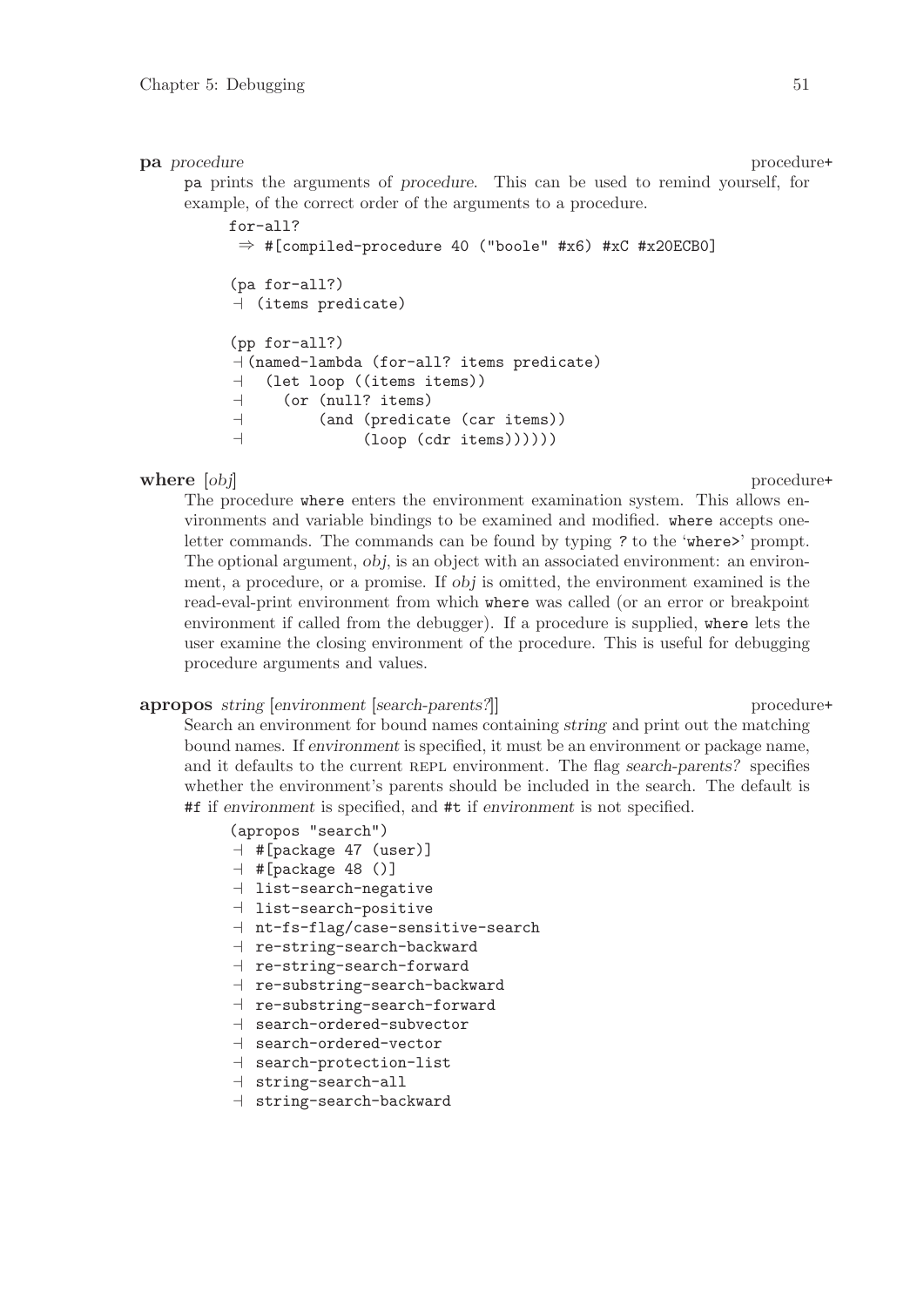- $\dashv$  string-search-forward
- $\dashv$  substring-search-all
- $\dashv$  substring-search-backward
- $\dashv$  substring-search-forward
- $\vdash$  vector-binary-search

## 5.4 Advising Procedures

Giving advice to procedures is a powerful debugging technique. trace and break are useful examples of advice-giving procedures. Note that the advice system only works for interpreted procedures.

#### trace-entry procedure procedure procedure procedure procedure procedure procedure procedure procedure procedure  $\mathcal{L}$

Causes an informative message to be printed whenever procedure is entered. The message is of the form

```
[Entering #[compound-procedure 1 foo]
    Args: val1
          val2
          ...]
```
where vall, val<sub>2</sub> etc. are the evaluated arguments supplied to the procedure.

```
(trace-entry fib)
(fib 3)
\overline{a} [Entering #[compound-procedure 19 fib]
\vdash Args: 3]
\overline{a} [Entering #[compound-procedure 19 fib]
\vdash Args: 1]
\overline{a} [Entering #[compound-procedure 19 fib]
\vdash Args: 2]
⇒ 3
```
#### trace-exit procedure procedure procedure procedure procedure procedure procedure procedure procedure procedure  $\mathbb{R}^n$

Causes an informative message to be printed when procedure terminates. The message contains the procedure, its argument values, and the value returned by the procedure.

```
(trace-exit fib)
(fib 3)
-1 1\vdash \leftarrow \leftarrow #[compound-procedure 19 fib]
\vdash Args: 1]
- [2
- \leftarrow \leftarrow \# [compound-procedure 19 fib]
\vdash Args: 2]
-1 [3
\vdash \leftarrow \leftarrow #[compound-procedure 19 fib]
\vdash Args: 3]
⇒ 3
```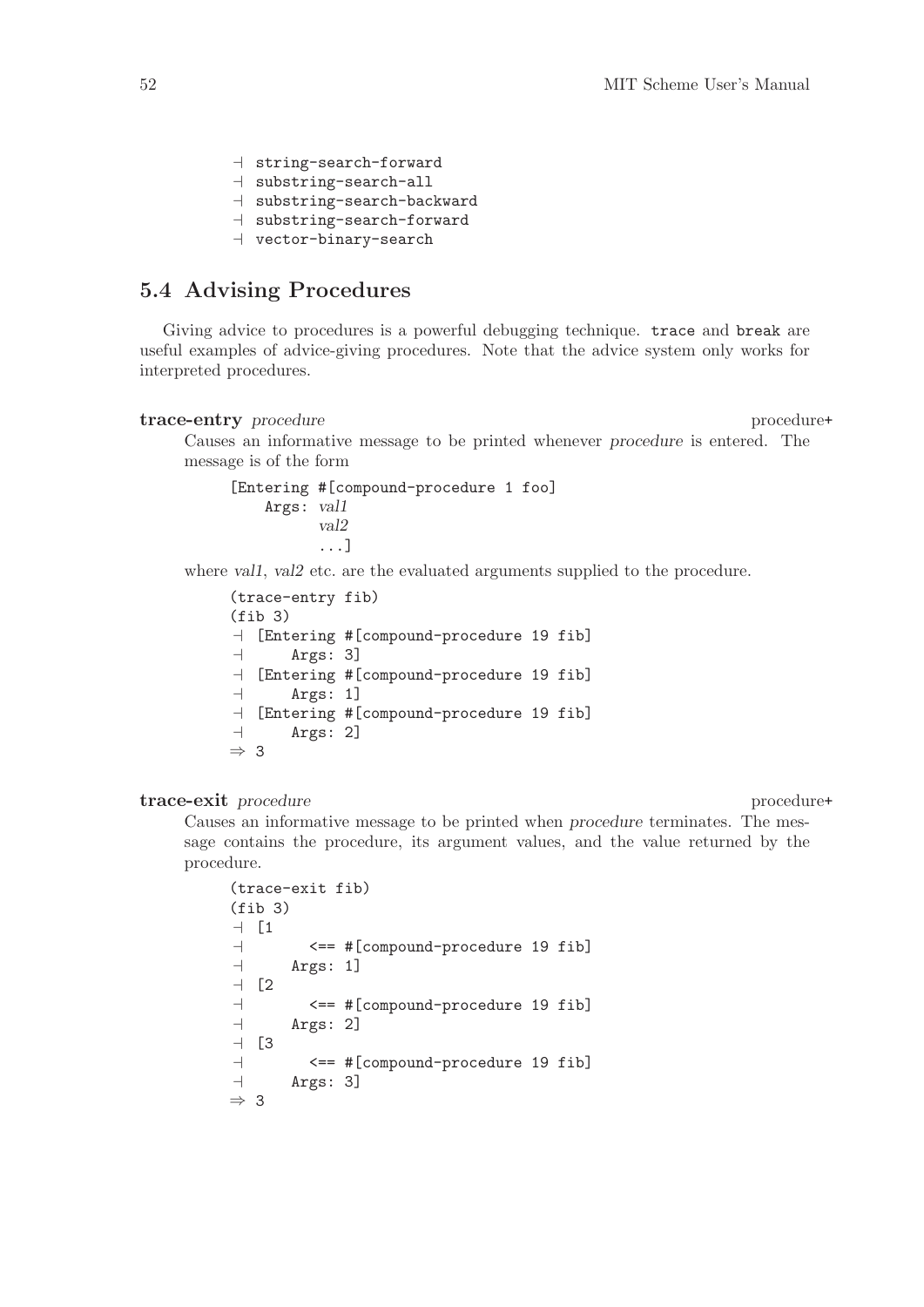#### trace-both procedure procedure procedure procedure+

trace procedure experience in the procedure procedure procedure procedure experience of  $\mathbb{R}^n$ 

Equivalent to calling both trace-entry and trace-exit on procedure. trace is the same as trace-both.

| (trace-both fib)         |                     |                                                      |  |  |
|--------------------------|---------------------|------------------------------------------------------|--|--|
|                          | (fib <sub>3</sub> ) |                                                      |  |  |
|                          |                     | $\mathcal{A}$ [Entering #[compound-procedure 19 fib] |  |  |
| $\overline{\phantom{0}}$ | Args: 3]            |                                                      |  |  |
|                          |                     | - [Entering #[compound-procedure 19 fib]             |  |  |
| $\overline{\phantom{a}}$ | Args: 1]            |                                                      |  |  |
|                          | $-1$ [1             |                                                      |  |  |
| $\overline{\phantom{0}}$ |                     | <== #[compound-procedure 19 fib]                     |  |  |
| $\overline{\phantom{0}}$ | $\text{Args}: 1]$   |                                                      |  |  |
|                          |                     | - [Entering #[compound-procedure 19 fib]             |  |  |
| $\overline{\phantom{0}}$ | Args: 2]            |                                                      |  |  |
| $\overline{\phantom{0}}$ | [2                  |                                                      |  |  |
| $\overline{\phantom{0}}$ |                     | <== #[compound-procedure 19 fib]                     |  |  |
| $\overline{\phantom{0}}$ | Args: 2]            |                                                      |  |  |
| $\overline{\phantom{0}}$ | - ГЗ                |                                                      |  |  |
| $\overline{\phantom{0}}$ |                     | <== #[compound-procedure 19 fib]                     |  |  |
| $\overline{\phantom{0}}$ | Args: 3]            |                                                      |  |  |
| $\Rightarrow$ 3          |                     |                                                      |  |  |

#### untrace-entry [procedure] procedure+

Stops tracing the entry of procedure. If procedure is not given, the default is to stop tracing the entry of all entry-traced procedures.

#### untrace-exit [procedure] procedure+

Stops tracing the exit of procedure. If procedure is not given, the default is all exit-traced procedures.

#### untrace [procedure] procedure+

Stops tracing both the entry to and the exit from procedure. If procedure is not given, the default is all traced procedures.

#### break-entry procedure procedure procedure+

Like trace-entry with the additional effect that a breakpoint is entered when procedure is invoked. Both procedure and its arguments can be accessed by calling the procedures \*proc\* and \*args\*, respectively. Use restart or continue to continue from a breakpoint.

#### break-exit procedure procedure procedure procedure procedure procedure procedure procedure procedure procedure  $\mu$

Like trace-exit, except that a breakpoint is entered just prior to leaving procedure. Procedure, its arguments, and the result can be accessed by calling the procedures \*proc\*, \*args\*, and \*result\*, respectively. Use restart or continue to continue from a breakpoint.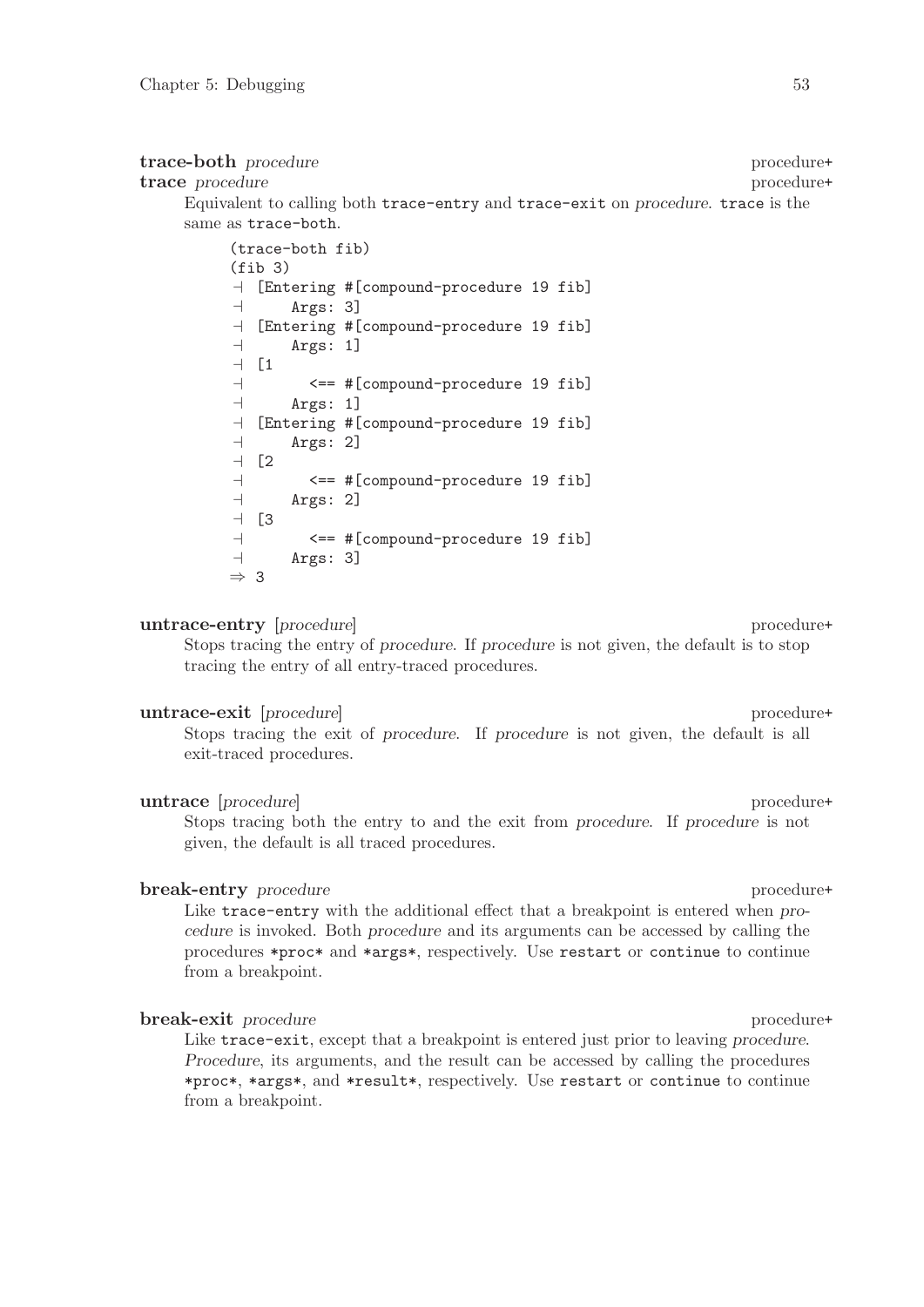#### break-both procedure procedure procedure procedure+

#### break procedure procedure procedure procedure procedure procedure procedure procedure procedure procedure procedure  $\mathbb{R}^n$

Sets a breakpoint at the beginning and end of procedure. This is break-entry and break-exit combined.

#### unbreak [procedure] procedure+

Discontinues the entering of a breakpoint on the entry to and exit from procedure. If procedure is not given, the default is all breakpointed procedures.

unbreak-entry [procedure] procedure+ Discontinues the entering of a breakpoint on the entry to procedure. If procedure is not given, the default is all entry-breakpointed procedures.

#### unbreak-exit [procedure] procedure+

Discontinues the entering of a breakpoint on the exit from procedure. If procedure is not given, the default is all exit-breakpointed procedures.

The following three procedures are valid only within the dynamic extent of a breakpoint. In other words, don't call them unless you are stopped inside a breakpoint.

### \*proc\* procedure+

Returns the procedure in which the breakpoint has stopped.

\*args\* procedure+ Returns the arguments to the procedure in which the breakpoint has stopped. The arguments are returned as a newly allocated list.

### $*$ result $*$  procedure+

Returns the result yielded by the procedure in which the breakpoint has stopped. This is valid only when in an exit breakpoint.

The following procedures install advice procedures that are called when the advised procedure is entered or exited. An entry-advice procedure must accept three arguments: the advised procedure, a list of the advised procedure's arguments, and the advised procedure's application environment (that is, the environment in which the procedure's formal parameters are bound). An exit-advice procedure must accept four arguments: the advised procedure, a list of the advised procedure's arguments, the result yielded by the advised procedure, and the advised procedure's application environment.

Note that the trace and breakpoint procedures described above are all implemented by means of the more general advice procedures, so removing advice from an advised procedure will also remove traces and breakpoints.

#### advise-entry procedure advice procedure+

Advice must be an entry-advice procedure. Advice is attached to procedure, so that whenever procedure is entered, advice is called.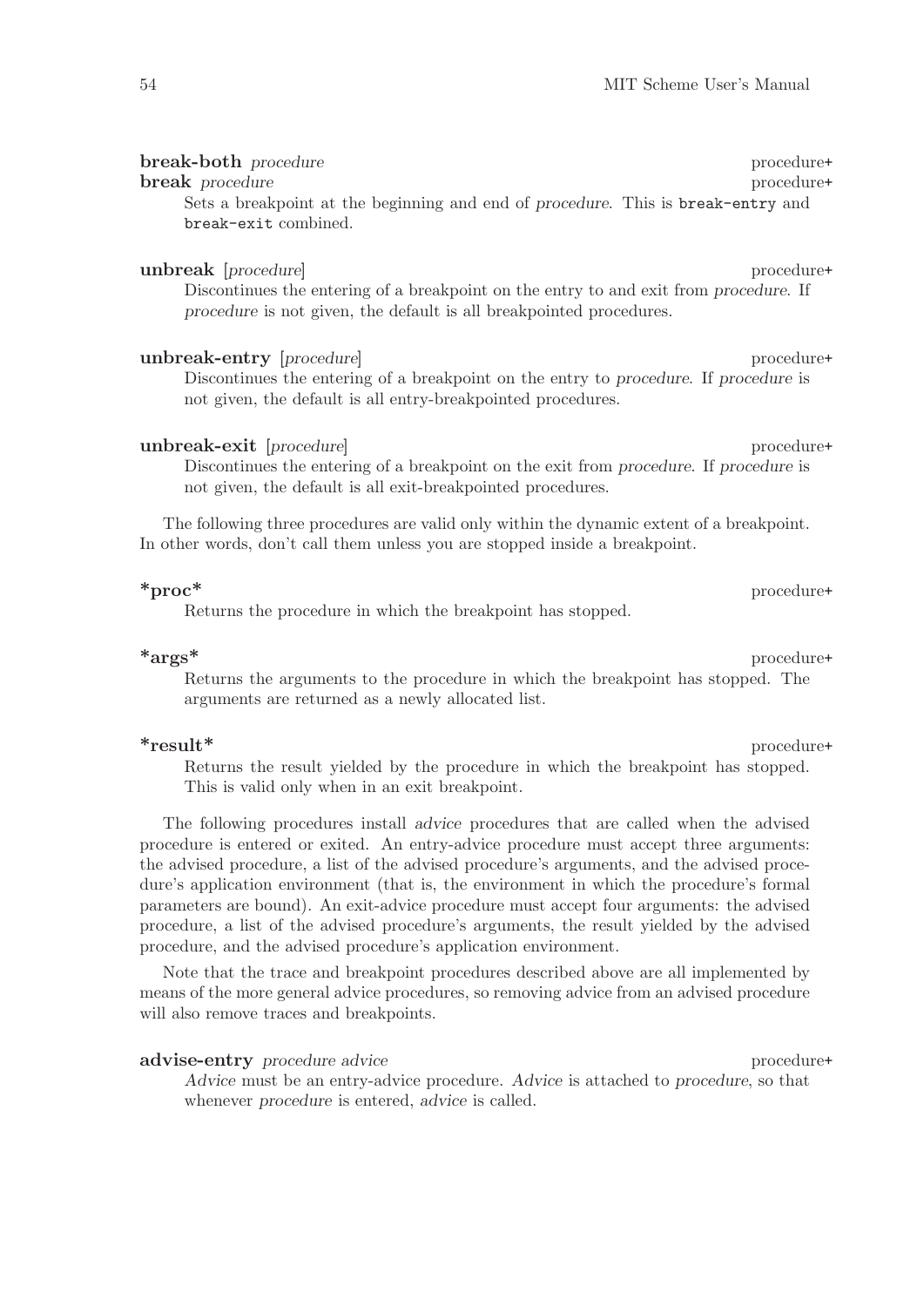#### advise-exit procedure advice procedure+

Advice must be an exit-advice procedure. Advice is attached to procedure, so that whenever procedure returns, advice is called.

#### advice procedure procedure procedure+

Returns the advice procedures, if any, that are attached to procedure. This is returned as a list of two lists: the first list is all of the entry-advice procedures attached to procedure, and the second is all of the exit-advice procedures.

### unadvise-entry [procedure] procedure+

Removes all entry-advice procedures from procedure. If procedure is not given, the default is all entry-advised procedures.

#### unadvise-exit [procedure] procedure+

Removes exit-advice procedures from procedure. If procedure is not given, the default is all exit-advised procedures.

#### unadvise [procedure] procedure+

Removes all advice procedures from procedure. This is a combination of unadviseentry and unadvise-exit. If procedure is not given, the default is all advised procedures.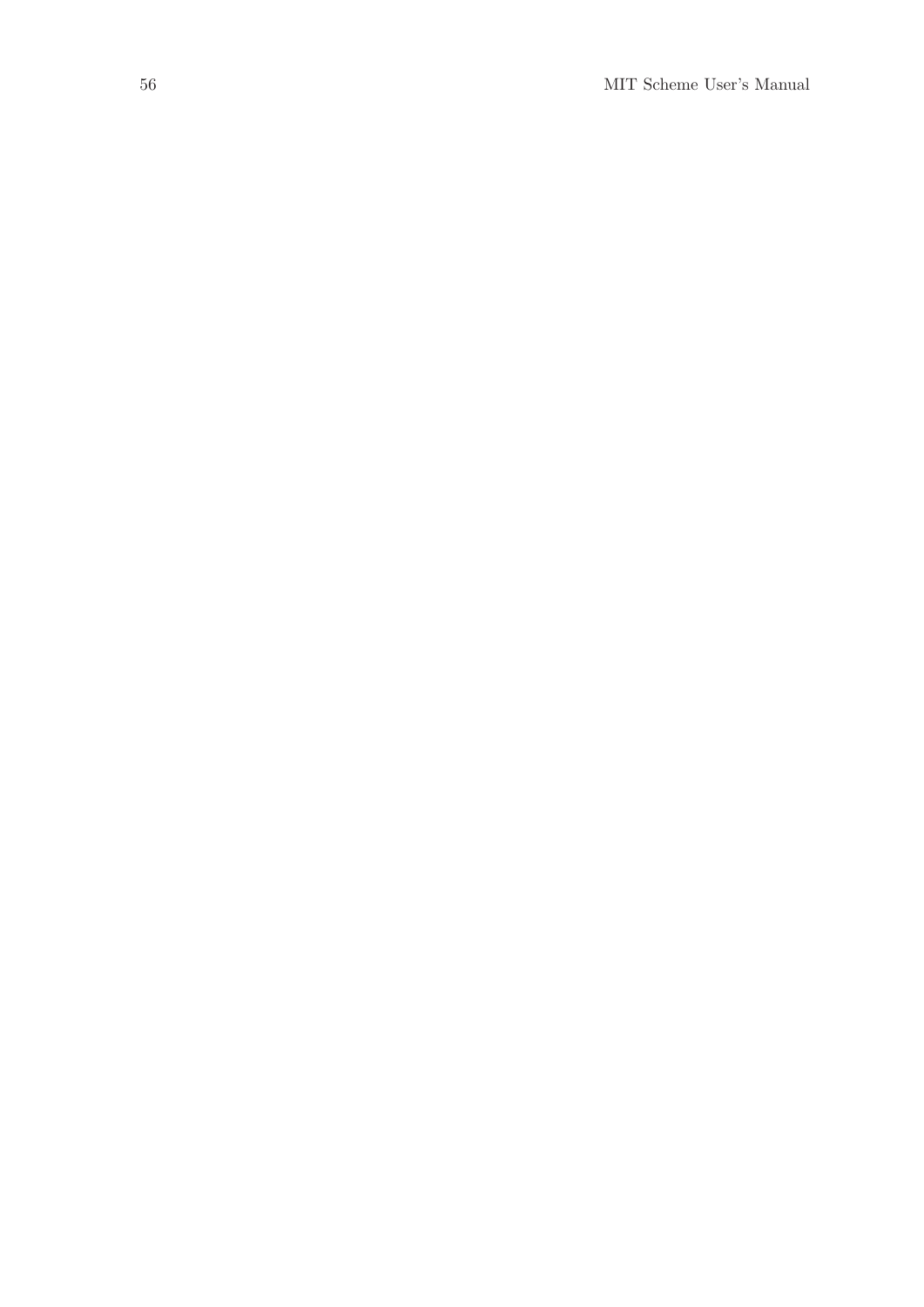# 6 GNU Emacs Interface

There is an interface library, called 'xscheme', distributed with MIT Scheme and GNU Emacs, which facilitates running Scheme as a subprocess of Emacs. If you wish to use this interface, please install the version of 'xscheme.el' that comes with MIT Scheme, as it is guaranteed to be correct for your version of Scheme.

This interface works under unix only, because it requires unix signals for its operation. Porting it to either OS/2 or Windows would require reimplementing the interface to eliminate the use of signals. We have no plans to do this.

To invoke Scheme from Emacs, load the 'xscheme' library, then use M-x run-scheme. You may give run-scheme a prefix argument, in which case it will allow you to edit the command line that is used to invoke Scheme. Do not remove the -emacs option!

Note carefully: In Emacs 19 and later, the run-scheme command exists, but is different from the one described here! In order to get this interface, you must load the 'xscheme' library before executing run-scheme.

Scheme will be started up as a subprocess in a buffer called '\*scheme\*'. This buffer will be in scheme-interaction-mode and all output from the Scheme process will go there. The mode line for the '\*scheme\*' buffer will have this form:

```
--**-*scheme*: 1 [Evaluator] (Scheme Interaction: input)------
The first field, showing '1' in this example, is the level number.
```
The second field, showing '[Evaluator]' in this example, describes the type of REPL that is running. Other values include:

[Debugger] [Where]

The mode after 'Scheme Interaction' is one of:

'input' Scheme is waiting for input.

'run' Scheme is running an evaluation.

'gc' Scheme is garbage collecting.

When 'xscheme' is loaded, scheme-mode is extended to include commands for evaluating expressions (do  $C-h$  m in any scheme-mode buffer for the most up-to-date information):

| M-o         | Evaluates the current buffer (xscheme-send-buffer).                                                                                                        |
|-------------|------------------------------------------------------------------------------------------------------------------------------------------------------------|
| $M-Z$       | Evaluates the current definition (xscheme-send-definition). This is also<br>bound to $C-M-x$ .                                                             |
| $C$ -M-z    | Evaluates the current region (xscheme-send-region).                                                                                                        |
| $C-x$ $C-e$ | Evaluates the expression to the left of point<br>(xscheme-send-previous-expression). This is also bound to $M$ - $\langle \overline{\text{RET}} \rangle$ . |
| $C-c$ $C-s$ | Selects the '*scheme*' buffer and places you at its end (xscheme-select-<br>process-buffer).                                                               |
| $C-c$ $C-y$ | Yanks the most recently evaluated expression, placing it at point (xscheme-<br>yank-previous-send). This works only in the '*scheme*' buffer.              |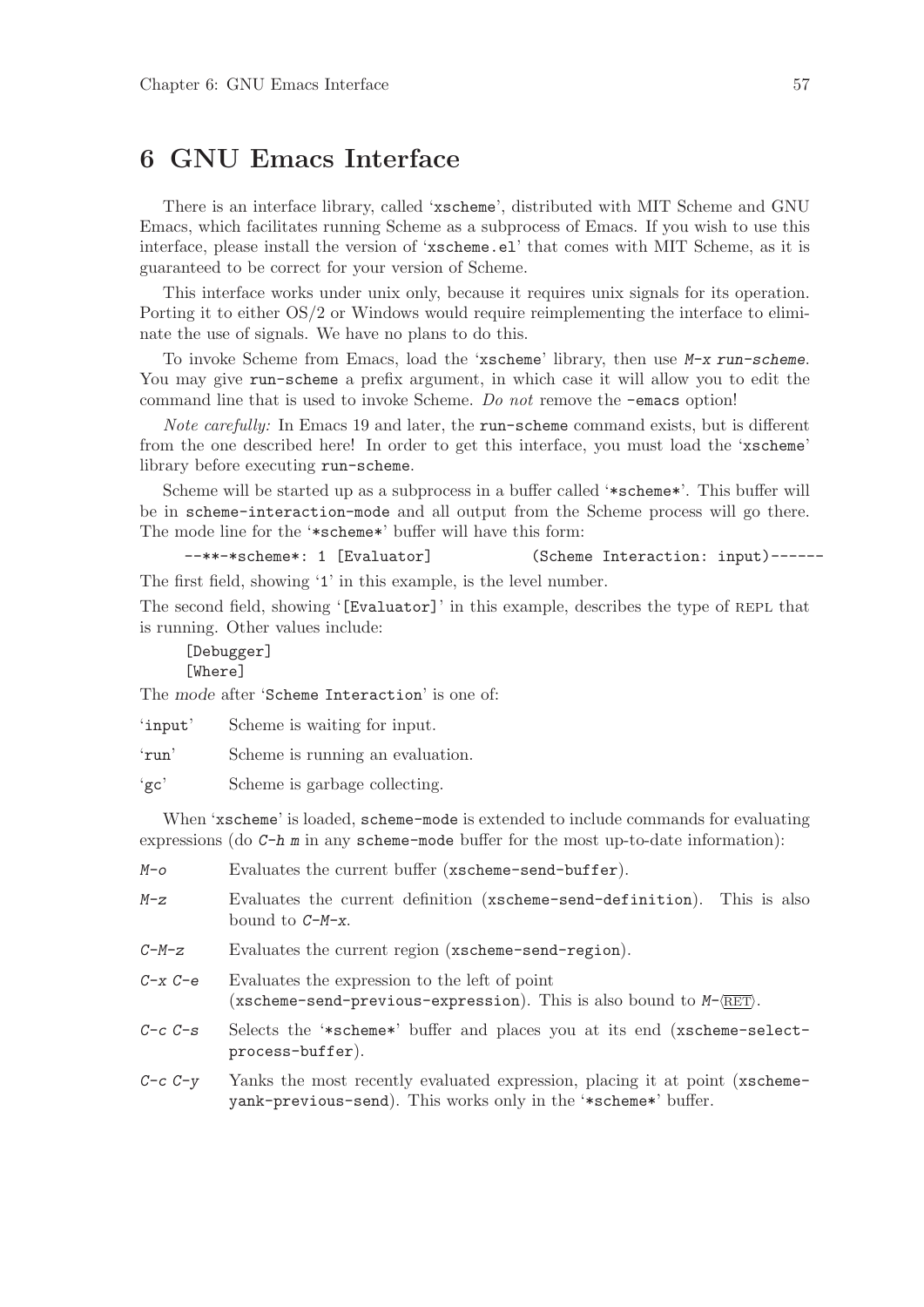The following commands provide interrupt capability:

- $C-c$  C-c Like typing  $C-g$  when running Scheme without Emacs. (xscheme-send-control-g-interrupt)
- $C-c -c$  Like typing  $C-c -c$  when running Scheme without Emacs. (xscheme-send-control-x-interrupt)
- $C\text{-}c$   $C\text{-}u$  Like typing  $C\text{-}c$   $C\text{-}u$  when running Scheme without Emacs. (xscheme-send-control-u-interrupt)
- $C-c$  C-b Like typing  $C-c$  C-b when running Scheme without Emacs. (xscheme-send-breakpoint-interrupt)
- C-c C-p Like evaluating (continue). (xscheme-send-proceed)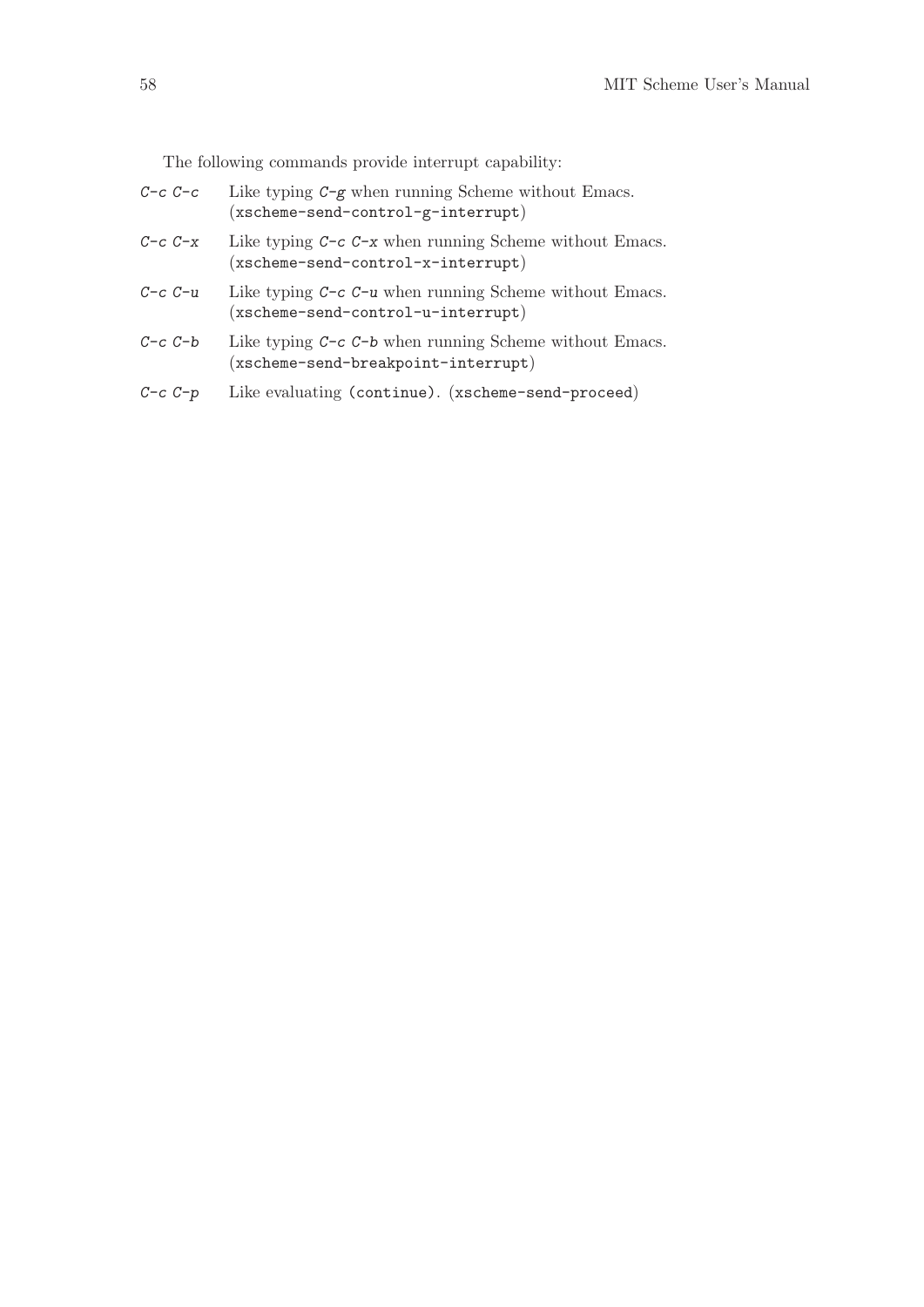# 7 Edwin

This chapter describes how to start Edwin, the MIT Scheme text editor. Edwin is very similar to GNU Emacs — you should refer to the GNU Emacs manual for information about Edwin's commands and key bindings — except that Edwin's extension language is MIT Scheme, while GNU Emacs extensions are written in Emacs Lisp. This manual does not discuss customization of Edwin.

## 7.1 Starting Edwin

To use Edwin, start Scheme with the following command-line options:

scheme -edwin -edit

Alternatively, you can load Edwin by giving the -edwin command-line option and then calling the procedure edit:

### edit procedure that  $\mathbf{p}$  procedure that  $\mathbf{p}$  procedure that  $\mathbf{p}$  is  $\mathbf{p}$  and  $\mathbf{p}$  is  $\mathbf{p}$  and  $\mathbf{p}$  is  $\mathbf{p}$  and  $\mathbf{p}$  is  $\mathbf{p}$  and  $\mathbf{p}$  is  $\mathbf{p}$  and  $\mathbf{p}$  and  $\mathbf{p}$  and  $\math$

edwin procedure+ Enter the Edwin text editor. If entering for the first time, the editor is initialized (by calling create-editor with no arguments). Otherwise, the previously-initialized editor is reentered.

The procedure edwin is an alias for edit.

#### inhibit-editor-init-file? variable+

When Edwin is first initialized, it loads your init file (called ' $\gamma$ , edwin' under unix, 'edwin.ini' on PCs) if you have one. If the Scheme variable inhibit-editor-initfile? is true, however, your init file will not be loaded even if it exists. By default, this variable is false.

Note that you can set this variable in your Scheme init file (see [Section 2.2 \[Customiz](#page-10-0)[ing Scheme\], page 9](#page-10-0)).

#### create-editor  $arg \ldots$  procedure+

Initializes Edwin, or reinitializes it if already initialized. create-editor is normally invoked automatically by edit.

If no args are given, the value of create-editor-args is used instead. In other words, the following are equivalent:

(create-editor) (apply create-editor create-editor-args)

On the other hand, if args are given, they are used to update create-editor-args, making the following equivalent:

(apply create-editor args) (begin (set! create-editor-args args) (create-editor))

## create-editor-args variable+

This variable controls the initialization of Edwin. The following values are defined: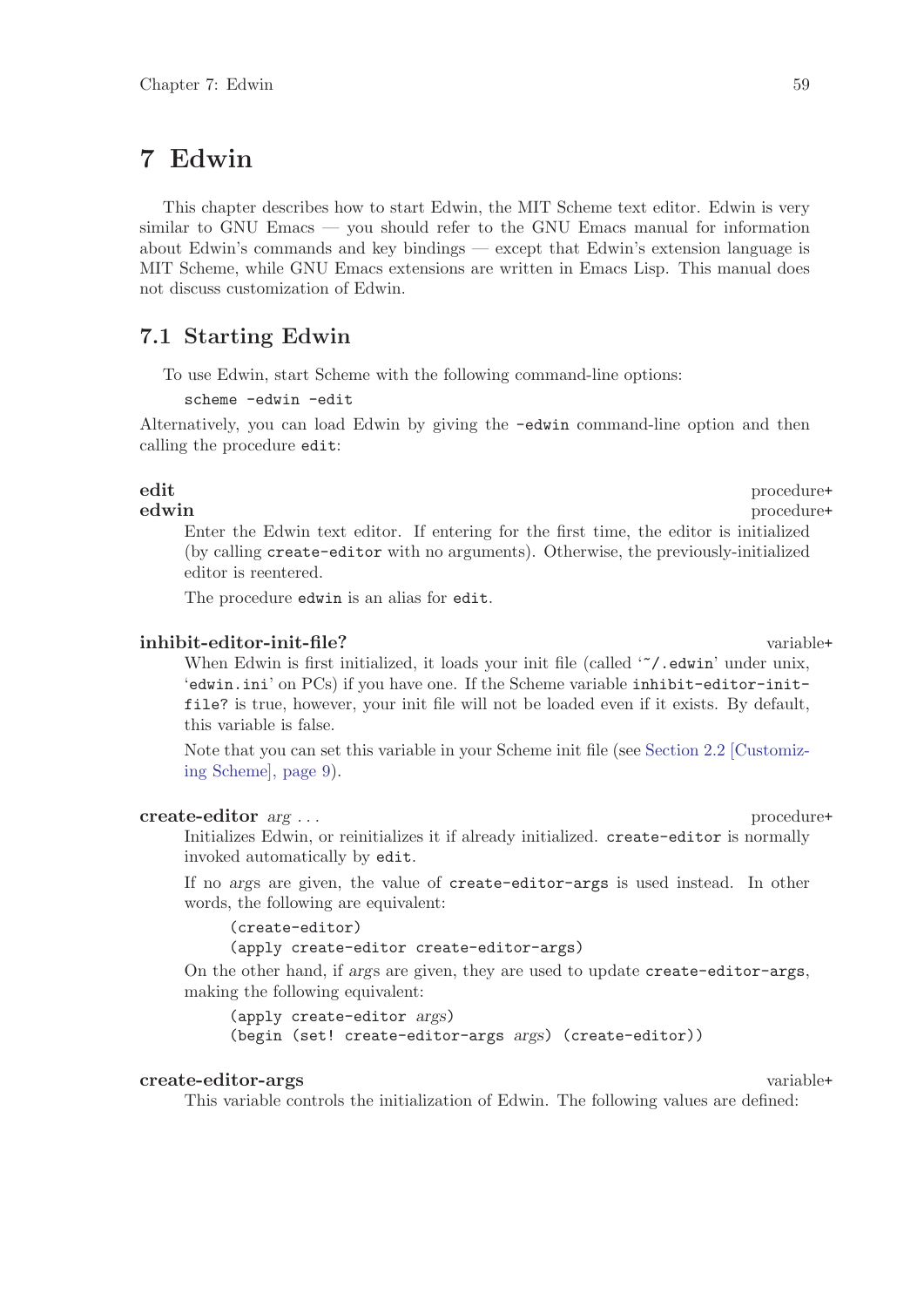- (#f) This is the default. Creates a window of some default size, and uses that window as Edwin's main window. Under unix, if X11 is not available or if the DISPLAY environment variable is undefined, Edwin will run on Scheme's console.
- (x) Unix only. Creates an X window and uses it as Edwin's main window. This requires the DISPLAY environment variable to have been set to the appropriate value before Scheme was started.

(x geometry)

Unix only. Like  $(x)$  except that geometry specifies the window's geometry in the usual way. Geometry must be a character string whose contents is an X geometry specification.

(console)

Unix only. Causes Edwin to run on Scheme's console, or in unix terminology, the standard input and output. If the console is not a terminal device, or is not powerful enough to run Edwin, an error will be signalled at initialization time.

- (pm) OS/2 only. Creates a Presentation Manager window and uses it as Edwin's main window.
- (win32) Windows only. Creates a window and uses it as Edwin's main window.

## 7.2 Leaving Edwin

Once Edwin has been entered, it can be exited in the following ways:

- $C-x$  z Stop Edwin and return to Scheme (suspend-edwin). The call to the procedure edit that entered Edwin returns normally. A subsequent call to edit will resume Edwin where it was stopped.
- $C-x$  c Offer to save any modified buffers, then kill Edwin, returning to Scheme (savebuffers-kill-edwin). This is like the suspend-edwin command, except that a subsequent call to edit will reinitialize the editor.
- $C-x$  Stop Edwin and suspend Scheme, returning control to the operating system's command interpreter (suspend-scheme). When Scheme is resumed (using the command interpreter's job-control commands), Edwin is automatically restarted where it was stopped. This command is identical to the  $C-x$   $C-z$ command of GNU Emacs.
- $C-x$   $C-c$  Offer to save any modified buffers, then kill both Edwin and Scheme (savebuffers-kill-scheme). Control is returned to the operating system's command interpreter, and the Scheme process is terminated. This command is identical to the C-x C-c command of GNU Emacs.

## 7.3 Scheme Mode

As you might expect, Edwin has special support for editing and evaluating Scheme code. This section describes Scheme Mode, the appropriate mode for editing MIT Scheme programs.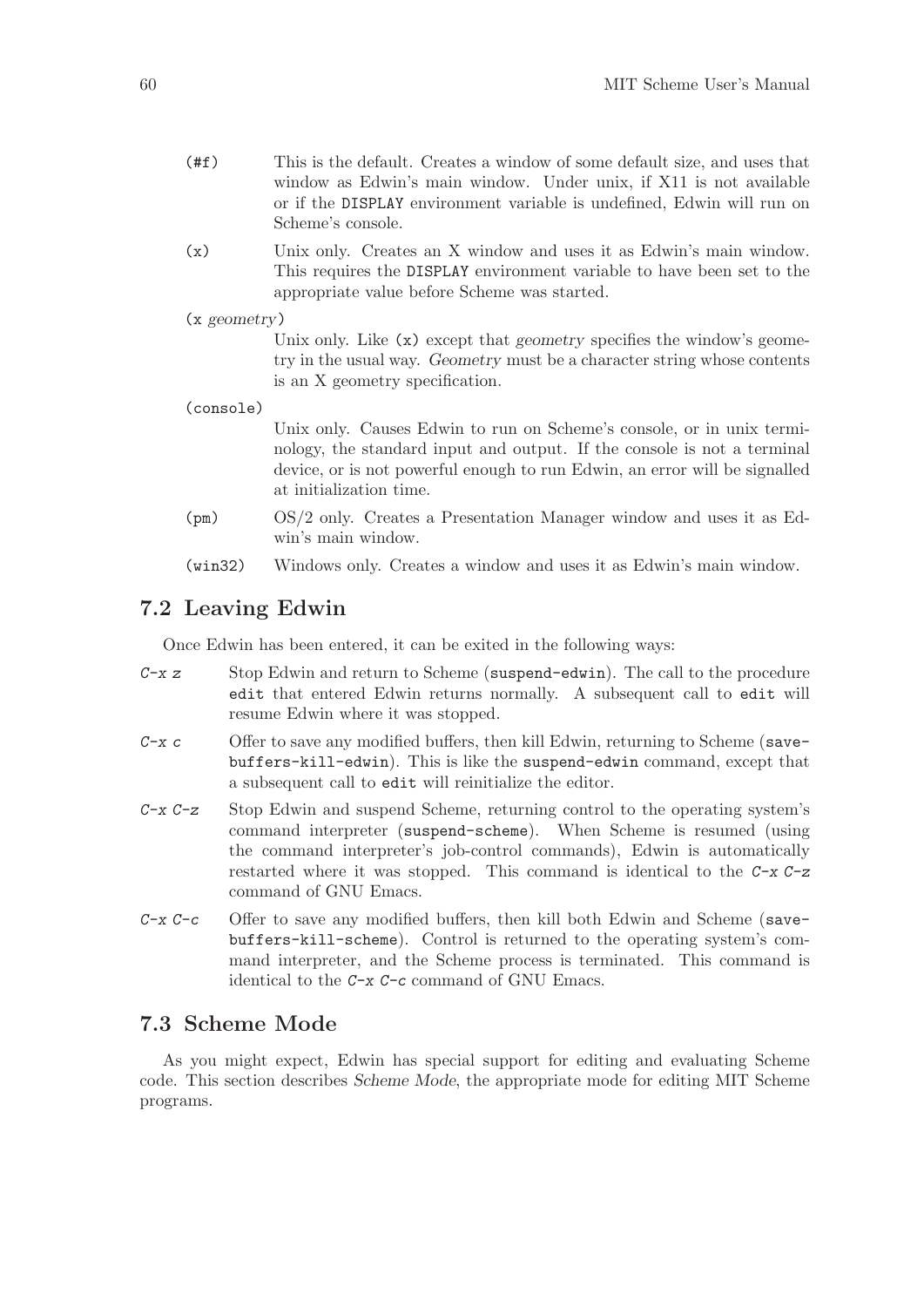Scheme mode is normally entered automatically by visiting a file whose file name ends in '.scm'. You can also mark a file as Scheme code by placing the string '-\*-Scheme-\*-' on the first line of the file. Finally, you can put any buffer in Scheme mode by executing the command M-x scheme-mode.

Scheme mode is similar to the Emacs modes that edit Lisp code. So, for example,  $C$ -i indents the current line, and  $C-M-q$  indents the expression to the right of point. The close parenthesis will temporarily flash the matching open parenthesis. Most Scheme constructs requiring special indentation are recognized by Scheme mode, for example, begin, do, and let.

Scheme mode also provides support that is specific to Scheme programs, much as Emacs-Lisp mode does in Emacs. Completion of global variable names is provided: type the first few characters of a variable, then type  $C-M-i$ , and Edwin will attempt to complete the variable name using the current set of bound variables. If  $C-M-i$  is given a prefix argument, it will complete the name using the current set of interned symbols (which includes the bound variables as a subset).

The M-A command (note the *uppercase A*) will show the parameters of a procedure when point is inside a procedure call. For example, type the string '(quotient', then press  $M-A$ , and the command will echo  $(n d)'$  in the echo area. With a prefix argument,  $M-A$  will insert the parameter names in the buffer at point, so in this example, the buffer would contain '(quotient n d' after running C-u M-A.

## 7.4 Evaluation

Scheme mode also provides commands for evaluating Scheme expressions. The simplest evaluation command is  $C-x$   $C-e$ , which evaluates the expression to the left of point. (This key is bound in all buffers, even if they don't contain Scheme code.) The command  $M-z$ evaluates the definition that point is in (a definition is an expression starting with a left parenthesis in the leftmost column). The command  $M-$ : prompts for an expression in the minibuffer, evaluates it, and prints the value in the echo area.

Other commands that evaluate larger amounts of code are  $C-M-z$ , which evaluates all of the expressions in the region, and  $M_{\text{o}}$ , which evaluates the entire buffer. Both of these commands are potentially dangerous in that they will evaluate anything that appears to be an expression, even if it isn't intended to be.

Normally, these commands evaluate expressions by sending them to a REPL buffer, which performs the evaluations in a separate thread. This has two advantages: it allows you to continue editing while the evaluation is happening, and it keeps a record of each evaluation and its printed output. If you wish to stop a running evaluation and to erase any pending expressions, use the  $C-c$  command from any Scheme buffer. (Note that by default, Edwin starts up with one repl buffer, called '\*scheme\*'.)

If you would prefer to have Scheme mode evaluation commands evaluate directly, rather than sending expressions to the REPL buffer, set the Edwin variable evaluate-ininferior-repl to #f. In this case, you will not be able to use Edwin while evaluation is occurring; any output from the evaluation will be shown in a pop-up buffer when the evaluation finishes; and you abort the evaluation using  $C-\mathbf{g}$ .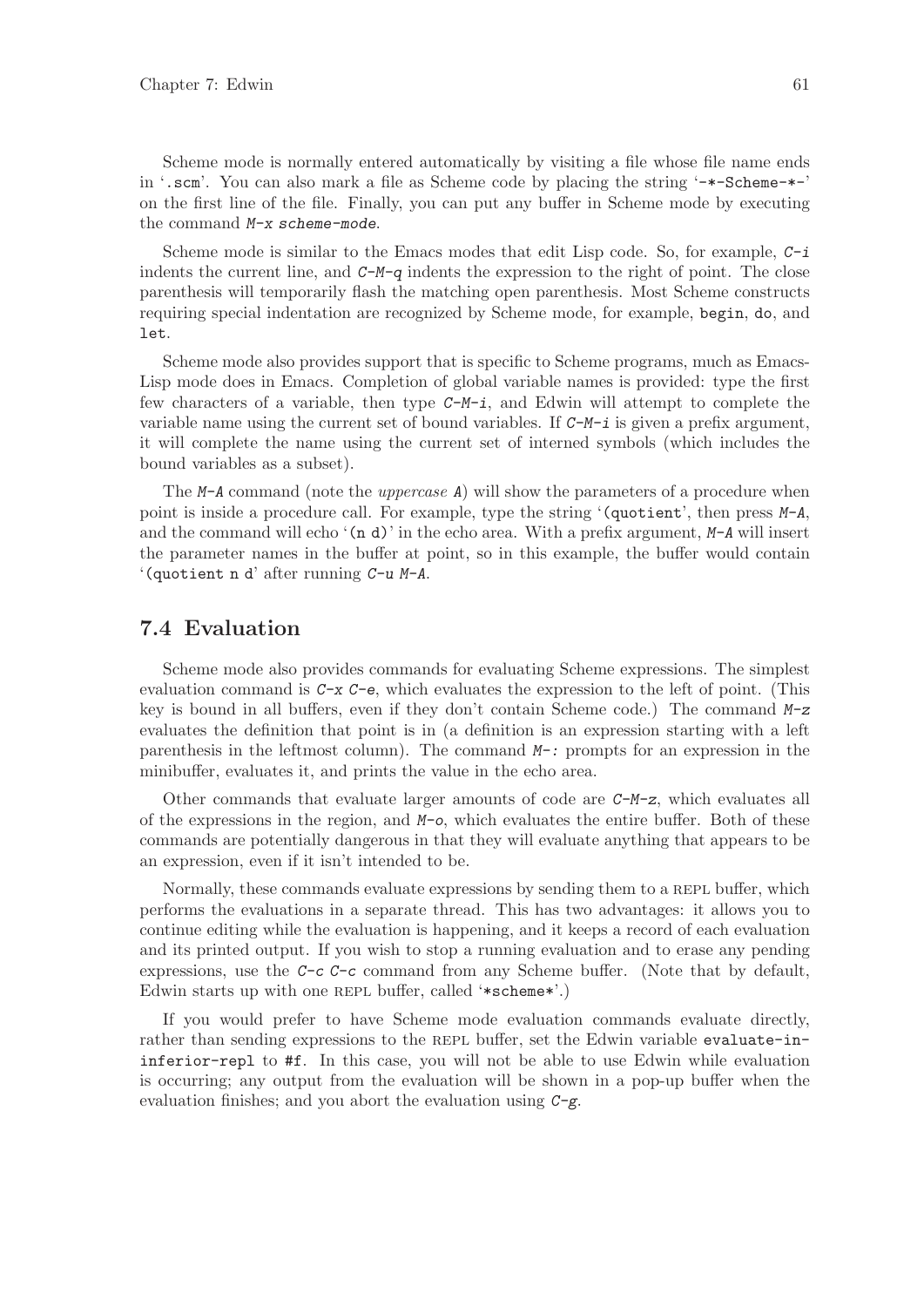## 7.5 REPL Mode

Edwin provides a special mechanism for interacting with Scheme read-eval-print loops: repl buffers. A repl buffer is associated with a Scheme repl running in a separate thread of execution; because of this, expressions may be evaluated in this buffer while you simultaneously do other things with the editor. A REPL buffer captures all printed output from an evaluated expression, as well as supporting interactive programs such as debug. For these and other reasons, REPL buffers are the preferred means for interacting with the Scheme interpreter.

When Edwin starts, it has one buffer: a REPL buffer called '\*scheme\*'. The command  $M-x$  repl selects this buffer, if it exists; otherwise it creates a new REPL buffer. If you want two REPL buffers, just rename the '\*scheme\*' buffer to something else and run M-x repl again.

repl buffers support all the same evaluation commands that Scheme mode does; in fact, repl buffers use a special mode called repl mode that inherits from Scheme mode. Thus, any key bindings defined in Scheme mode are also defined in repl mode. One exception to this is the M-o command, which is deliberately undefined in REPL mode; otherwise it would be too easy to re-evaluate all the previously evaluated expressions in the REPL buffer.

In addition to evaluation commands, REPL mode provides a handful of special commands for controlling the REPL itself. The commands  $C-c$   $C-x$  and  $C-c$   $C-u$  abort the current evaluation, returning to the current or previous REPL levels, respectively. The command C-c C-b interrupts the current evaluation, entering a breakpoint.

Each REPL buffer maintains a history of the expressions that were typed into it. Several commands allow you to access the contents of this history. The command  $M-p$  moves backwards through the history, inserting previously evaluated expressions at point. Likewise,  $M-n$  moves forward through the history. The commands  $C-c$   $T$  and  $C-c$   $T-s$  search backward and forward through the history for a particular string. The command  $C-c$ deletes any output from the previous evaluation; use this command with care since it cannot be undone. The command  $C-c$   $C-1$  finds the most recent expression in the buffer and moves point there.

When an expression that you evaluate signals an error, the REPL buffer notices this and offers to run the debugger for you. Answer this question with a 'y' or 'n' response. You can start the debugger whenever the REPL buffer is listening by executing the  $C-c$   $C-d$  command. In either case, this starts the Edwin debugger, which pops up a new window containing the debugger. Your REPL buffer remains in the error state, allowing you to examine it further if you wish.

## 7.6 The Edwin Debugger

<span id="page-63-0"></span>The Edwin debugger is similar to the command-line debugger, except that it takes advantage of multiple windows and Edwin's command structure to provide a more intuitive interface. The debugger operates as a browser, much like Dired, presenting you with an overview of the subproblem structure, and allowing you to examine parts of that structure in more detail by selecting the parts. When started, the debugger creates a buffer '\*debug\*' showing the subproblem structure, and selects the first line.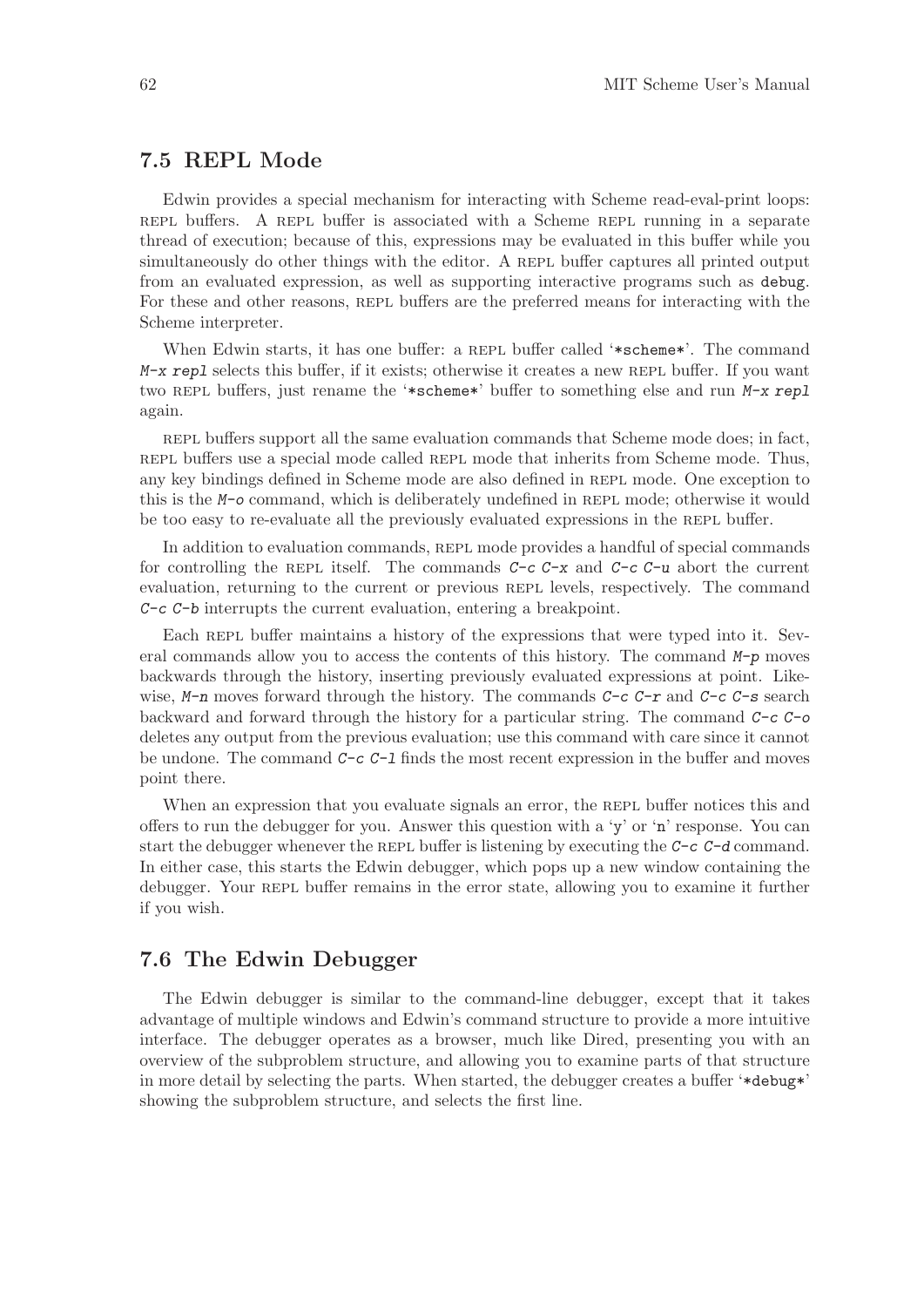Each line beginning with 'S' represents either a subproblem or stack frame. A subproblem line may be followed by one or more indented lines (beginning with the letter 'R') which represent reductions associated with that subproblem. The subproblems are indexed with the natural numbers. To obtain a more complete description of a subproblem or reduction, click the mouse on the desired line or move the cursor to the line using the arrow keys (or  $C-n$  and  $C-p$ ). The description buffer will display the additional information.

The description buffer contains three major regions. The first region contains a prettyprinted version of the current expression. The current subproblem within the expression is highlighted. The second region contains a representation of the frames of the environment of the current expression. The bindings of each frame are listed below the frame header. If there are no bindings in the frame, none will be listed. The frame of the current expression is preceded with '==>'.

The bottom of the description buffer contains a third region for evaluating expressions in the environment of the selected subproblem or reduction. This is the only portion of the buffer where editing is possible. This region can be used to find the values of variables in different environments, or even to modify variable values or data structures (note that variables in compiled code cannot usually be modified).

Typing e creates a new buffer in which you may browse through the current environment. In this new buffer, you can use the mouse, the arrows, or  $C-n$  and  $C-p$  to select lines and view different environments. The environments listed are the same as those in the description buffer. If the selected environment structure is too large to display (i.e. if the number of bindings in the environment exceeds the value of the editor variable environment-packagelimit) a message to that effect is displayed. To display the environment in this case, use  $M-x$  set-variable to set environment-package-limit to #f. At the bottom of the new buffer is a region for evaluating expressions, similar to that of the description buffer.

The appearance of environment displays is controlled by the editor variables debuggershow-inner-frame-topmost? and debugger-compact-display? which affect the ordering of environment frames and the line spacing respectively.

Type q to quit the debugger, killing its primary buffer, any others that it has created, and the window that was popped up to show the debugger.

Note: The description buffers created by the debugger are given names beginning with spaces so that they do not appear in the buffer list; these buffers are automatically deleted when you quit the debugger. If you wish to keep one of these buffers, simply rename it using M-x rename-buffer: once it has been renamed, it will not be automatically deleted.

## 7.7 Last Resorts

When Scheme exits abnormally it tries to save any unsaved Edwin buffers. The buffers are saved in an auto-save file in case the original is more valuable than the unsaved version. You can use the editor command  $M-x$  recover-file to recover the auto-saved version. The name used to specify an auto-save file is operating-system dependent: under unix, and on PC file systems with long file names, 'foo.scm' will be saved as '#foo.scm#'; on PC file systems with short file names, it will be saved as 'foo.sav'.

The following Scheme procedures are useful for recovering from bugs in Edwin's implementation. All of them are designed for use when Edwin is *not* running — they should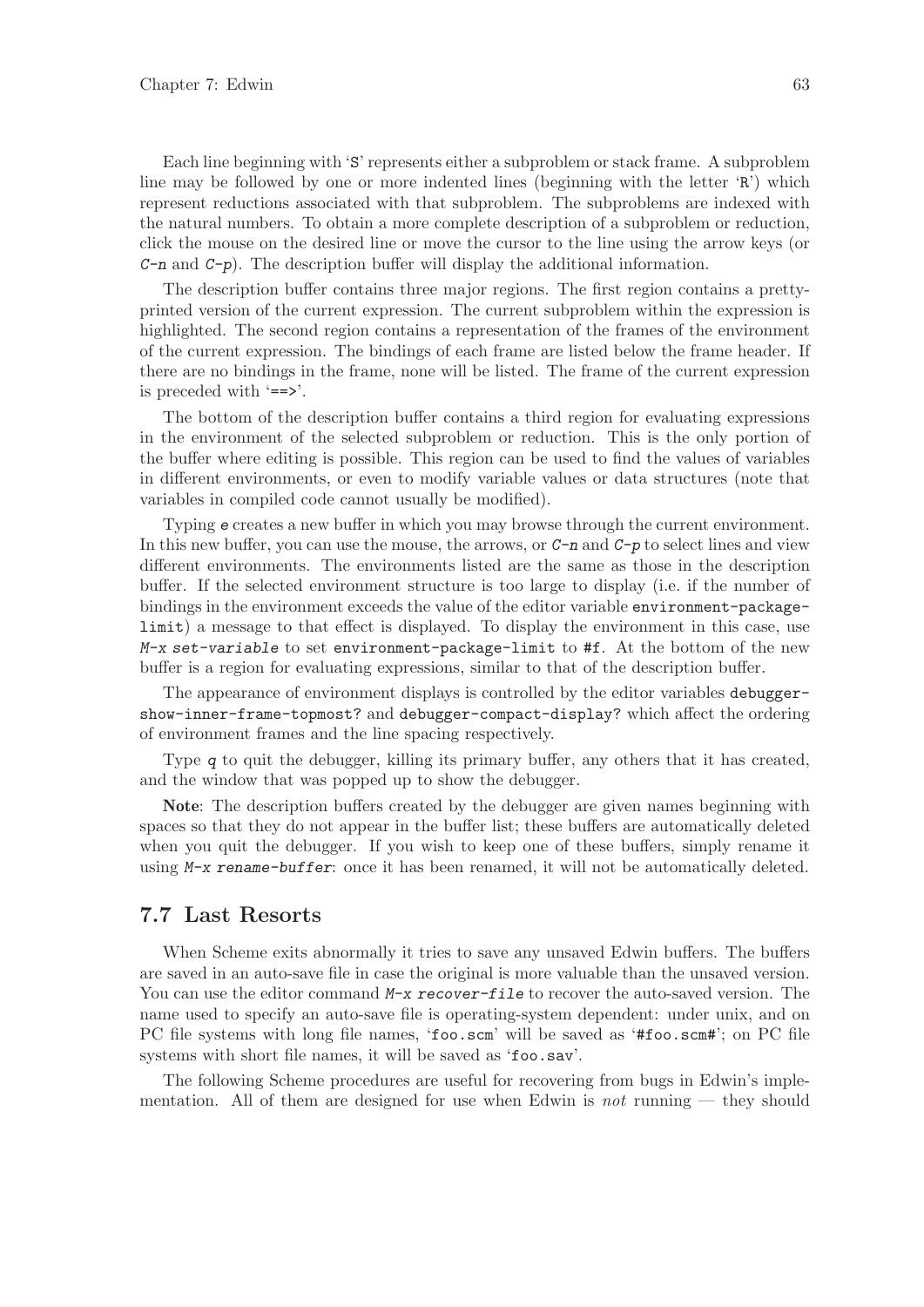not be used when Edwin is running. These procedures are designed to help Edwin's implementors deal with bugs during the implementation of the editor; they are not intended for casual use, but as a means of recovering from bugs that would otherwise require reloading the editor's world image from the disk.

#### save-editor-files procedure+

Examines Edwin, offering to save any unsaved buffers. This is useful if some bug caused Edwin to die while there were unsaved buffers, and you want to save the information without restarting the editor.

#### reset-editor procedure+

Resets Edwin, causing it to be reinitialized the next time that edit is called. If you encounter a fatal bug in Edwin, a good way to recover is to first call save-editorfiles, and then to call reset-editor. That should completely reset the editor to its initial state.

#### reset-editor-windows procedure+

Resets Edwin's display structures, without affecting any of the buffers or their contents. This is useful if a bug in the display code causes Edwin's internal display data structures to get into an inconsistent state that prevents Edwin from running.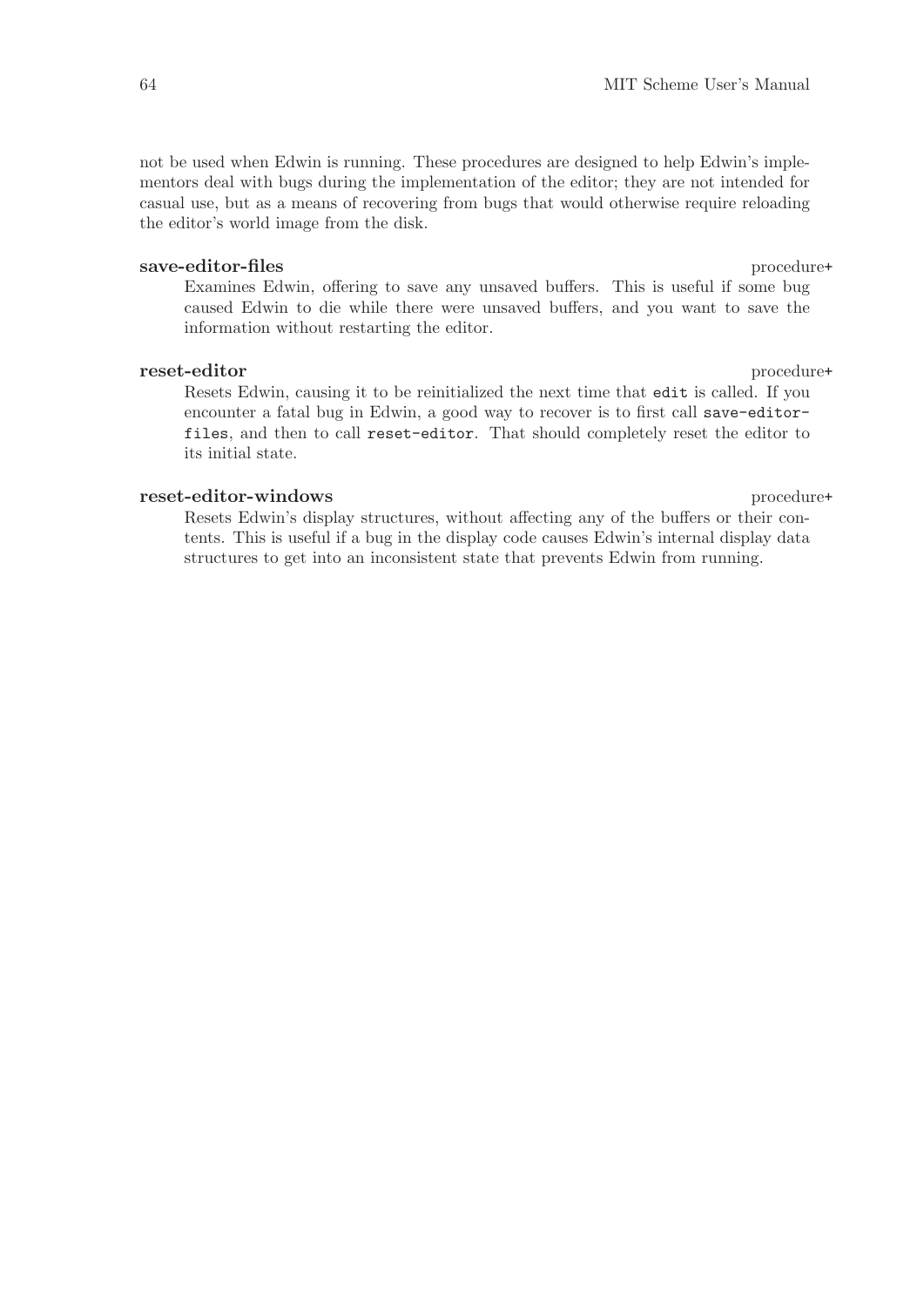# Appendix A Release Notes

The previous full release of MIT Scheme was version 7.5.17. This section describes changes that have occurred since that time. For more detailed information, see the 'ChangeLog' files in the source code.

Note that MIT Scheme still conforms to the Revised<sup>o</sup> 4 Report on the Algorithmic Language Scheme, but not to the Revised^5 Report on The Algorithmic Language Scheme.

## A.1 Recent Changes

These are the changes since release 7.6.0:

- Release 7.7.1 fixes several bugs in IMAIL; fixes a bug that prevented the use of server sockets on Windows systems; and fixes a bug that caused the debugger to generate errors in common circumstances.
- Release 7.7.0 provides "hygienic" macro support, as defined in  $R^4RS$  and  $R^5RS$ . This is a complete rewrite of the syntax engine, so any program that uses macros should be rewritten to use the new engine. A subset of the old macro-definition syntax is still supported, but this will eventually be removed. Note that the new syntax engine has no effect on the compiled-code format; most binaries compiled by release 7.6.x should continue to work.

There are several user-visible consequences to this change:

- These syntactic keywords have been eliminated: define-macro, in-package, macro, make-environment, scode-quote, unassigned?, and using-syntax.
- The syntactic keyword the-environment has been restricted to use in top-level environments. It is no longer allowed in the body of any binding form (e.g. lambda, let).
- Syntactic keywords are now stored in environments, rather than in a separate syntax-table structure. The environment abstraction has been enhanced to support this, as well as to make it more general. The changes are documented in the reference manual.
- The syntax-table abstraction has been eliminated, and most procedures and arguments involving syntax tables have been removed. One exception is the load procedure, which still accepts a syntax-table argument, but ignores it.

Although the 7.6.1 release had a workaround for problems with certain amd Athlon processors, the workaround was ineffective on machines running Windows operating systems (and possibly OS/2 systems as well). This version fixes that problem.

The hash-table abstraction is now always loaded. It's not necessary to call loadoption prior to use of hash tables. For upwards compatibility, calling '(load-option 'hash-table)' is still permitted but does nothing.

• Release 7.6.1 provides a workaround for a bug on some AMD Athlon processors (specifically, models 1, 3, and 4). This bug causes those processors to incorrectly execute certain kinds of self-modifying code, including that used by MIT Scheme.

Release 7.6.1 also fixes a problem that caused the \*PARSER and XML subsystems not to load correctly on Windows and OS/2 systems.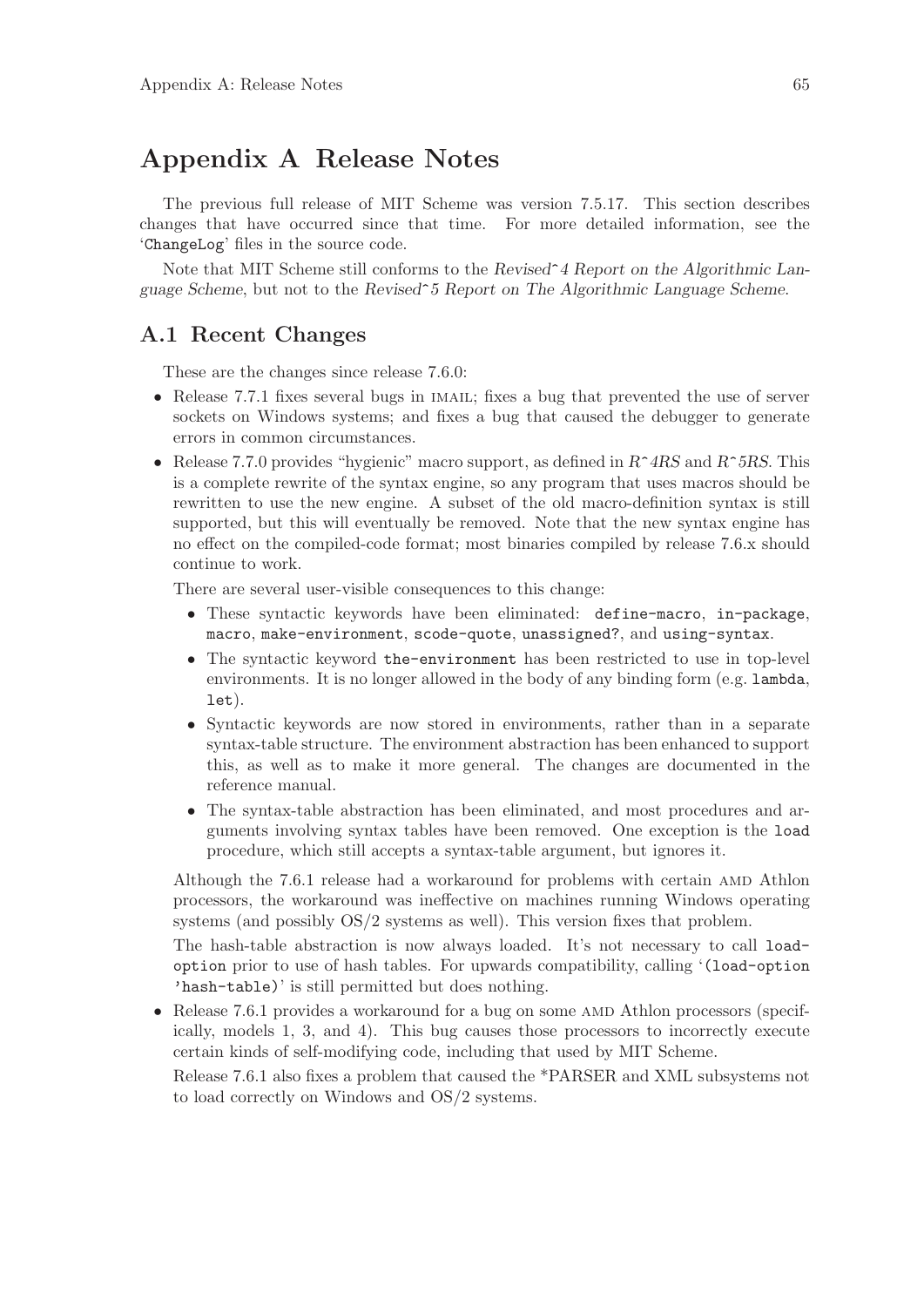## A.2 Older Changes

These are the changes that occurred between releases 7.6.0 and 7.5.17:

• The variable-reference machinery has been completely redesigned. The new design provides two new features: (1) a procedure link-variables that can link two variable bindings with different names (previously environment-link-name could only link bindings with the same name); (2) a new procedure unbind-variable that can remove a variable binding. Both of these operations work only on "top-level" environments; they don't work on environments created by invoking compiled procedures.

### This is an incompatible change to the compiled-code representation. All programs must be recompiled.

• The "packaging" subsystem has been redesigned to make it more flexible. The new design takes advantage of the improved variable-linking mechanism to allow packages to export bindings using names different from their internal names. Also, each package now maintains an in-memory data structure that should (in principal) allow it to be uninstalled or reinstalled. This subsystem is still evolving; expect further changes in the future.

This subsystem is now included in the released binaries; it can be loaded by '(load-option 'cref)'.

- Compiled-code debugging information is now keyed to prevent using the wrong debugging info when examining compiled code. This means that in-memory data structures have an identifying key that is matched against a corresponding key in the debugginginfo file. The debugging info is used only when the keys match.
- MIT Scheme now has a non-validating xml parser that is mostly conformant (except that it doesn't support  $UTF-16$ ).
- There is very limited support for UTF-8. At present this is only used by the XML parser.
- All string and character procedures now operate on ISO-8859-1 rather than US-ASCII as the base character set. This isn't real internationalization support, but at least it broadens the character support slightly. This involved changing a number of procedures that were formerly written in C and are now written in Scheme, which may have a performance impact on some uses.
- The procedure length now detects circularities in its argument and signals an error.
- A new rexp facility provides a more readable syntax for specifying regular expressions. This syntax can be compiled into the usual syntax.
- There is a new parser buffer abstraction that supports the building of parsers with backtracking. An associated high-level parser description language allows parsers to be described in a BNF-like language that is compiled into efficient Scheme code.
- A new procedure flo:finite? returns '#f' for infinite or 'NaN' flonums and '#t' for all others.
- The signal-handling code for GNU/Linux systems has been changed to take advantage of additional information identifying the types of arithmetic exceptions. This allows more accurate error messages to be generated.
- The following procedure names were changed:

Old name New name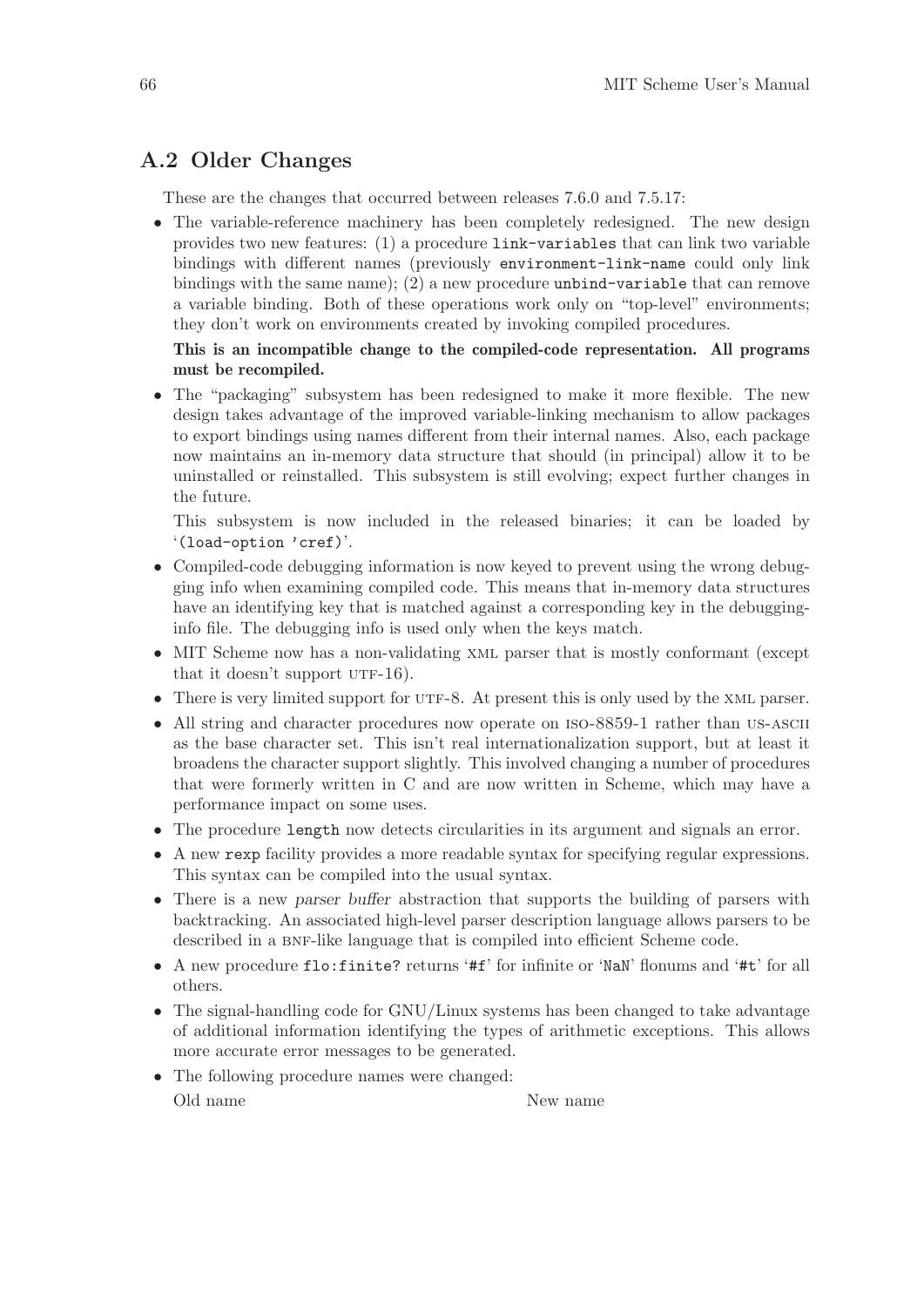```
list-transform-positive keep-matching-items
list-transform-negative delete-matching-items
list-search-positive find-matching-item
```
and the following new procedures were implemented: keep-matching-items! and delete-matching-items!.

- IMAIL now supports commands to sort folders according to various criteria. The design is similar to that of Rmail.
- IMAIL has been re-engineered to improve performance on very large folders. There is now a disk cache for each imap folder, to eliminate unnecessary network delays. Also, the summary buffer previously used a quadratic algorithm to associate lines in the summary with messages in the folder; it now uses a linear algorithm.
- A new imail command imail-file-message appends the text of a message to a file more or less as it appears in the buffer. This is intended to allow collecting messages into a file in a human-readable format.
- IMAIL used to determine the type of file folders by their file names; now it examines the file contents instead. When creating a new file folder, it prompts for the type.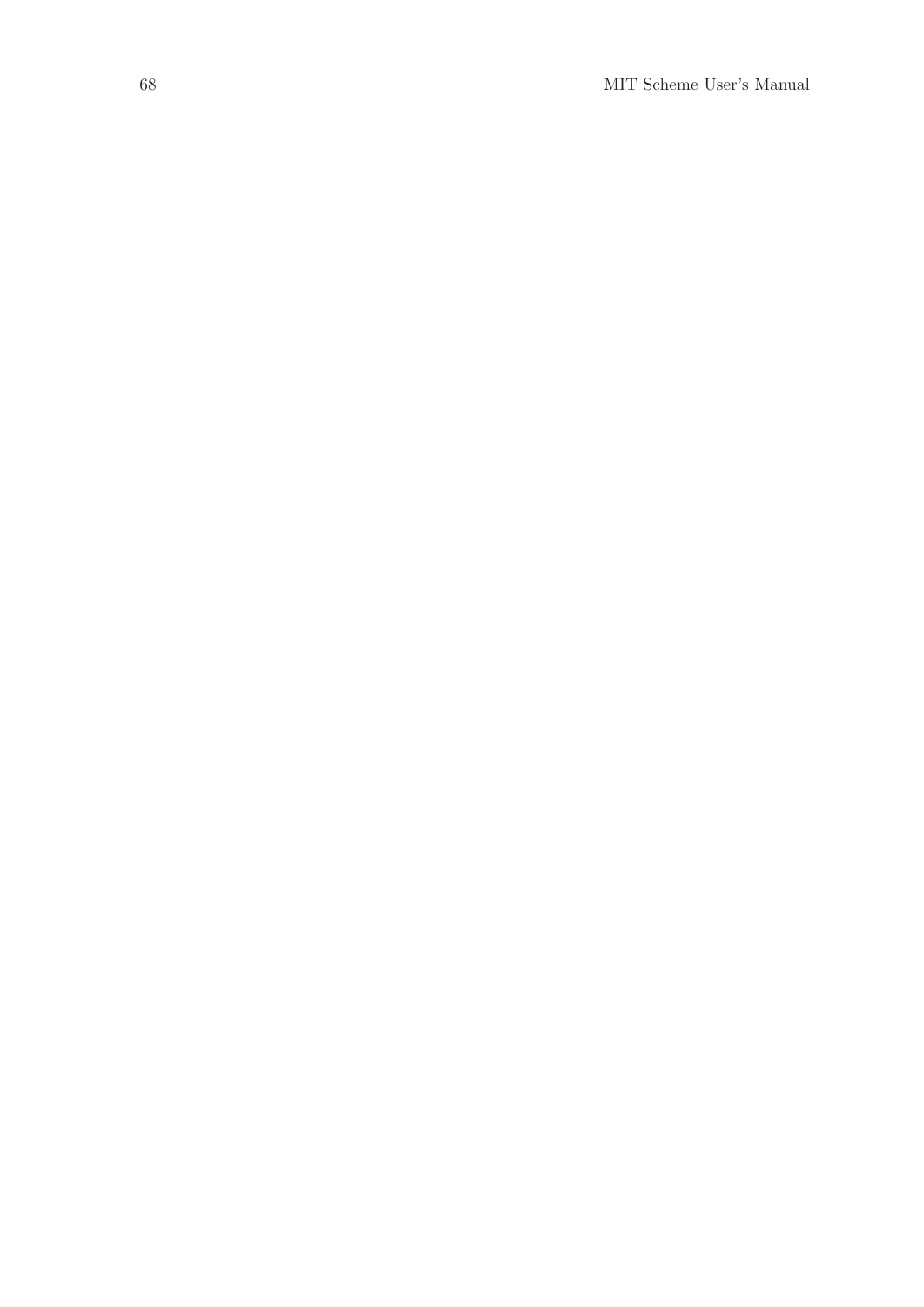# GNU Free Documentation License

Version 1.1, March 2000

Copyright © 2000 Free Software Foundation, Inc. 59 Temple Place, Suite 330, Boston, MA 02111-1307 USA

Everyone is permitted to copy and distribute verbatim copies of this license document, but changing it is not allowed.

#### 0. PREAMBLE

The purpose of this License is to make a manual, textbook, or other written document "free" in the sense of freedom: to assure everyone the effective freedom to copy and redistribute it, with or without modifying it, either commercially or noncommercially. Secondarily, this License preserves for the author and publisher a way to get credit for their work, while not being considered responsible for modifications made by others.

This License is a kind of "copyleft", which means that derivative works of the document must themselves be free in the same sense. It complements the GNU General Public License, which is a copyleft license designed for free software.

We have designed this License in order to use it for manuals for free software, because free software needs free documentation: a free program should come with manuals providing the same freedoms that the software does. But this License is not limited to software manuals; it can be used for any textual work, regardless of subject matter or whether it is published as a printed book. We recommend this License principally for works whose purpose is instruction or reference.

#### 1. APPLICABILITY AND DEFINITIONS

This License applies to any manual or other work that contains a notice placed by the copyright holder saying it can be distributed under the terms of this License. The "Document", below, refers to any such manual or work. Any member of the public is a licensee, and is addressed as "you".

A "Modified Version" of the Document means any work containing the Document or a portion of it, either copied verbatim, or with modifications and/or translated into another language.

A "Secondary Section" is a named appendix or a front-matter section of the Document that deals exclusively with the relationship of the publishers or authors of the Document to the Document's overall subject (or to related matters) and contains nothing that could fall directly within that overall subject. (For example, if the Document is in part a textbook of mathematics, a Secondary Section may not explain any mathematics.) The relationship could be a matter of historical connection with the subject or with related matters, or of legal, commercial, philosophical, ethical or political position regarding them.

The "Invariant Sections" are certain Secondary Sections whose titles are designated, as being those of Invariant Sections, in the notice that says that the Document is released under this License.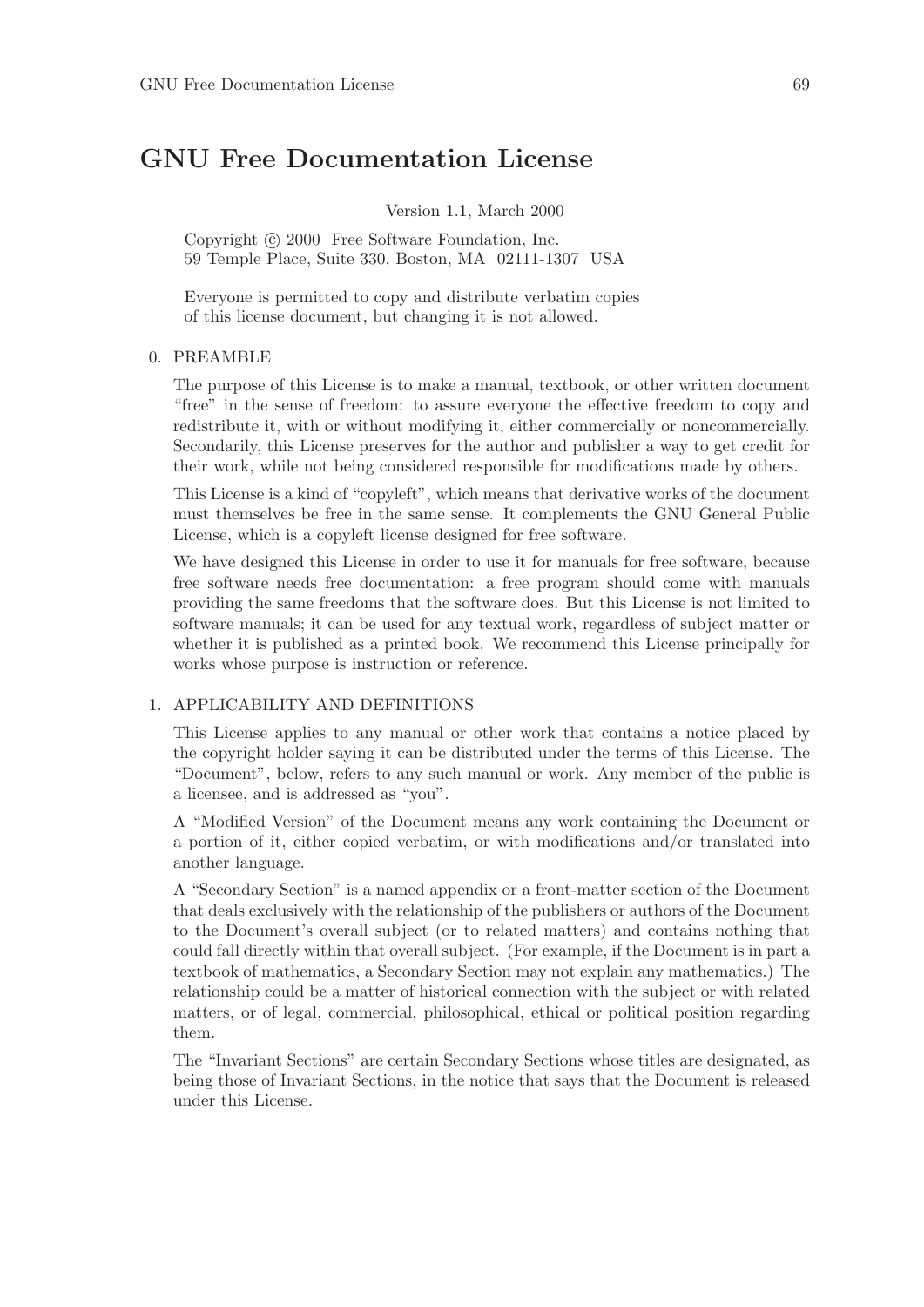The "Cover Texts" are certain short passages of text that are listed, as Front-Cover Texts or Back-Cover Texts, in the notice that says that the Document is released under this License.

A "Transparent" copy of the Document means a machine-readable copy, represented in a format whose specification is available to the general public, whose contents can be viewed and edited directly and straightforwardly with generic text editors or (for images composed of pixels) generic paint programs or (for drawings) some widely available drawing editor, and that is suitable for input to text formatters or for automatic translation to a variety of formats suitable for input to text formatters. A copy made in an otherwise Transparent file format whose markup has been designed to thwart or discourage subsequent modification by readers is not Transparent. A copy that is not "Transparent" is called "Opaque".

Examples of suitable formats for Transparent copies include plain ascii without markup, Texinfo input format, LaTeX input format, SGML or XML using a publicly available DTD, and standard-conforming simple HTML designed for human modification. Opaque formats include PostScript, PDF, proprietary formats that can be read and edited only by proprietary word processors, sgml or xml for which the  $DTD$  and/or processing tools are not generally available, and the machine-generated html produced by some word processors for output purposes only.

The "Title Page" means, for a printed book, the title page itself, plus such following pages as are needed to hold, legibly, the material this License requires to appear in the title page. For works in formats which do not have any title page as such, "Title Page" means the text near the most prominent appearance of the work's title, preceding the beginning of the body of the text.

#### 2. VERBATIM COPYING

You may copy and distribute the Document in any medium, either commercially or noncommercially, provided that this License, the copyright notices, and the license notice saying this License applies to the Document are reproduced in all copies, and that you add no other conditions whatsoever to those of this License. You may not use technical measures to obstruct or control the reading or further copying of the copies you make or distribute. However, you may accept compensation in exchange for copies. If you distribute a large enough number of copies you must also follow the conditions in section 3.

You may also lend copies, under the same conditions stated above, and you may publicly display copies.

#### 3. COPYING IN QUANTITY

If you publish printed copies of the Document numbering more than 100, and the Document's license notice requires Cover Texts, you must enclose the copies in covers that carry, clearly and legibly, all these Cover Texts: Front-Cover Texts on the front cover, and Back-Cover Texts on the back cover. Both covers must also clearly and legibly identify you as the publisher of these copies. The front cover must present the full title with all words of the title equally prominent and visible. You may add other material on the covers in addition. Copying with changes limited to the covers, as long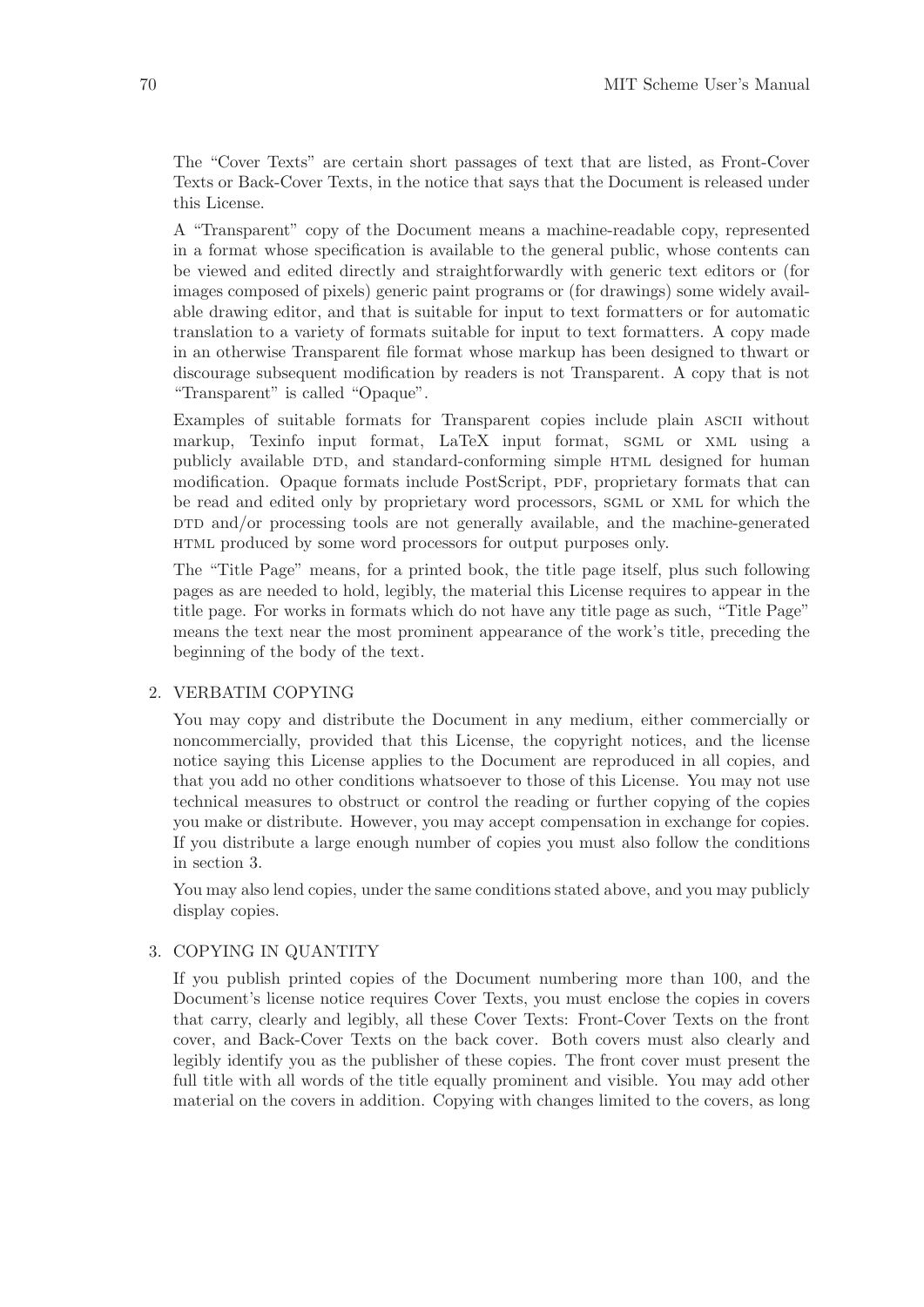as they preserve the title of the Document and satisfy these conditions, can be treated as verbatim copying in other respects.

If the required texts for either cover are too voluminous to fit legibly, you should put the first ones listed (as many as fit reasonably) on the actual cover, and continue the rest onto adjacent pages.

If you publish or distribute Opaque copies of the Document numbering more than 100, you must either include a machine-readable Transparent copy along with each Opaque copy, or state in or with each Opaque copy a publicly-accessible computer-network location containing a complete Transparent copy of the Document, free of added material, which the general network-using public has access to download anonymously at no charge using public-standard network protocols. If you use the latter option, you must take reasonably prudent steps, when you begin distribution of Opaque copies in quantity, to ensure that this Transparent copy will remain thus accessible at the stated location until at least one year after the last time you distribute an Opaque copy (directly or through your agents or retailers) of that edition to the public.

It is requested, but not required, that you contact the authors of the Document well before redistributing any large number of copies, to give them a chance to provide you with an updated version of the Document.

#### 4. MODIFICATIONS

You may copy and distribute a Modified Version of the Document under the conditions of sections 2 and 3 above, provided that you release the Modified Version under precisely this License, with the Modified Version filling the role of the Document, thus licensing distribution and modification of the Modified Version to whoever possesses a copy of it. In addition, you must do these things in the Modified Version:

- A. Use in the Title Page (and on the covers, if any) a title distinct from that of the Document, and from those of previous versions (which should, if there were any, be listed in the History section of the Document). You may use the same title as a previous version if the original publisher of that version gives permission.
- B. List on the Title Page, as authors, one or more persons or entities responsible for authorship of the modifications in the Modified Version, together with at least five of the principal authors of the Document (all of its principal authors, if it has less than five).
- C. State on the Title page the name of the publisher of the Modified Version, as the publisher.
- D. Preserve all the copyright notices of the Document.
- E. Add an appropriate copyright notice for your modifications adjacent to the other copyright notices.
- F. Include, immediately after the copyright notices, a license notice giving the public permission to use the Modified Version under the terms of this License, in the form shown in the Addendum below.
- G. Preserve in that license notice the full lists of Invariant Sections and required Cover Texts given in the Document's license notice.
- H. Include an unaltered copy of this License.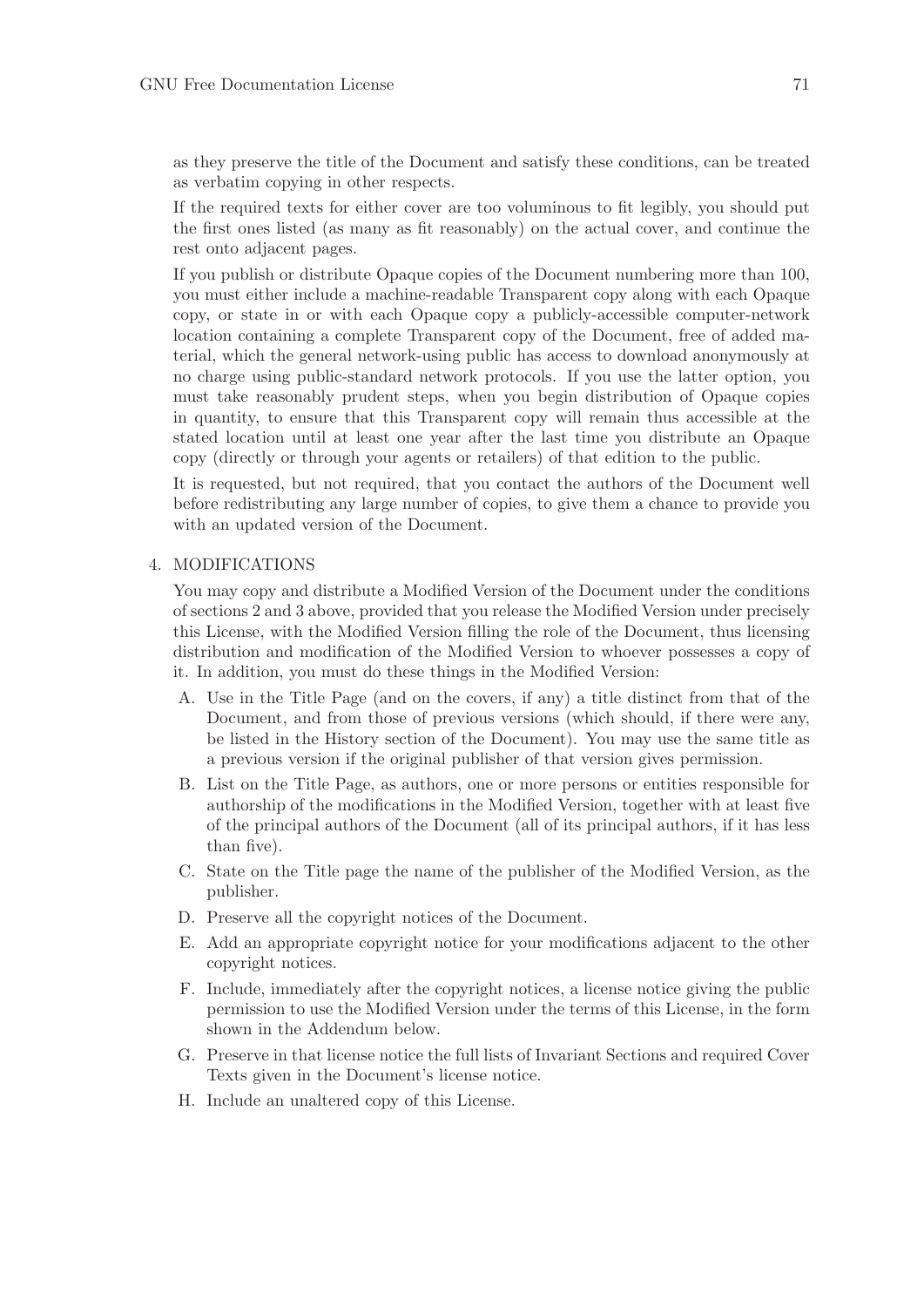- I. Preserve the section entitled "History", and its title, and add to it an item stating at least the title, year, new authors, and publisher of the Modified Version as given on the Title Page. If there is no section entitled "History" in the Document, create one stating the title, year, authors, and publisher of the Document as given on its Title Page, then add an item describing the Modified Version as stated in the previous sentence.
- J. Preserve the network location, if any, given in the Document for public access to a Transparent copy of the Document, and likewise the network locations given in the Document for previous versions it was based on. These may be placed in the "History" section. You may omit a network location for a work that was published at least four years before the Document itself, or if the original publisher of the version it refers to gives permission.
- K. In any section entitled "Acknowledgements" or "Dedications", preserve the section's title, and preserve in the section all the substance and tone of each of the contributor acknowledgements and/or dedications given therein.
- L. Preserve all the Invariant Sections of the Document, unaltered in their text and in their titles. Section numbers or the equivalent are not considered part of the section titles.
- M. Delete any section entitled "Endorsements". Such a section may not be included in the Modified Version.
- N. Do not retitle any existing section as "Endorsements" or to conflict in title with any Invariant Section.

If the Modified Version includes new front-matter sections or appendices that qualify as Secondary Sections and contain no material copied from the Document, you may at your option designate some or all of these sections as invariant. To do this, add their titles to the list of Invariant Sections in the Modified Version's license notice. These titles must be distinct from any other section titles.

You may add a section entitled "Endorsements", provided it contains nothing but endorsements of your Modified Version by various parties–for example, statements of peer review or that the text has been approved by an organization as the authoritative definition of a standard.

You may add a passage of up to five words as a Front-Cover Text, and a passage of up to 25 words as a Back-Cover Text, to the end of the list of Cover Texts in the Modified Version. Only one passage of Front-Cover Text and one of Back-Cover Text may be added by (or through arrangements made by) any one entity. If the Document already includes a cover text for the same cover, previously added by you or by arrangement made by the same entity you are acting on behalf of, you may not add another; but you may replace the old one, on explicit permission from the previous publisher that added the old one.

The author(s) and publisher(s) of the Document do not by this License give permission to use their names for publicity for or to assert or imply endorsement of any Modified Version.

#### 5. COMBINING DOCUMENTS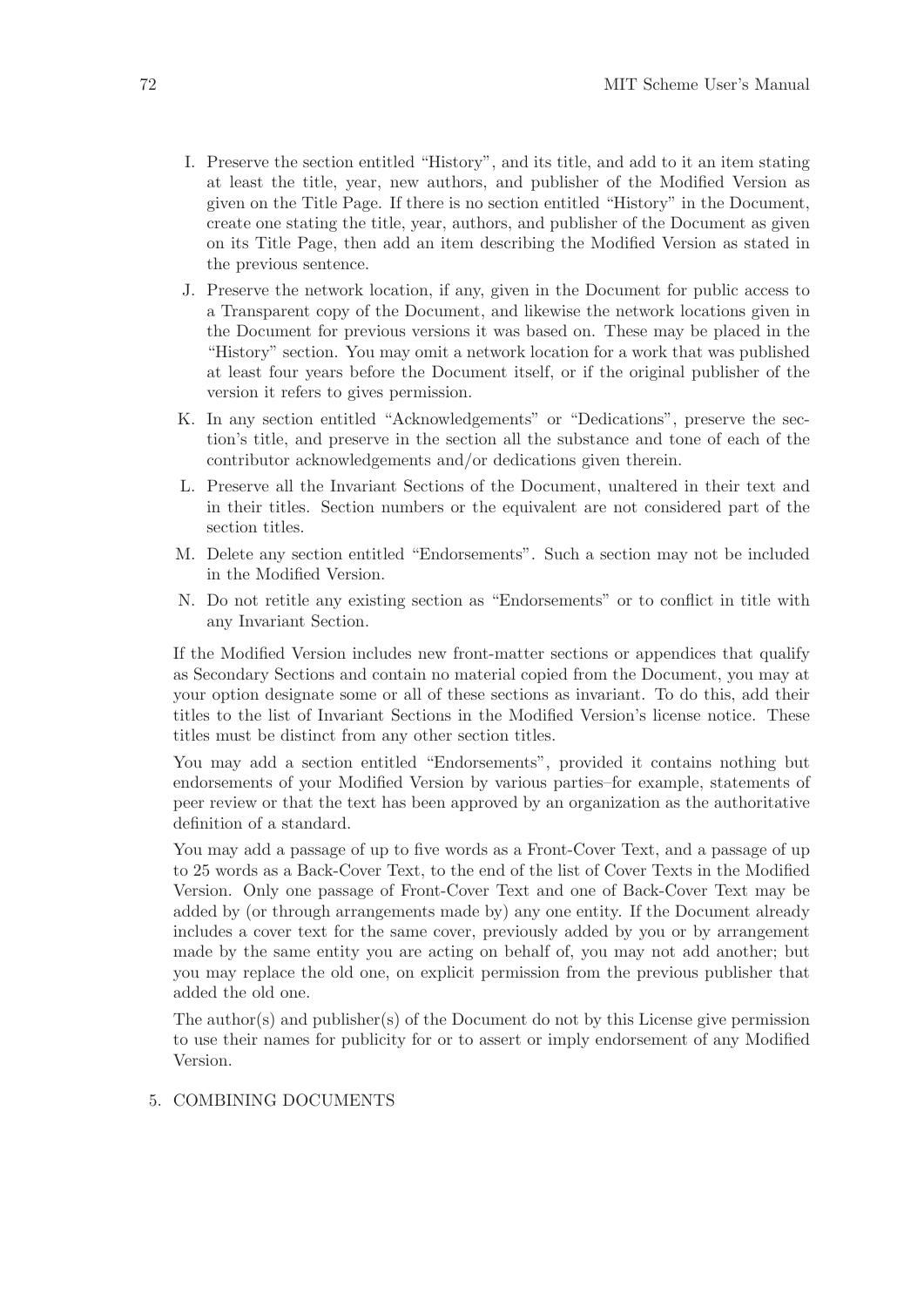You may combine the Document with other documents released under this License, under the terms defined in section 4 above for modified versions, provided that you include in the combination all of the Invariant Sections of all of the original documents, unmodified, and list them all as Invariant Sections of your combined work in its license notice.

The combined work need only contain one copy of this License, and multiple identical Invariant Sections may be replaced with a single copy. If there are multiple Invariant Sections with the same name but different contents, make the title of each such section unique by adding at the end of it, in parentheses, the name of the original author or publisher of that section if known, or else a unique number. Make the same adjustment to the section titles in the list of Invariant Sections in the license notice of the combined work.

In the combination, you must combine any sections entitled "History" in the various original documents, forming one section entitled "History"; likewise combine any sections entitled "Acknowledgements", and any sections entitled "Dedications". You must delete all sections entitled "Endorsements."

#### 6. COLLECTIONS OF DOCUMENTS

You may make a collection consisting of the Document and other documents released under this License, and replace the individual copies of this License in the various documents with a single copy that is included in the collection, provided that you follow the rules of this License for verbatim copying of each of the documents in all other respects.

You may extract a single document from such a collection, and distribute it individually under this License, provided you insert a copy of this License into the extracted document, and follow this License in all other respects regarding verbatim copying of that document.

#### 7. AGGREGATION WITH INDEPENDENT WORKS

A compilation of the Document or its derivatives with other separate and independent documents or works, in or on a volume of a storage or distribution medium, does not as a whole count as a Modified Version of the Document, provided no compilation copyright is claimed for the compilation. Such a compilation is called an "aggregate", and this License does not apply to the other self-contained works thus compiled with the Document, on account of their being thus compiled, if they are not themselves derivative works of the Document.

If the Cover Text requirement of section 3 is applicable to these copies of the Document, then if the Document is less than one quarter of the entire aggregate, the Document's Cover Texts may be placed on covers that surround only the Document within the aggregate. Otherwise they must appear on covers around the whole aggregate.

#### 8. TRANSLATION

Translation is considered a kind of modification, so you may distribute translations of the Document under the terms of section 4. Replacing Invariant Sections with translations requires special permission from their copyright holders, but you may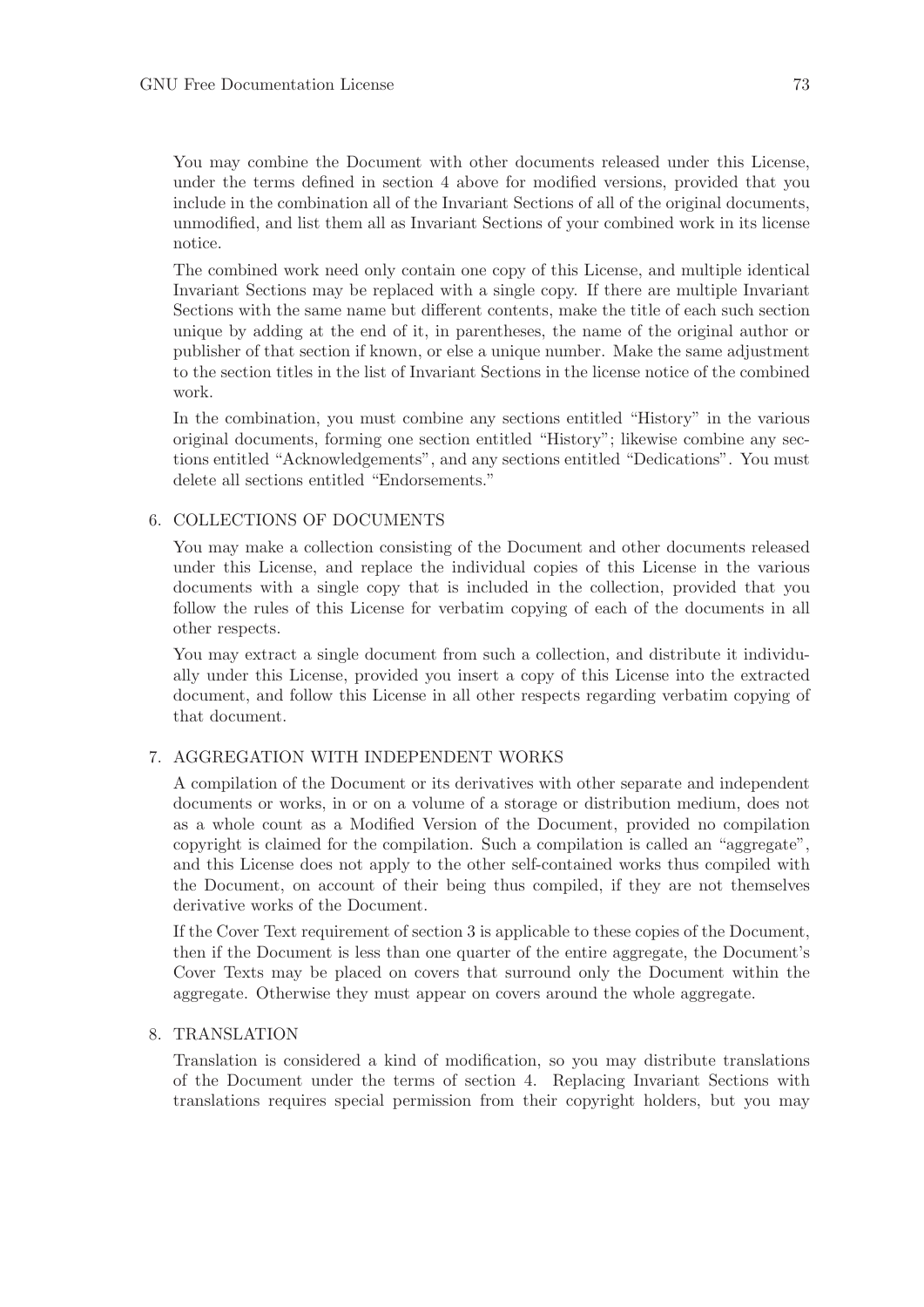<span id="page-75-0"></span>include translations of some or all Invariant Sections in addition to the original versions of these Invariant Sections. You may include a translation of this License provided that you also include the original English version of this License. In case of a disagreement between the translation and the original English version of this License, the original English version will prevail.

#### 9. TERMINATION

You may not copy, modify, sublicense, or distribute the Document except as expressly provided for under this License. Any other attempt to copy, modify, sublicense or distribute the Document is void, and will automatically terminate your rights under this License. However, parties who have received copies, or rights, from you under this License will not have their licenses terminated so long as such parties remain in full compliance.

#### 10. FUTURE REVISIONS OF THIS LICENSE

The Free Software Foundation may publish new, revised versions of the GNU Free Documentation License from time to time. Such new versions will be similar in spirit to the present version, but may differ in detail to address new problems or concerns. See <http://www.gnu.org/copyleft/>.

Each version of the License is given a distinguishing version number. If the Document specifies that a particular numbered version of this License "or any later version" applies to it, you have the option of following the terms and conditions either of that specified version or of any later version that has been published (not as a draft) by the Free Software Foundation. If the Document does not specify a version number of this License, you may choose any version ever published (not as a draft) by the Free Software Foundation.

#### ADDENDUM: How to use this License for your documents

To use this License in a document you have written, include a copy of the License in the document and put the following copyright and license notices just after the title page:

Copyright (C) year your name.

Permission is granted to copy, distribute and/or modify this document under the terms of the GNU Free Documentation License, Version 1.1 or any later version published by the Free Software Foundation; with the Invariant Sections being list their titles, with the Front-Cover Texts being list, and with the Back-Cover Texts being list. A copy of the license is included in the section entitled ''GNU Free Documentation License''.

If you have no Invariant Sections, write "with no Invariant Sections" instead of saying which ones are invariant. If you have no Front-Cover Texts, write "no Front-Cover Texts" instead of "Front-Cover Texts being list"; likewise for Back-Cover Texts.

If your document contains nontrivial examples of program code, we recommend releasing these examples in parallel under your choice of free software license, such as the GNU General Public License, to permit their use in free software.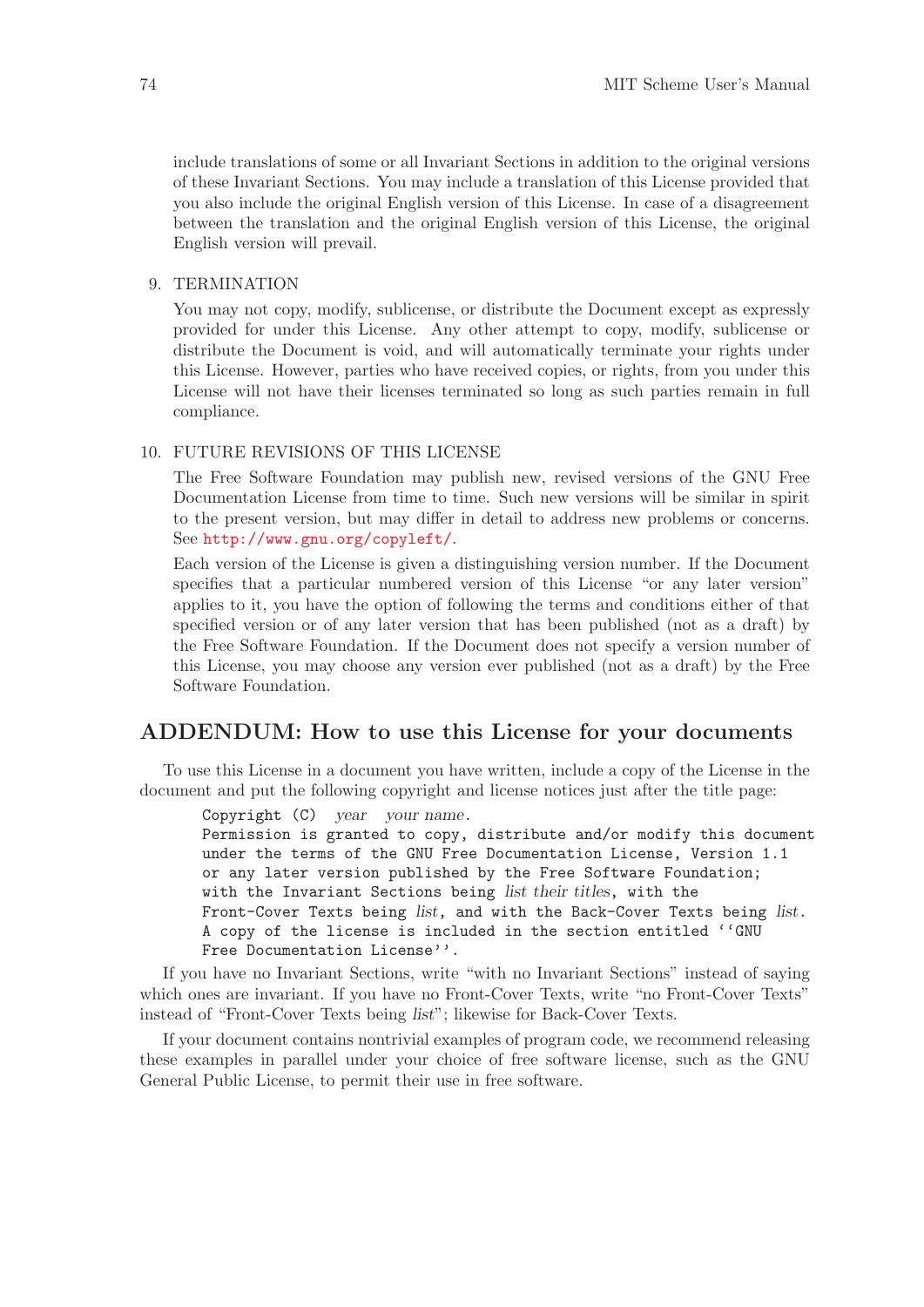# <span id="page-76-0"></span>Index

### $\ast$

| $*$ uncompressed-file-lifetime $*$ 32 |  |
|---------------------------------------|--|

#### $\equiv$

| 11                                                                                     |
|----------------------------------------------------------------------------------------|
| -compiler<br>11                                                                        |
| 12                                                                                     |
| 15                                                                                     |
| 11                                                                                     |
|                                                                                        |
| 15                                                                                     |
| 13<br>$-fas1$                                                                          |
| 13<br>$-gc$ -directory                                                                 |
| 14                                                                                     |
| 14<br>-gc-end-position                                                                 |
| 14                                                                                     |
| 14                                                                                     |
| 14<br>$-gc$ -read-overlap                                                              |
| 14                                                                                     |
| 14<br>$-gc$ -window-size                                                               |
| 15<br>-gc-write-overlap                                                                |
| 14                                                                                     |
| 12                                                                                     |
| 13<br>$-$ interactive                                                                  |
| 12                                                                                     |
| 13<br>$-library \ldots \ldots \ldots \ldots \ldots \ldots \ldots \ldots \ldots \ldots$ |
| 15                                                                                     |
| 15                                                                                     |
| 13                                                                                     |
| 12<br>-option-summary                                                                  |
| 12                                                                                     |
| -suspend-file<br>15                                                                    |
| 13                                                                                     |
| 13                                                                                     |

### $\mathbf{A}$

| $\mathtt{advice} \ldots \ldots \ldots \ldots \ldots \ldots \ldots \ldots \ldots \ldots \ldots \ldots \mathtt{55}$ |  |
|-------------------------------------------------------------------------------------------------------------------|--|
| $\mathtt{advise-entry} \dots \dots \dots \dots \dots \dots \dots \dots \dots \dots \ 54$                          |  |
| $\mathtt{advise}\text{-}\mathtt{exit}\dots\ldots\dots\dots\dots\dots\dots\dots\dots\ 55$                          |  |
|                                                                                                                   |  |
| $\mathtt{appropos}\ldots\ldots\ldots\ldots\ldots\ldots\ldots\ldots\ldots\ldots\ldots\ldots\text{51}$              |  |
| argument-command-line-parser $16$                                                                                 |  |
| $\texttt{assigned} \dots \dots \dots \dots \dots \dots \dots \dots \dots \dots \dots \, 41$                       |  |

### $\label{eq:1} \mathbf{B}$

### $\mathbf C$

|                                                                              | 24 |
|------------------------------------------------------------------------------|----|
|                                                                              | 24 |
|                                                                              | 24 |
|                                                                              |    |
|                                                                              |    |
|                                                                              | 58 |
|                                                                              | 57 |
|                                                                              |    |
|                                                                              |    |
|                                                                              | 57 |
|                                                                              | 24 |
|                                                                              | 24 |
|                                                                              | 24 |
|                                                                              | 24 |
|                                                                              | 57 |
|                                                                              | 24 |
|                                                                              | 24 |
|                                                                              | 60 |
|                                                                              | 60 |
|                                                                              | 57 |
|                                                                              | 60 |
|                                                                              | 60 |
|                                                                              | 27 |
|                                                                              | 31 |
| cmdl-interrupt/abort-nearest                                                 | 24 |
| cmdl-interrupt/abort-previous                                                | 24 |
| cmdl-interrupt/abort-top-level 24                                            |    |
|                                                                              |    |
|                                                                              |    |
|                                                                              |    |
|                                                                              |    |
|                                                                              |    |
|                                                                              |    |
|                                                                              |    |
|                                                                              |    |
| $constant space \dots \dots \dots \dots \dots \dots \dots \dots \dots \dots$ | 10 |
|                                                                              |    |
|                                                                              |    |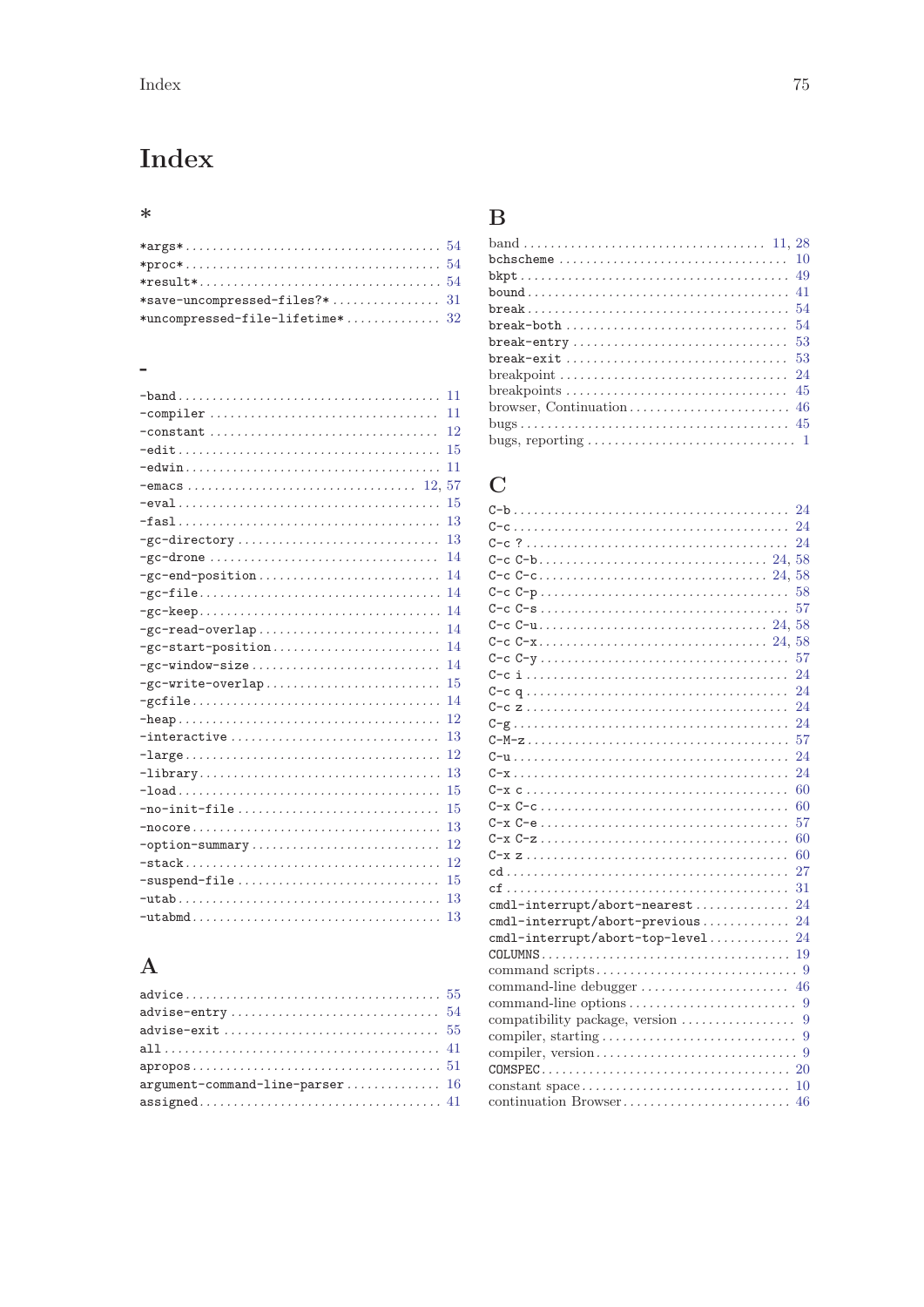| $create\text{-}editor\text{-}args \dots \dots \dots \dots \dots \dots \dots \dots \dots \ 59$ |  |
|-----------------------------------------------------------------------------------------------|--|
|                                                                                               |  |

### $\overline{D}$

|                                                                | 46 |
|----------------------------------------------------------------|----|
|                                                                | 46 |
| Debugger command ?                                             | 49 |
| Debugger command a                                             | 48 |
| Debugger command b                                             | 48 |
| Debugger command c                                             | 48 |
| Debugger command d                                             | 47 |
| Debugger command e                                             | 48 |
| Debugger command f                                             | 48 |
| Debugger command g                                             | 47 |
| Debugger command h                                             | 47 |
| Debugger command i                                             | 49 |
|                                                                | 49 |
| Debugger command k                                             | 49 |
| Debugger command 1                                             | 48 |
| Debugger command $m \ldots \ldots \ldots \ldots \ldots \ldots$ | 49 |
| Debugger command o                                             | 48 |
| Debugger command p                                             | 48 |
| Debugger command q                                             | 49 |
| Debugger command r                                             | 48 |
| Debugger command s                                             | 48 |
| Debugger command t                                             | 48 |
| Debugger command u                                             | 47 |
| Debugger command v                                             | 48 |
| Debugger command w                                             | 48 |
| Debugger command x                                             | 49 |
| Debugger command y                                             | 49 |
| Debugger command z                                             | 49 |
|                                                                | 45 |
|                                                                | 32 |
|                                                                | 34 |
| define-integrable                                              | 34 |
| define-load-option                                             | 28 |
| difference                                                     | 41 |
| disk-restore                                                   | 29 |
| disk-save                                                      | 28 |
|                                                                | 19 |

### E

| EDWIN_BINARY_DIRECTORY  19                                                                 |  |
|--------------------------------------------------------------------------------------------|--|
|                                                                                            |  |
|                                                                                            |  |
| environments, examining $\dots \dots \dots \dots \dots \dots \dots 51$                     |  |
| $error \dots \dots \dots \dots \dots \dots \dots \dots \dots \dots \dots \dots \dots \ 45$ |  |
|                                                                                            |  |
|                                                                                            |  |
|                                                                                            |  |

#### exit . . . . . . . . . . . . . . . . . . . . . . . . . . . . . . . . . . . . [21](#page-22-0), [24](#page-25-0)

### F

| $\mathtt{flo:vector-set!}\dots\dots\dots\dots\dots\dots\dots\dots\dots\quad 43$          |
|------------------------------------------------------------------------------------------|
|                                                                                          |
|                                                                                          |
|                                                                                          |
|                                                                                          |
| FTP site $\dots \dots \dots \dots \dots \dots \dots \dots \dots \dots \dots \dots \dots$ |

### G

# H

| HOMEDRIVE $\ldots \ldots \ldots \ldots \ldots \ldots \ldots \ldots \ldots \ldots \ldots \ldots \quad 20$ |  |
|----------------------------------------------------------------------------------------------------------|--|
|                                                                                                          |  |

# I

| ignore-reference-traps 41                                                          |
|------------------------------------------------------------------------------------|
| $\texttt{inhibit-editor-init-file?}\dots\dots\dots\dots\dots \ 59$                 |
|                                                                                    |
|                                                                                    |
|                                                                                    |
|                                                                                    |
|                                                                                    |
|                                                                                    |
| $intersection \ldots \ldots \ldots \ldots \ldots \ldots \ldots \ldots \ldots \ 41$ |

### L

| load-debugging-info-on-demand? 32 |
|-----------------------------------|
|                                   |
|                                   |
|                                   |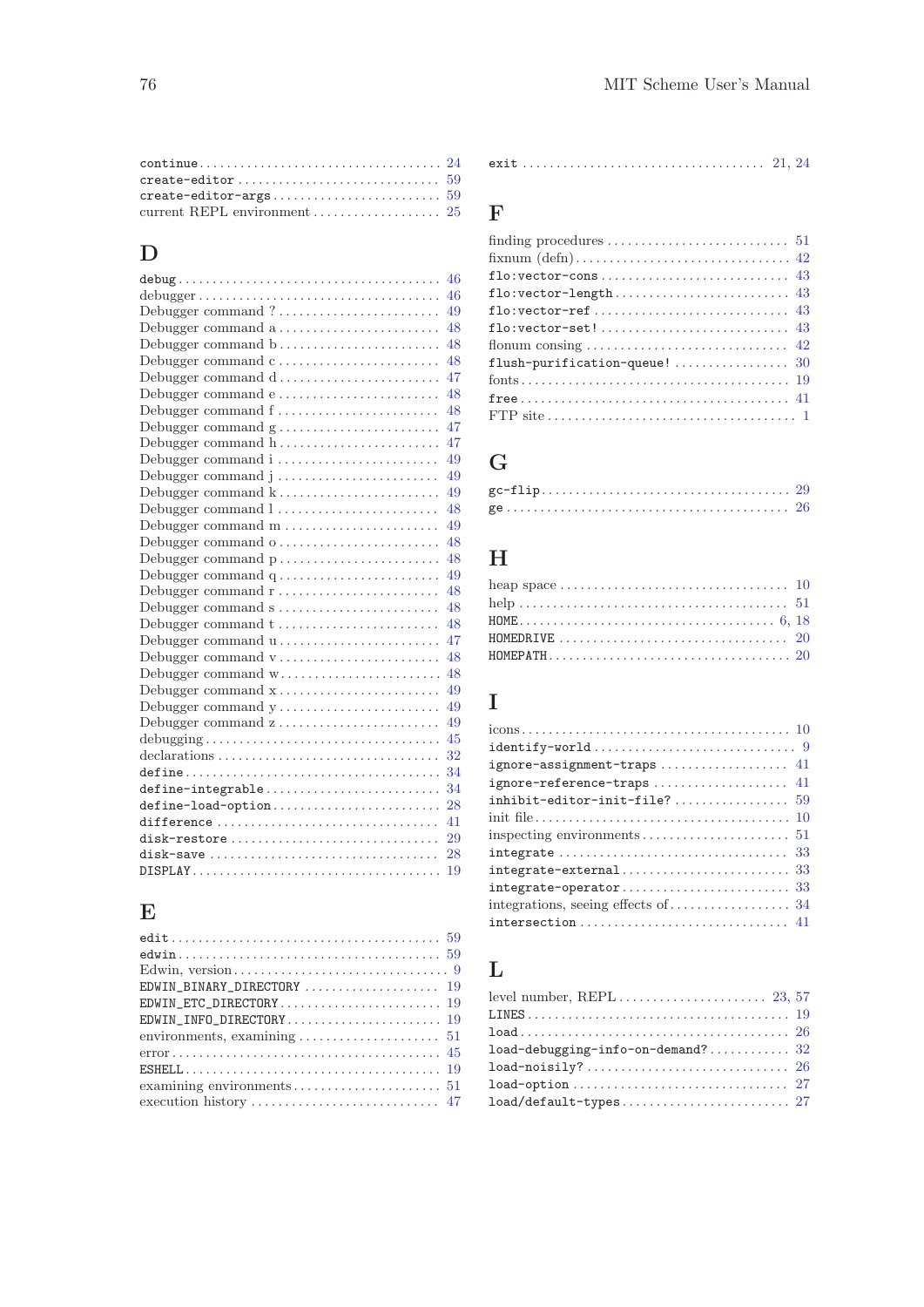# M

# N

| $nearest-repl/environment \ldots \ldots \ldots \ldots \ldots 26$ |  |
|------------------------------------------------------------------|--|
|                                                                  |  |

# O

|--|--|

# P

| pathname-type $\ldots \ldots \ldots \ldots \ldots \ldots \ldots \ldots \ldots 26$              |
|------------------------------------------------------------------------------------------------|
| $PC \dots \dots \dots \dots \dots \dots \dots \dots \dots \dots \dots \dots \dots \dots \dots$ |
|                                                                                                |
|                                                                                                |
| $print-gc-statistics \ldots \ldots \ldots \ldots \ldots \ldots 12, 30$                         |
| procedure-environment  26                                                                      |
| $procedures, finding. \ldots \ldots \ldots \ldots \ldots \ldots \ldots \ldots 51$              |
|                                                                                                |
|                                                                                                |
|                                                                                                |

# quit . . . . . . . . . . . . . . . . . . . . . . . . . . . . . . . . . . . . [21](#page-22-0), [24](#page-25-0)

# R

Q

| release number $\dots \dots \dots \dots \dots \dots \dots \dots \dots$ 9                           |
|----------------------------------------------------------------------------------------------------|
|                                                                                                    |
| REPL, restarting from $\dots \dots \dots \dots \dots \dots \dots \dots$ 25                         |
|                                                                                                    |
|                                                                                                    |
|                                                                                                    |
|                                                                                                    |
| $\mathtt{restart} \ldots \ldots \ldots \ldots \ldots \ldots \ldots \ldots \ldots \ldots \ldots 25$ |
|                                                                                                    |
| runtime system, version $\dots \dots \dots \dots \dots \dots \dots$ 9                              |
|                                                                                                    |

# S

# T

| toggle-gc-notification!  30 |  |
|-----------------------------|--|
|                             |  |
|                             |  |
|                             |  |
|                             |  |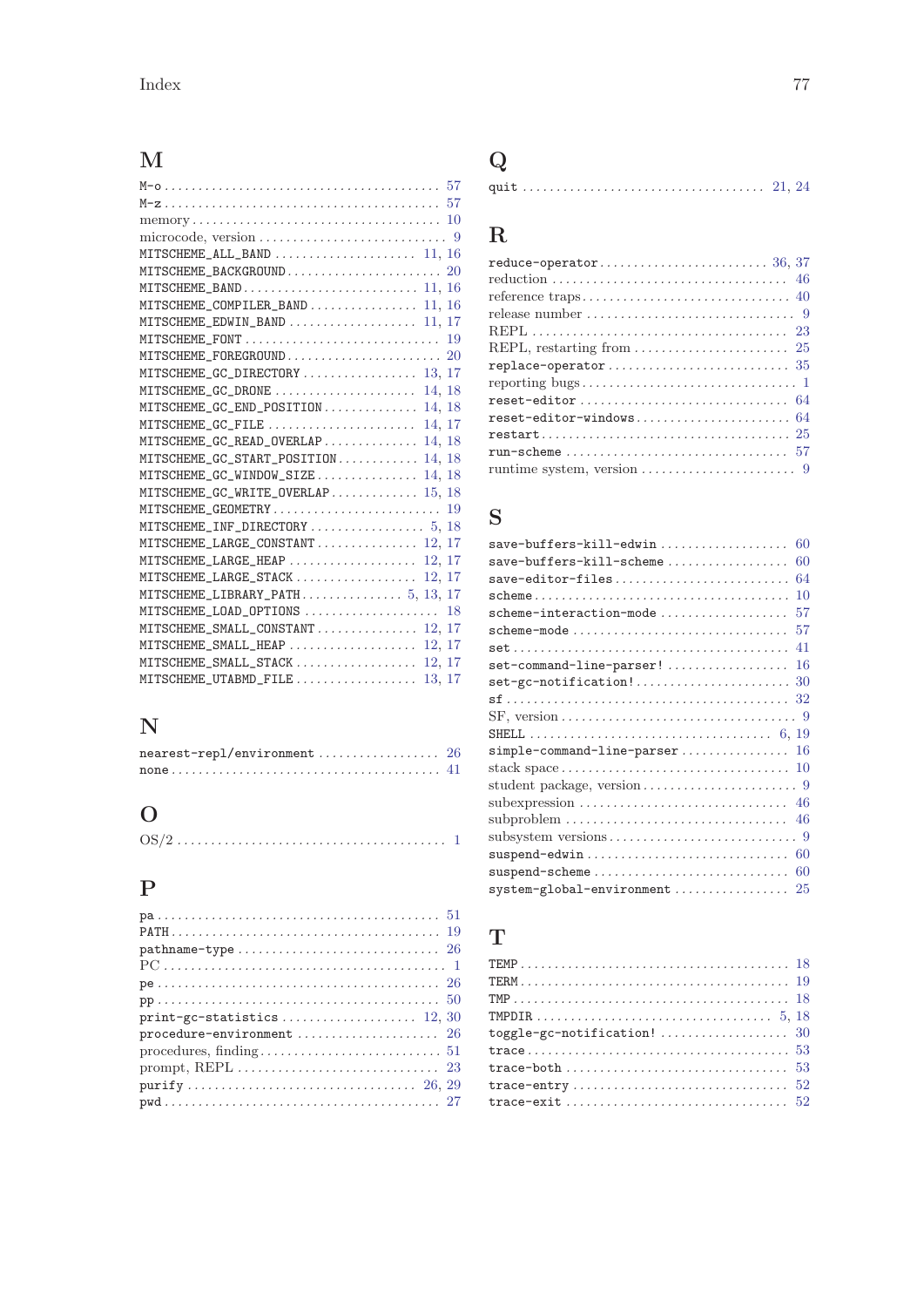### U

| unadvise-exit $\ldots \ldots \ldots \ldots \ldots \ldots \ldots \ldots \ldots 55$ |  |
|-----------------------------------------------------------------------------------|--|
|                                                                                   |  |
|                                                                                   |  |
| unbreak-exit $\ldots \ldots \ldots \ldots \ldots \ldots \ldots \ldots \ldots 54$  |  |
|                                                                                   |  |
|                                                                                   |  |
|                                                                                   |  |
|                                                                                   |  |
| untrace-exit  53                                                                  |  |
|                                                                                   |  |
| user-initial-environment $25$                                                     |  |
|                                                                                   |  |
|                                                                                   |  |
|                                                                                   |  |
|                                                                                   |  |

#### V

### W

| where $\ldots \ldots \ldots \ldots \ldots \ldots \ldots \ldots \ldots \ldots \ldots 51$ |  |
|-----------------------------------------------------------------------------------------|--|
|                                                                                         |  |
| window position $\ldots \ldots \ldots \ldots \ldots \ldots \ldots \ldots \ldots$ 19     |  |
|                                                                                         |  |
|                                                                                         |  |
|                                                                                         |  |

### X

| xscheme-send-breakpoint-interrupt 58  |
|---------------------------------------|
|                                       |
|                                       |
| $x$ scheme-send-control-g-interrupt58 |
| $xscheme-send-control-u-interrupt58$  |
| $xscheme-send-control-x-interrupt58$  |
| xscheme-send-definition  57           |
| $xscheme-send-previous-expression$    |
|                                       |
|                                       |
|                                       |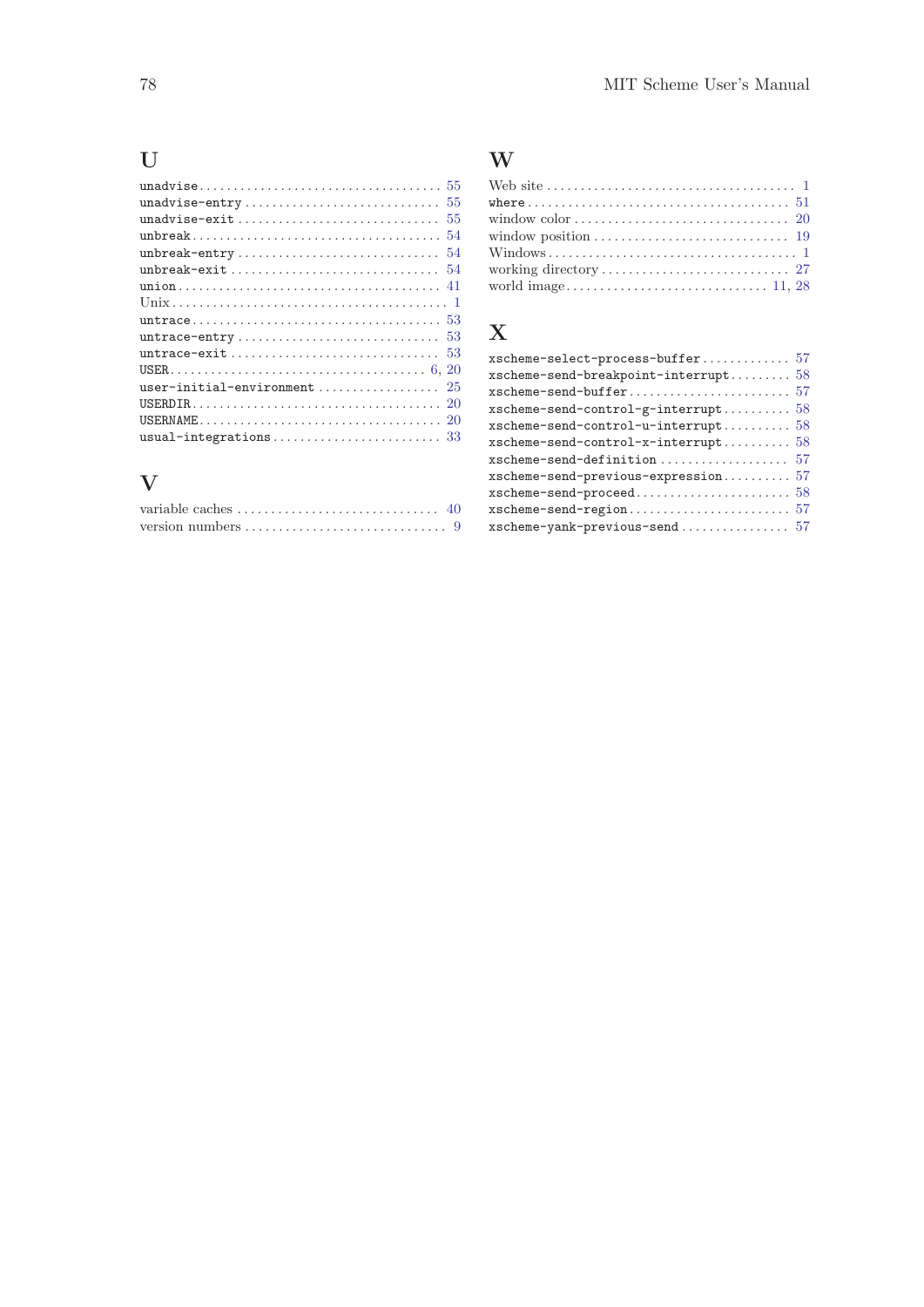# Table of Contents

| 1              |     |                                                            |  |
|----------------|-----|------------------------------------------------------------|--|
|                | 1.1 |                                                            |  |
|                | 1.2 |                                                            |  |
|                | 1.3 |                                                            |  |
|                |     | 1.3.1                                                      |  |
|                |     | 1.3.2                                                      |  |
|                | 1.4 |                                                            |  |
| $\overline{2}$ |     | Running Scheme<br>- 9                                      |  |
|                | 2.1 |                                                            |  |
|                | 2.2 |                                                            |  |
|                | 2.3 |                                                            |  |
|                | 2.4 |                                                            |  |
|                | 2.5 |                                                            |  |
|                | 2.6 |                                                            |  |
|                |     | Environment Variables for the Microcode $16$<br>2.6.1      |  |
|                |     | Environment Variables for 'bchscheme' 17<br>2.6.2          |  |
|                |     | 2.6.3<br>Environment Variables for the Runtime System 18   |  |
|                |     | Environment Variables for Edwin<br>2.6.4<br>19             |  |
|                |     | Environment Variables for Microsoft Windows<br>19<br>2.6.5 |  |
|                |     | 2.6.6                                                      |  |
|                | 2.7 |                                                            |  |
|                | 2.8 |                                                            |  |
| 3              |     |                                                            |  |
|                | 3.1 |                                                            |  |
|                |     | 3.1.1                                                      |  |
|                |     | 3.1.2                                                      |  |
|                |     | 3.1.3                                                      |  |
|                |     | 3.1.4                                                      |  |
|                | 3.2 |                                                            |  |
|                | 3.3 |                                                            |  |
|                | 3.4 |                                                            |  |